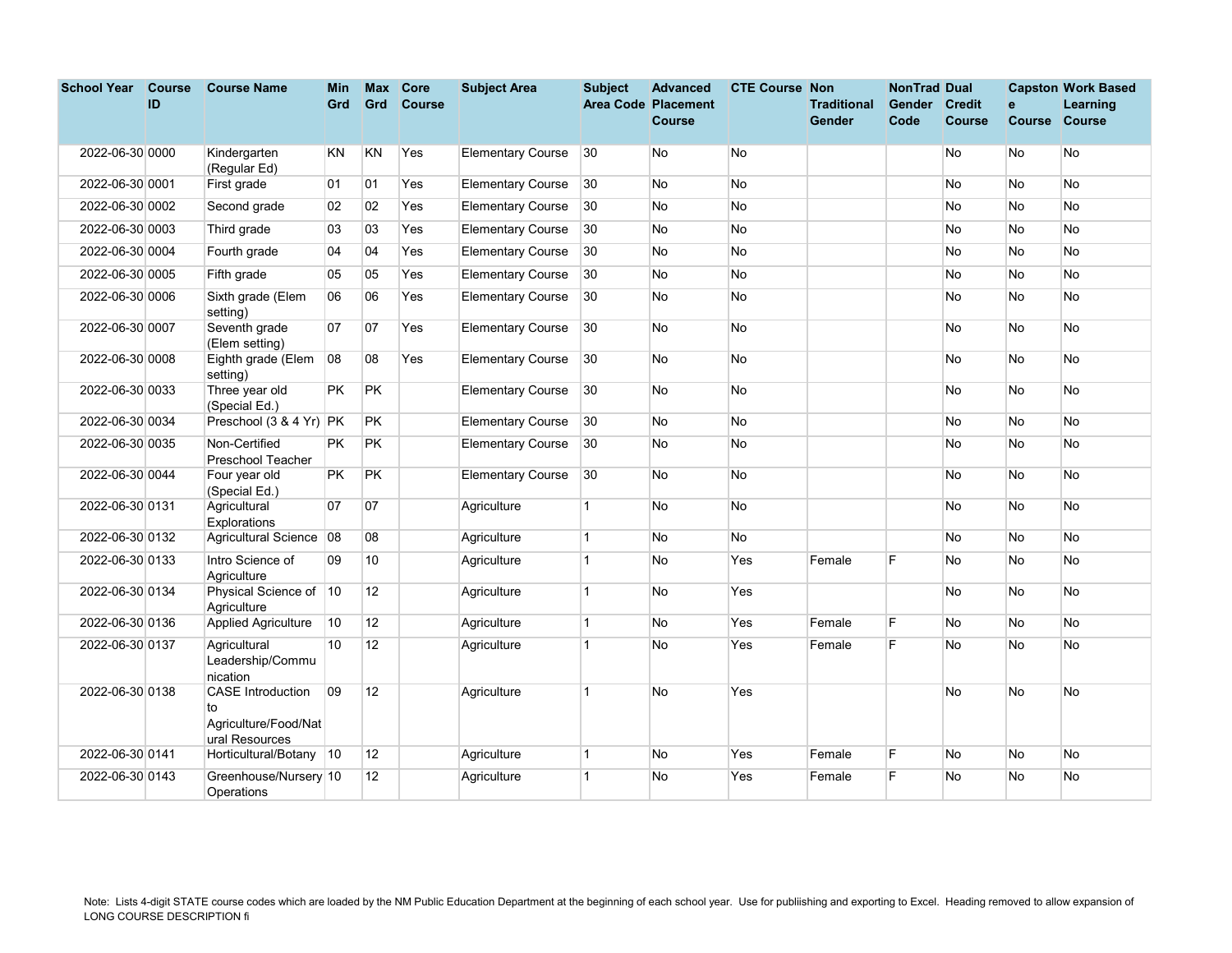| 2022-06-30 0144 | Landscape                                                 | 10 | 12              | Agriculture | $\overline{1}$ | <b>No</b> | Yes | Female | F  | <b>No</b> | <b>No</b> | <b>No</b> |
|-----------------|-----------------------------------------------------------|----|-----------------|-------------|----------------|-----------|-----|--------|----|-----------|-----------|-----------|
| 2022-06-30 0145 | Floriculture                                              | 10 | 12              | Agriculture | $\overline{1}$ | No        | Yes |        |    | No        | <b>No</b> | No        |
| 2022-06-30 0146 | CASE Principles of<br>Agricultural Science -<br>Plant     | 09 | 12              | Agriculture | $\overline{1}$ | No        | Yes |        |    | No        | <b>No</b> | <b>No</b> |
| 2022-06-30 0151 | Intro Agricultural<br>Mechanics                           | 09 | 10 <sup>°</sup> | Agriculture | $\overline{1}$ | No        | Yes | Female | F  | No        | <b>No</b> | <b>No</b> |
| 2022-06-30 0152 | Agricultural<br>Structures/Construct<br>ion               | 10 | 12              | Agriculture | $\overline{1}$ | No        | Yes | Female | F. | No        | No        | No        |
| 2022-06-30 0153 | Metal Fabrication for 10<br>the Agricultural<br>Industry  |    | 12              | Agriculture | $\mathbf{1}$   | No        | Yes | Female | F. | No        | No        | <b>No</b> |
| 2022-06-30 0154 | <b>Agricultural Power</b><br>and Machinery                | 10 | 12              | Agriculture | $\overline{1}$ | No        | Yes | Female | F  | No        | <b>No</b> | No.       |
| 2022-06-30 0156 | <b>CASE Agricultural</b><br>Power and<br>Technology       | 09 | 12              | Agriculture | $\overline{1}$ | No        | Yes |        |    | No        | <b>No</b> | No        |
| 2022-06-30 0157 | <b>CASE Mechanical</b><br>Systems in<br>Agriculture       | 10 | 12              | Agriculture | $\mathbf{1}$   | <b>No</b> | Yes |        |    | <b>No</b> | <b>No</b> | No.       |
| 2022-06-30 0161 | Science of Large<br><b>Agriculture Animals</b>            | 10 | 12              | Agriculture | $\overline{1}$ | No        | Yes | Female | F. | <b>No</b> | <b>No</b> | No.       |
| 2022-06-30 0162 | Science of Small<br>Animals                               | 10 | 12              | Agriculture | $\vert$ 1      | No        | Yes | Female | F  | No        | <b>No</b> | No.       |
| 2022-06-30 0164 | Veterinary<br>Science/Technician                          | 11 | 12              | Agriculture | $\vert$ 1      | No        | Yes |        |    | No        | <b>No</b> | No.       |
| 2022-06-30 0166 | CASE Principles of 09<br>Agricultural Science -<br>Animal |    | 12              | Agriculture | $\mathbf{1}$   | No        | Yes |        |    | No        | No        | No        |
| 2022-06-30 0167 | <b>CASE Animal and</b><br>Plant Biotechnology             | 10 | 12              | Agriculture | $\vert$ 1      | No        | Yes |        |    | No        | No        | No        |
| 2022-06-30 0171 | Agricultural<br>Economics/BusMgt                          | 10 | 12              | Agriculture | $\overline{1}$ | No        | Yes | Female | F. | No        | <b>No</b> | No.       |
| 2022-06-30 0173 | Food Products and<br>Processing                           | 10 | 12 <sup>2</sup> | Agriculture | $\vert$ 1      | No        | Yes | Female | F. | No        | <b>No</b> | No.       |
| 2022-06-30 0177 | CASE Food Science 10<br>and Safety                        |    | 12 <sup>2</sup> | Agriculture | $\vert$ 1      | No        | Yes |        |    | No        | <b>No</b> | No.       |
| 2022-06-30 0181 | Environmental<br>Science/Natural<br><b>Resources</b>      | 10 | 12              | Agriculture | $\overline{1}$ | No        | Yes | Female | F  | <b>No</b> | No        | No.       |
| 2022-06-30 0182 | Forestry/Wildlife<br>Management                           | 10 | 12              | Agriculture | $\vert$ 1      | No        | Yes | Female | F  | No        | <b>No</b> | <b>No</b> |
| 2022-06-30 0183 | <b>PLTW</b><br>Environmental<br>Sustainability            | 09 | 12              | Agriculture | $\overline{1}$ | No        | Yes | Female | F. | No        | No        | No.       |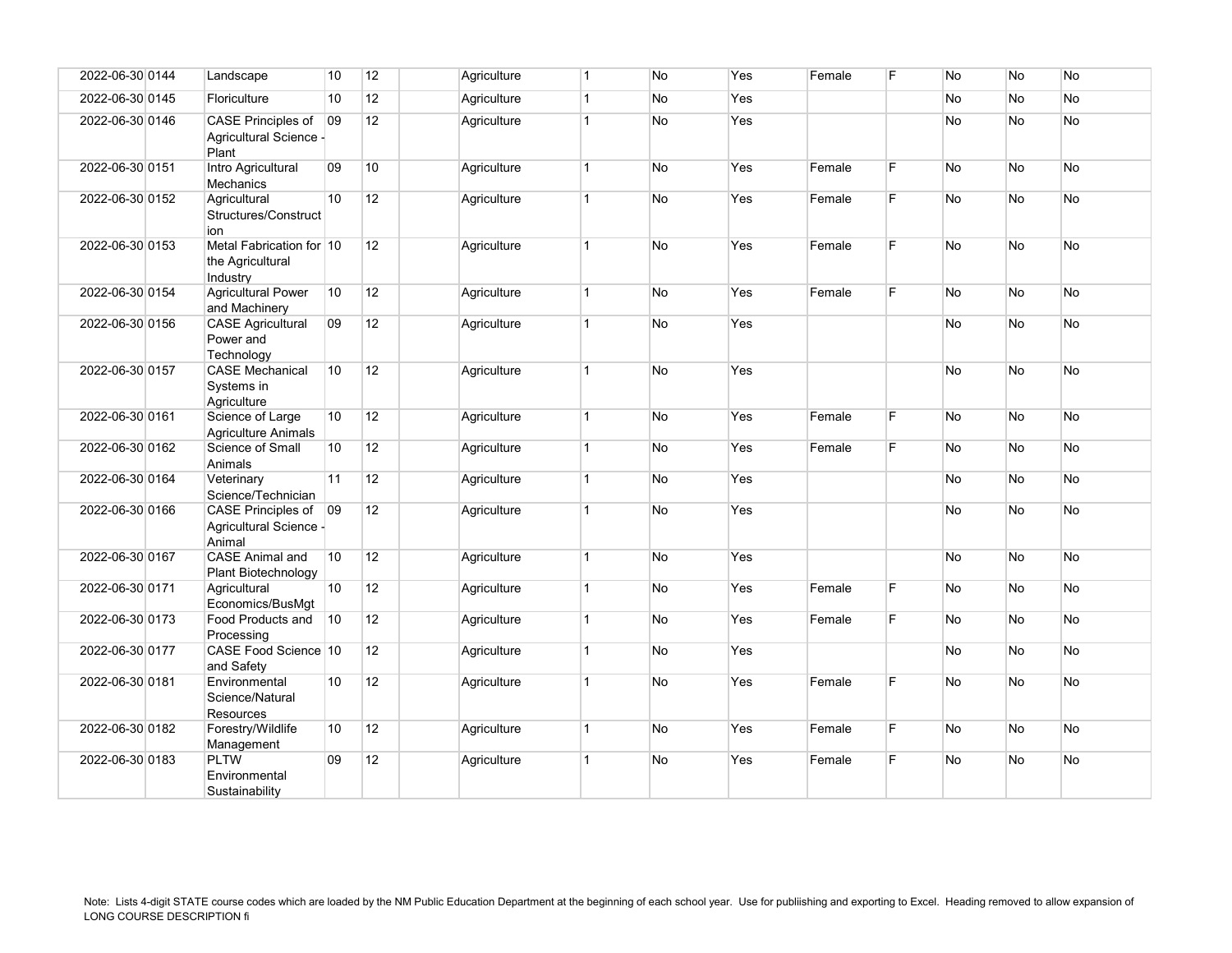| 2022-06-30 0186 | <b>CASE Natural</b><br>Resources and<br>Ecology            | 09              | 12              | Agriculture     | $\overline{1}$ | No        | Yes       |        |   | <b>No</b> | <b>No</b> | No         |
|-----------------|------------------------------------------------------------|-----------------|-----------------|-----------------|----------------|-----------|-----------|--------|---|-----------|-----------|------------|
| 2022-06-30 0187 | CASE<br>Environmental<br>Science Issues                    | 10              | 12              | Agriculture     | $\mathbf{1}$   | No        | Yes       |        |   | No        | <b>No</b> | No         |
| 2022-06-30 0188 | <b>CASE Agricultural</b><br><b>Business</b><br>Foundations | 11              | 12              | Agriculture     | $\mathbf{1}$   | <b>No</b> | Yes       | Female | F | <b>No</b> | <b>No</b> | <b>No</b>  |
| 2022-06-30 0191 | Agricultural<br>Internship/OJT                             | 11              | 12              | Agriculture     | $\mathbf{1}$   | <b>No</b> | Yes       | Female | F | No.       | Yes       | <b>Yes</b> |
| 2022-06-30 0192 | Agricultural<br>Entrepreneurship                           | 11              | 12              | Agriculture     | $\mathbf{1}$   | No        | Yes       | Female | F | No        | Yes       | No         |
| 2022-06-30 0197 | <b>CASE Agricultural</b><br>Research and<br>Development    | 11              | 12              | Agriculture     | $\mathbf{1}$   | No        | Yes       |        |   | No.       | Yes       | No         |
| 2022-06-30 0199 | Agriculture-Other                                          | 11              | 12              | Agriculture     | $\overline{1}$ | No        | Yes       | Female | E | Yes       | Yes       | No         |
| 2022-06-30 0201 | <b>Business/Office</b><br><b>Career Exploration</b>        | 06              | 08              | <b>Business</b> | 3              | No        | No        |        |   | No        | <b>No</b> | No         |
| 2022-06-30 0202 | Office Technology                                          | 09              | 10 <sup>°</sup> | <b>Business</b> | 3              | No        | Yes       | Male   | M | <b>No</b> | <b>No</b> | No         |
| 2022-06-30 0203 | <b>Business</b><br>Communication/Tec<br>h II               | 10 <sup>1</sup> | 12              | <b>Business</b> | 3              | No        | Yes       | Male   | M | No        | No        | No         |
| 2022-06-30 0204 | Keyboarding                                                | 03              | 12              | <b>Business</b> | 3              | <b>No</b> | <b>No</b> |        |   | No.       | <b>No</b> | <b>No</b>  |
| 2022-06-30 0205 | <b>Word Processing</b>                                     | 06              | 12              | <b>Business</b> | 3              | No        | <b>No</b> |        |   | No        | <b>No</b> | No         |
| 2022-06-30 0207 | Accounting                                                 | 09              | 12              | <b>Business</b> | 3              | No        | Yes       |        |   | No.       | <b>No</b> | No         |
| 2022-06-30 0210 | Advanced<br>Accounting                                     | 10              | 12              | <b>Business</b> | 3              | No        | Yes       |        |   | <b>No</b> | No        | No         |
| 2022-06-30 0212 | <b>Cost Accounting</b>                                     | 11              | 12              | <b>Business</b> | $\overline{3}$ | No        | Yes       |        |   | No        | <b>No</b> | No         |
| 2022-06-30 0221 | Introductory<br><b>Business</b>                            | 09              | 12              | <b>Business</b> | 3              | <b>No</b> | Yes       |        |   | No.       | No        | <b>No</b>  |
| 2022-06-30 0223 | <b>Business</b><br>Management                              | 09              | 12              | <b>Business</b> | 3              | No        | Yes       |        |   | No        | <b>No</b> | No         |
| 2022-06-30 0224 | Business Ownership 10<br>and<br>Entrepreneurship           |                 | 12              | <b>Business</b> | 3              | No        | Yes       |        |   | No        | <b>No</b> | No         |
| 2022-06-30 0225 | <b>Financial Services</b>                                  | 10              | 12              | <b>Business</b> | 3              | <b>No</b> | Yes       |        |   | No        | <b>No</b> | <b>No</b>  |
| 2022-06-30 0226 | Business Workplace 07<br><b>Skills</b>                     |                 | 12              | <b>Business</b> | 3              | No        | Yes       |        |   | No        | No        | No         |
| 2022-06-30 0227 | Business Workplace 11<br>Skills II                         |                 | 12              | <b>Business</b> | 3              | No        | Yes       |        |   | No        | No        | No         |
| 2022-06-30 0228 | Personal and<br><b>Business Finance</b>                    | 09              | 12              | <b>Business</b> | 3              | No        | Yes       |        |   | No        | No        | No         |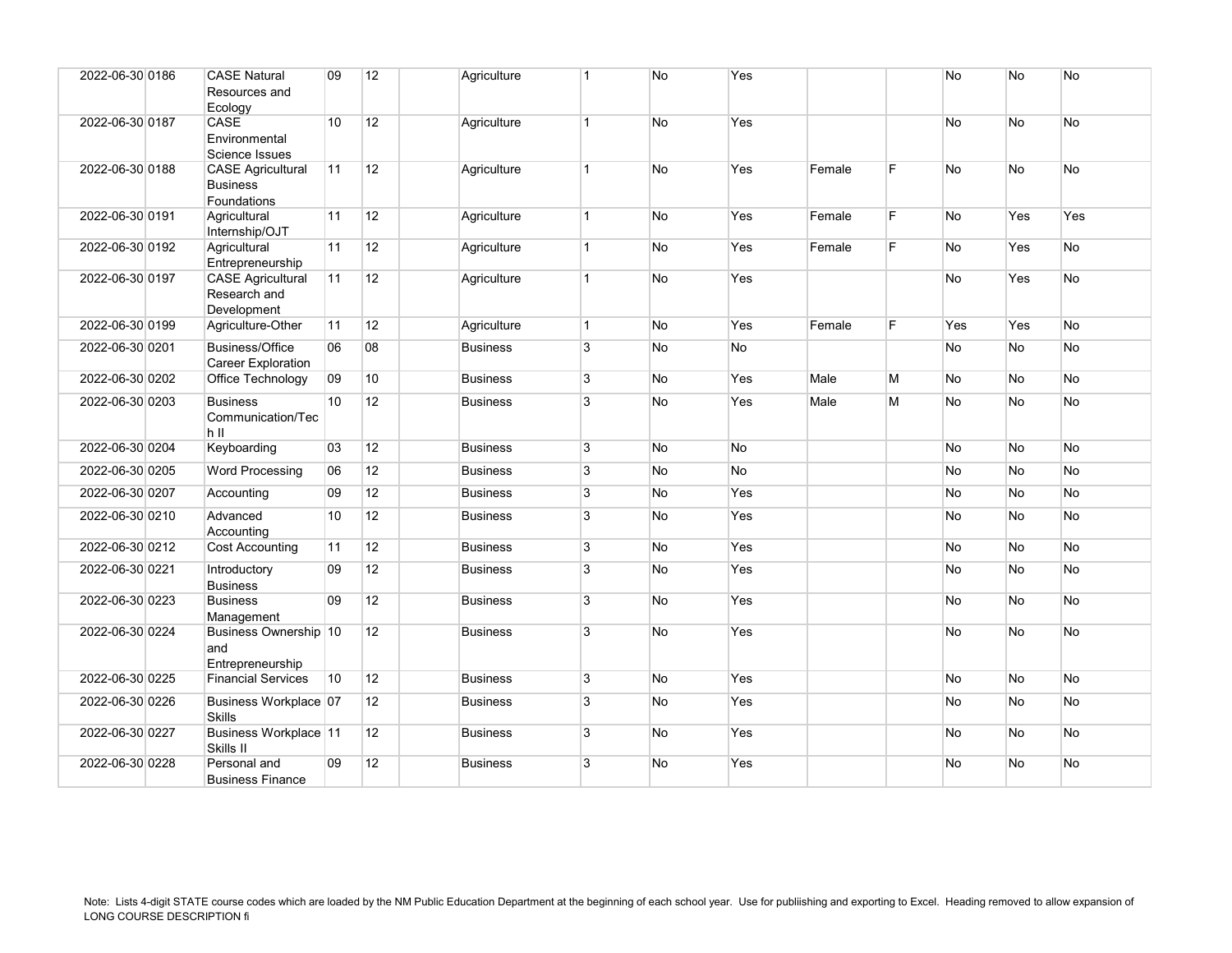| 2022-06-30 0229 | <b>Advanced Word</b><br>Processing for<br><b>Business</b> | 09 | 12              | <b>Business</b>                             | 3              | <b>No</b> | Yes       | Male   | M | No        | <b>No</b>      | No        |
|-----------------|-----------------------------------------------------------|----|-----------------|---------------------------------------------|----------------|-----------|-----------|--------|---|-----------|----------------|-----------|
| 2022-06-30 0230 | Consumer/Business 07<br>Math                              |    | 12 <sup>2</sup> | <b>Business</b>                             | 3              | No        | <b>No</b> |        |   | No        | No             | No        |
| 2022-06-30 0231 | Financial<br>Spreadsheets                                 | 07 | 12              | <b>Business</b>                             | 3              | No        | Yes       | Female | E | No        | No             | No        |
| 2022-06-30 0232 | Business Computer 06<br><b>Skills</b>                     |    | 12 <sup>2</sup> | <b>Business</b>                             | 3              | <b>No</b> | Yes       | Male   | M | <b>No</b> | N <sub>o</sub> | <b>No</b> |
| 2022-06-30 0239 | <b>Individual Taxation</b>                                | 11 | 12              | <b>Business</b>                             | 3              | No        | Yes       |        |   | No        | No             | No        |
| 2022-06-30 0250 | <b>Business Law</b>                                       | 10 | 12              | <b>Business</b>                             | 3              | No        | Yes       |        |   | No        | No             | No        |
| 2022-06-30 0254 | <b>Business Ethics</b>                                    | 10 | 12 <sup>2</sup> | <b>Business</b>                             | 3              | No        | Yes       |        |   | No        | No             | <b>No</b> |
| 2022-06-30 0261 | Hospitality and<br>Tourism                                | 10 | 12              | <b>Business</b>                             | 3              | No        | Yes       |        |   | No        | No             | No        |
| 2022-06-30 0265 | Hotel Management I 11                                     |    | 12              | <b>Business</b>                             | 3              | No        | Yes       |        |   | No        | No             | No        |
| 2022-06-30 0266 | Hotel/Lodging<br>Management II                            | 11 | 12              | <b>Business</b>                             | 3              | No        | Yes       |        |   | No        | No             | No        |
| 2022-06-30 0267 | Human Resource<br>Management                              | 11 | 12              | <b>Business</b>                             | 3              | No        | Yes       |        |   | No        | No             | No        |
| 2022-06-30 0269 | Hotel Management<br>Internship                            | 10 | 12              | <b>Business</b>                             | $\overline{3}$ | No        | Yes       |        |   | No        | Yes            | Yes       |
| 2022-06-30 0270 | <b>Business Office</b><br>Management                      | 07 | 12              | <b>Business</b>                             | 3              | No        | No        |        |   | No        | No             | No        |
| 2022-06-30 0276 | Web Page Design                                           | 07 | 12              | <b>Business</b>                             | $\overline{3}$ | No        | Yes       |        |   | No        | No             | No        |
| 2022-06-30 0290 | <b>Business</b><br>Economics                              | 09 | 12              | <b>Business</b>                             | 3              | <b>No</b> | Yes       |        |   | <b>No</b> | <b>No</b>      | <b>No</b> |
| 2022-06-30 0294 | AP Microeconomics   10                                    |    | 12 <sup>2</sup> | <b>Business</b>                             | $\overline{3}$ | Yes       | Yes       |        |   | No        | Yes            | No        |
| 2022-06-30 0295 | AP Macroeconomics 10                                      |    | 12 <sup>2</sup> | <b>Business</b>                             | 3              | Yes       | Yes       |        |   | No        | Yes            | No        |
| 2022-06-30 0297 | <b>Business Work</b><br>Experience/Co-op                  | 11 | 12              | <b>Business</b>                             | 3              | No        | Yes       |        |   | No        | Yes            | Yes       |
| 2022-06-30 0299 | <b>Business Other</b>                                     | 07 | 12              | <b>Business</b>                             | 3              | <b>No</b> | Yes       |        |   | Yes       | Yes            | <b>No</b> |
| 2022-06-30 0301 | <b>Basic Computer</b>                                     | 06 | 12 <sup>2</sup> | Computer and<br><b>Information Sciences</b> | $\overline{4}$ | No        | <b>No</b> |        |   | No        | <b>No</b>      | No        |
| 2022-06-30 0302 | <b>General Computer</b><br>Applications                   | 06 | 12 <sup>2</sup> | Computer and<br><b>Information Sciences</b> | $\overline{4}$ | <b>No</b> | Yes       |        |   | <b>No</b> | <b>No</b>      | <b>No</b> |
| 2022-06-30 0303 | Business Computer 06<br>Applications                      |    | 12 <sup>2</sup> | Computer and<br><b>Information Sciences</b> | $\overline{4}$ | No        | Yes       | Female | F | No        | No             | No        |
| 2022-06-30 0304 | Computer<br>Applications II                               | 10 | 12              | Computer and<br><b>Information Sciences</b> | 4              | No        | Yes       | Female | E | No        | No             | No        |
| 2022-06-30 0305 | Desktop Publishing I 09                                   |    | 12 <sup>2</sup> | Computer and<br><b>Information Sciences</b> | $\overline{4}$ | No        | Yes       | Male   | M | No        | <b>No</b>      | No        |
| 2022-06-30 0306 | Desktop Publishing<br>Ш                                   | 10 | 12 <sup>2</sup> | Computer and<br>Information Sciences        | $\overline{4}$ | No        | Yes       | Male   | M | <b>No</b> | No             | No        |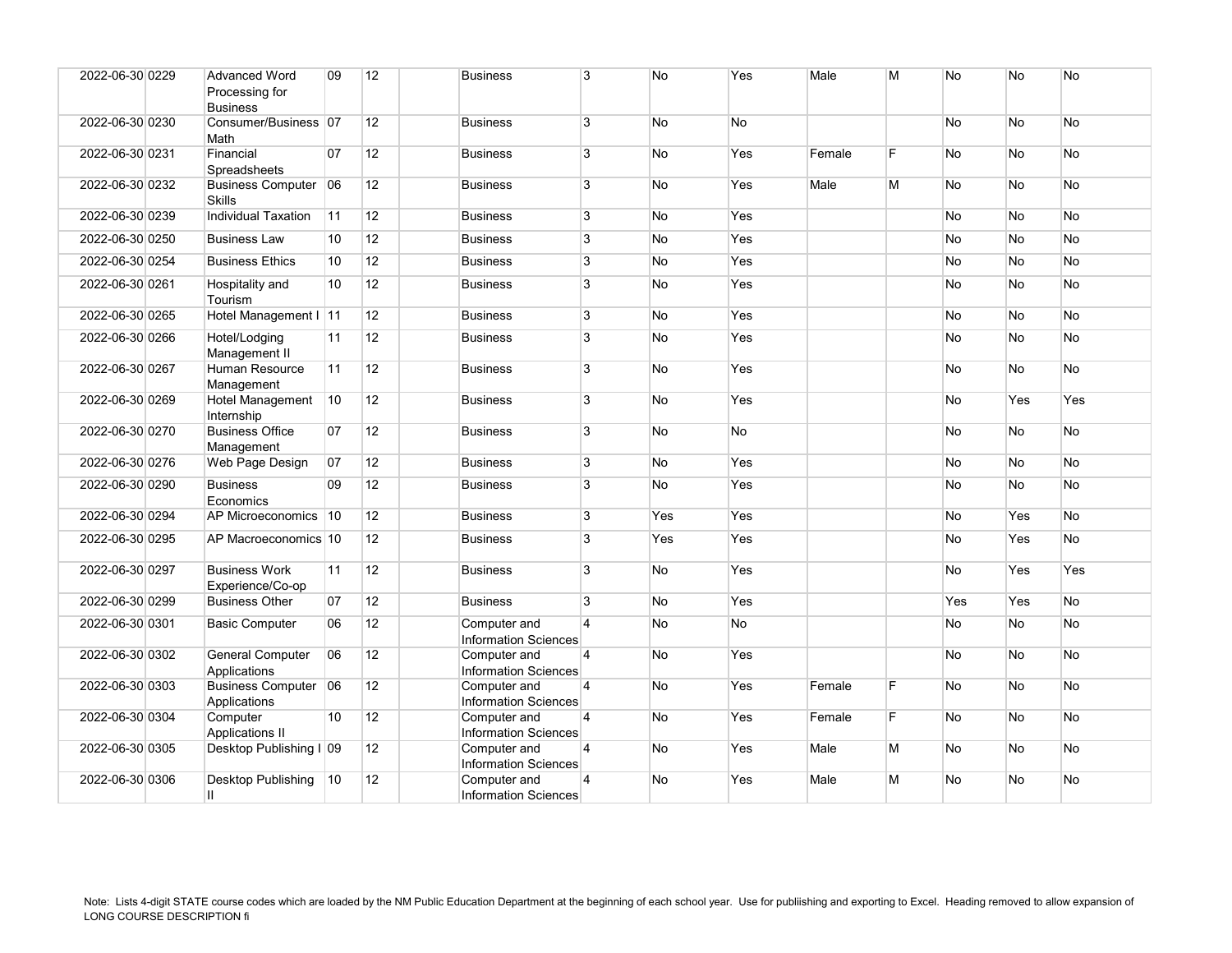| 2022-06-30 0307 | Computer Graphics   10<br>П               |    | 12              | Computer and<br><b>Information Sciences</b> | $\overline{4}$ | <b>No</b> | Yes |        |   | No        | No        | No        |
|-----------------|-------------------------------------------|----|-----------------|---------------------------------------------|----------------|-----------|-----|--------|---|-----------|-----------|-----------|
| 2022-06-30 0308 | Computer Graphics 11<br>Ш                 |    | 12 <sup>°</sup> | Computer and<br><b>Information Sciences</b> | 4              | No        | Yes |        |   | No        | No        | No        |
| 2022-06-30 0309 | Computer Graphics 12<br>IV                |    | 12 <sup>2</sup> | Computer and<br><b>Information Sciences</b> | $\overline{4}$ | No        | Yes |        |   | No        | No        | No        |
| 2022-06-30 0310 | Intro to 3D Design<br>and Animation       | 09 | 12 <sup>2</sup> | Computer and<br>Information Sciences        | $\overline{4}$ | No        | Yes |        |   | No        | <b>No</b> | <b>No</b> |
| 2022-06-30 0312 | Computer<br>Science/Programmi<br>ng       | 06 | 08              | Computer and<br><b>Information Sciences</b> | $\overline{4}$ | No        | Yes | Female | F | No        | No        | No        |
| 2022-06-30 0313 | <b>Business</b><br>Programming            | 06 | 12              | Computer and<br><b>Information Sciences</b> | $\overline{4}$ | No        | Yes |        |   | No        | No        | No        |
| 2022-06-30 0314 | Database<br>Foundations-Oracle<br>Academy | 10 | 12              | Computer and<br><b>Information Sciences</b> | 4              | No        | Yes | Female | F | No        | No        | No        |
| 2022-06-30 0315 | Computer Graphics 06                      |    | 12 <sup>2</sup> | Computer and<br><b>Information Sciences</b> | $\overline{4}$ | No        | Yes |        |   | No        | <b>No</b> | No        |
| 2022-06-30 0316 | Computing Systems 06                      |    | 12              | Computer and<br><b>Information Sciences</b> | $\overline{4}$ | No        | Yes |        |   | No        | No        | No        |
| 2022-06-30 0317 | Computer<br>Technology                    | 06 | 12              | Computer and<br><b>Information Sciences</b> | $\overline{4}$ | No        | Yes | Female | F | No        | No        | <b>No</b> |
| 2022-06-30 0318 | Network Technology 06                     |    | 12 <sup>2</sup> | Computer and<br><b>Information Sciences</b> | $\overline{4}$ | No        | Yes | Female | E | No        | <b>No</b> | No        |
| 2022-06-30 0319 | Computer<br>Networking II                 | 11 | 12              | Computer and<br><b>Information Sciences</b> | $\overline{4}$ | No        | Yes | Female | F | No        | No        | No        |
| 2022-06-30 0320 | Computer<br>Technology<br>Assistant I     | 09 | 12              | Computer and<br><b>Information Sciences</b> | $\overline{4}$ | No        | Yes |        |   | No        | No        | No        |
| 2022-06-30 0321 | Computer<br>Technology<br>Assistant II    | 09 | 12 <sup>2</sup> | Computer and<br><b>Information Sciences</b> | $\overline{4}$ | No        | Yes |        |   | No        | <b>No</b> | No        |
| 2022-06-30 0322 | Computer<br>Technology<br>Assistant III   | 11 | 12              | Computer and<br><b>Information Sciences</b> | $\overline{4}$ | No        | Yes | Female | E | <b>No</b> | Yes       | <b>No</b> |
| 2022-06-30 0323 | Computer<br>Science/Programmi<br>ng       | 09 | 12              | Computer and<br><b>Information Sciences</b> | $\overline{4}$ | <b>No</b> | Yes |        |   | No        | <b>No</b> | No        |
| 2022-06-30 0324 | Programming                               | 09 | 12              | Computer and<br><b>Information Sciences</b> | $\overline{4}$ | No        | Yes | Female | F | No        | <b>No</b> | <b>No</b> |
| 2022-06-30 0325 | Advanced<br>Programming                   | 09 | 12              | Computer and<br><b>Information Sciences</b> | $\overline{4}$ | No        | Yes | Female | F | No        | No        | No        |
| 2022-06-30 0326 | Computer<br>Programming-Other<br>Lang     | 09 | 12              | Computer and<br><b>Information Sciences</b> | $\overline{4}$ | No        | Yes |        |   | No        | No        | No        |
| 2022-06-30 0327 | <b>AP Computer</b><br>Science A           | 09 | 12              | Computer and<br>Information Sciences        | $\overline{4}$ | Yes       | Yes | Female | F | No        | Yes       | No        |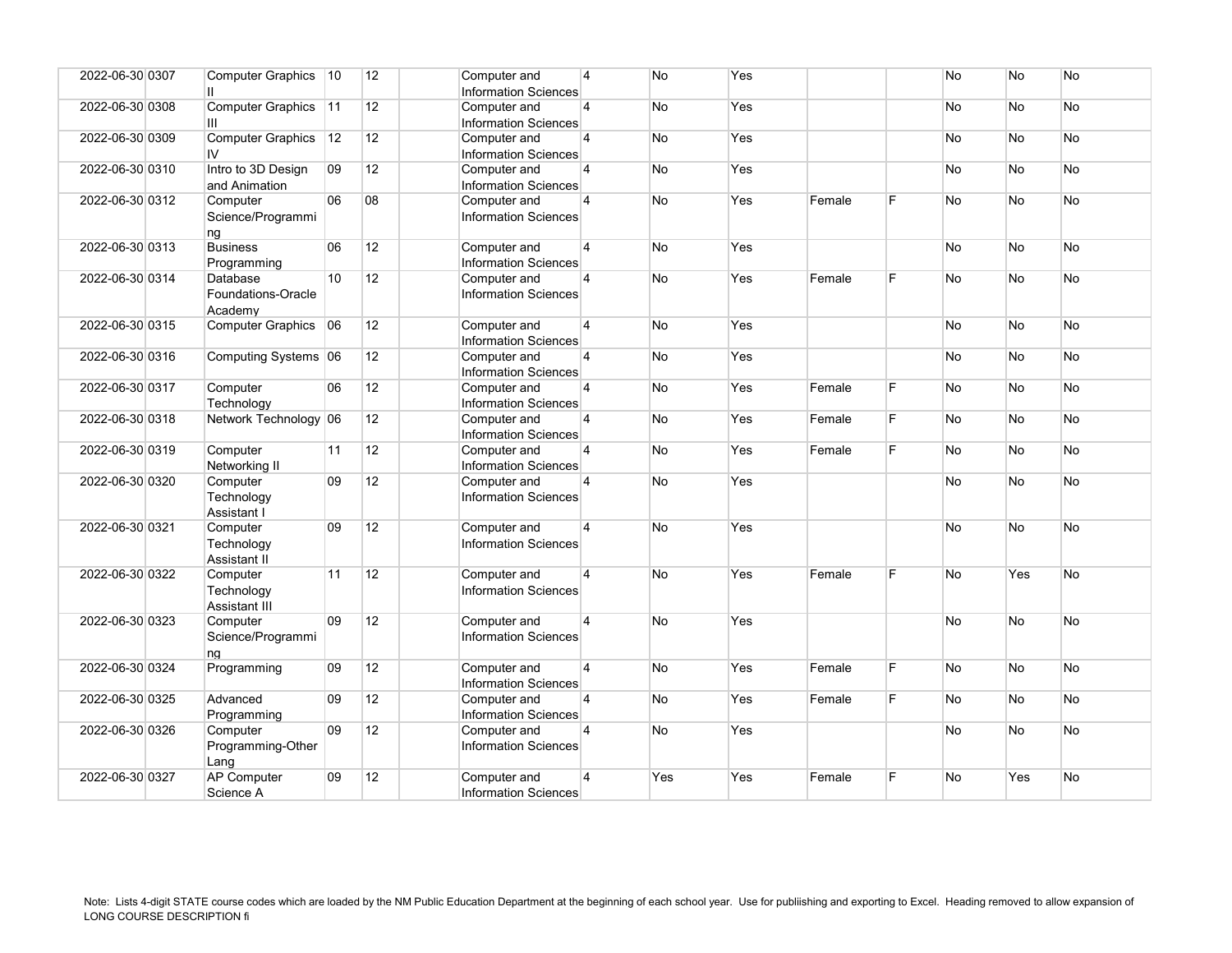| 2022-06-30 0328 | <b>IB Computer Studies 09</b>                                   |    | 12              | Computer and<br><b>Information Sciences</b> | $\overline{4}$ | No         | Yes | Female | F  | No        | No        | No        |
|-----------------|-----------------------------------------------------------------|----|-----------------|---------------------------------------------|----------------|------------|-----|--------|----|-----------|-----------|-----------|
| 2022-06-30 0330 | Database<br>Design/Programmin<br>g-Oracle Academy               | 10 | 12              | Computer and<br><b>Information Sciences</b> | $\overline{4}$ | No         | Yes | Female | F  | No        | <b>No</b> | <b>No</b> |
| 2022-06-30 0331 | Database<br>Programming with<br>SQL - Oracle<br>Academv         | 09 | 12              | Computer and<br><b>Information Sciences</b> | $\overline{4}$ | <b>No</b>  | Yes | Female | F  | <b>No</b> | Yes       | <b>No</b> |
| 2022-06-30 0332 | <b>Advanced Career-</b><br>Computers/Network<br>s/Databases     | 09 | 12              | Computer and<br><b>Information Sciences</b> | $\overline{4}$ | No         | Yes | Female | E  | <b>No</b> | No        | <b>No</b> |
| 2022-06-30 0333 | <b>Advanced Career-</b><br>Design For Digital<br>World          | 09 | 12              | Computer and<br><b>Information Sciences</b> | $\overline{4}$ | No         | Yes |        |    | No        | <b>No</b> | <b>No</b> |
| 2022-06-30 0334 | <b>Advanced Career-</b><br>Databases in the<br>Cloud            | 09 | 12              | Computer and<br><b>Information Sciences</b> | $\overline{4}$ | No         | Yes |        |    | No        | <b>No</b> | <b>No</b> |
| 2022-06-30 0335 | <b>Advanced Career-</b><br>Developing Cloud<br>Presence         | 11 | 12 <sup>2</sup> | Computer and<br><b>Information Sciences</b> | $\overline{4}$ | No         | Yes |        |    | No        | Yes       | <b>No</b> |
| 2022-06-30 0336 | <b>AP Computer</b><br>Science Principles                        | 09 | 12              | Computer and<br><b>Information Sciences</b> | $\overline{4}$ | <b>Yes</b> | Yes | Female | F. | No        | Yes       | <b>No</b> |
| 2022-06-30 0340 | <b>IT Essentials: PC</b><br>Hardware/Software<br>Cisco Academy  | 09 | 12              | Computer and<br><b>Information Sciences</b> | $\overline{4}$ | No         | Yes | Female | F  | No        | <b>No</b> | <b>No</b> |
| 2022-06-30 0341 | CCNA Routing and<br>Switching Part 1                            | 09 | 12              | Computer and<br><b>Information Sciences</b> | $\overline{4}$ | No         | Yes | Female | F  | No        | No        | No        |
| 2022-06-30 0342 | <b>CCNA Routing and</b><br>Switching Part 2                     | 09 | 12              | Computer and<br>Information Sciences        | $\overline{4}$ | No         | Yes | Female | F. | No        | Yes       | <b>No</b> |
| 2022-06-30 0344 | <b>PLTW Computer</b><br><b>Science Essentials</b><br>(ICS)      | 09 | 12              | Computer and<br>Information Sciences        | $\overline{4}$ | No         | Yes | Female | F. | No        | <b>No</b> | No        |
| 2022-06-30 0345 | AP PLTW Computer 09<br><b>Science Principles</b><br>(CSP)       |    | 12 <sup>2</sup> | Computer and<br><b>Information Sciences</b> | $\overline{4}$ | Yes        | Yes | Female | F. | <b>No</b> | Yes       | No        |
| 2022-06-30 0346 | AP PLTW Computer 09<br>Science A                                |    | 12              | Computer and<br>Information Sciences        | $\overline{4}$ | <b>Yes</b> | Yes | Female | F. | <b>No</b> | Yes       | No        |
| 2022-06-30 0347 | PLTW Cybersecurity 09                                           |    | 12 <sup>2</sup> | Computer and<br><b>Information Sciences</b> | $\overline{4}$ | No         | Yes | Female | F. | No        | Yes       | <b>No</b> |
| 2022-06-30 0348 | PLTW App Creators 06                                            |    | 08              | Computer and<br><b>Information Sciences</b> | $\overline{4}$ | No         | Yes | Female | F. | No        | <b>No</b> | <b>No</b> |
| 2022-06-30 0349 | <b>PLTW Computer</b><br>Science for<br>Innovators and<br>Makers | 06 | 08              | Computer and<br><b>Information Sciences</b> | $\overline{4}$ | No         | Yes | Female | E  | No        | No        | No        |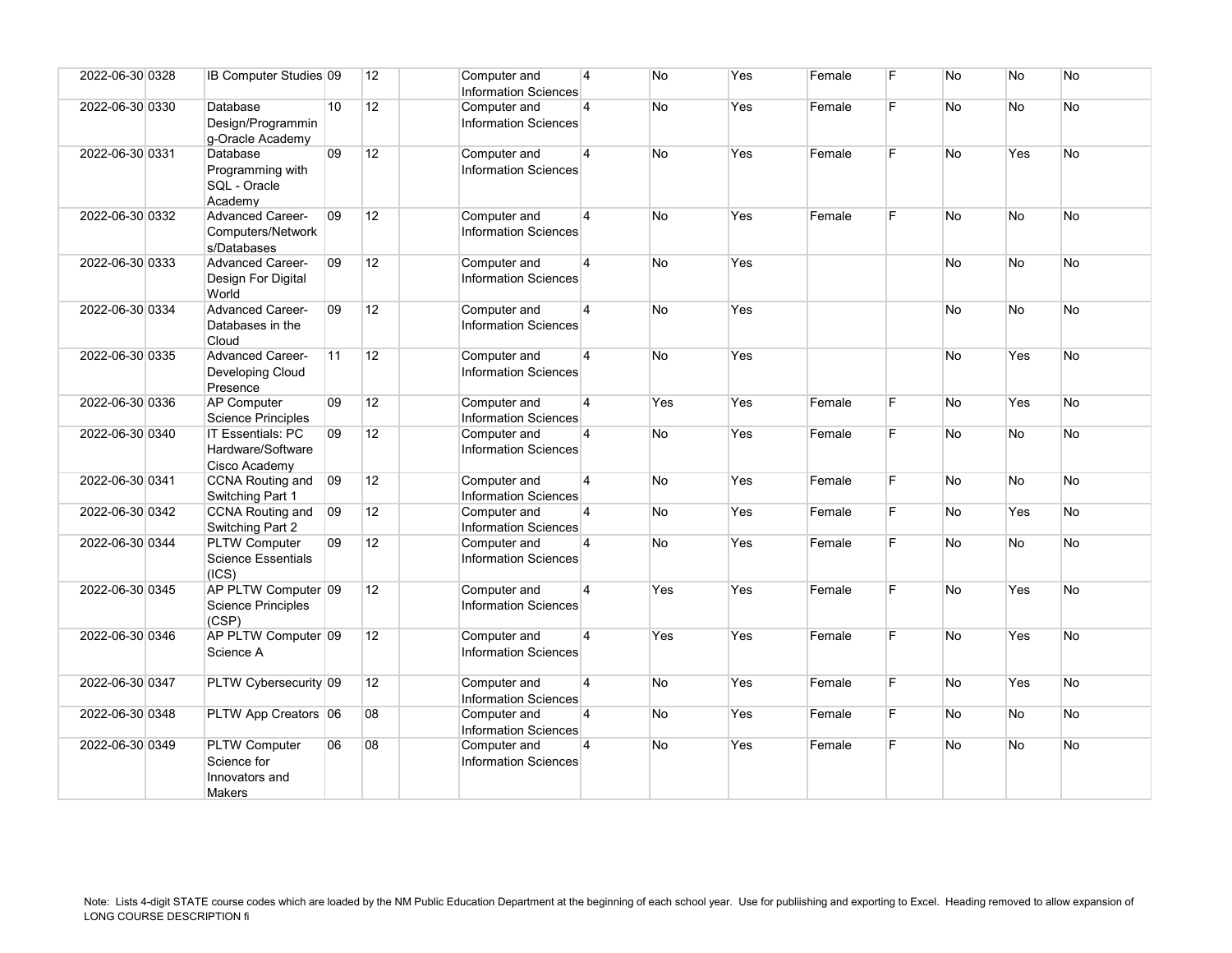| 2022-06-30 0350 | <b>Cyber Literacy</b>                                   | 09 | 12 <sup>2</sup> | Computer and<br><b>Information Sciences</b> | $\overline{4}$ | No        | Yes | Female | F  | No        | <b>No</b> | <b>No</b> |
|-----------------|---------------------------------------------------------|----|-----------------|---------------------------------------------|----------------|-----------|-----|--------|----|-----------|-----------|-----------|
| 2022-06-30 0351 | Cyber Literacy 2                                        | 09 | 12              | Computer and<br>Information Sciences        | 4              | No        | Yes | Female | F  | <b>No</b> | No        | No        |
| 2022-06-30 0395 | Computer/Info Sc-<br><b>Related Subjects</b>            | 06 | 12 <sup>°</sup> | Computer and<br>Information Sciences        | $\overline{4}$ | No        | Yes | Female | F  | No        | <b>No</b> | <b>No</b> |
| 2022-06-30 0396 | Computer/Info Sc-<br>Independent                        | 06 | 12              | Computer and<br>Information Sciences        | $\overline{4}$ | No        | Yes | Female | F  | No        | <b>No</b> | No        |
| 2022-06-30 0397 | Computer/Info Sc-<br><b>OJT</b>                         | 09 | 12              | Computer and<br><b>Information Sciences</b> | $\overline{4}$ | No        | Yes | Female | F. | No        | Yes       | Yes       |
| 2022-06-30 0399 | Computer/Info Sc-<br>Other                              | 06 | 12              | Computer and<br><b>Information Sciences</b> | $\overline{4}$ | No        | Yes | Female | F  | Yes       | Yes       | No        |
| 2022-06-30 0401 | Construction Career 06<br>Exploration                   |    | 08              | Construction Trades 5                       |                | No        | No  |        |    | No        | <b>No</b> | <b>No</b> |
| 2022-06-30 0402 | Construction                                            | 09 | 09              | Construction Trades 5                       |                | No        | Yes | Female | F. | No        | <b>No</b> | <b>No</b> |
| 2022-06-30 0403 | Specialized<br>Woodworking                              | 11 | 12 <sup>2</sup> | Construction Trades 5                       |                | No        | Yes | Female | F  | No        | <b>No</b> | No.       |
| 2022-06-30 0404 | <b>PLTW</b> Green<br>Architecture                       | 06 | 08              | Construction Trades 5                       |                | No        | Yes | Female | F  | No        | <b>No</b> | No        |
| 2022-06-30 0414 | Residential<br>Construction I                           | 09 | 09              | Construction Trades 5                       |                | No        | Yes | Female | F. | No        | <b>No</b> | No.       |
| 2022-06-30 0415 | Residential<br><b>Construction II</b>                   | 10 | 12              | Construction Trades 5                       |                | No        | Yes | Female | F  | No        | <b>No</b> | No.       |
| 2022-06-30 0416 | Particular Topics in  10<br>Carpentry                   |    | 12 <sup>2</sup> | Construction Trades 5                       |                | <b>No</b> | Yes | Female | F. | <b>No</b> | <b>No</b> | No.       |
| 2022-06-30 0417 | Basic Woodworking 10                                    |    | 12              | Construction Trades 5                       |                | No        | Yes | Female | F. | No        | <b>No</b> | No        |
| 2022-06-30 0418 | Advanced<br>Woodworking                                 | 10 | 12 <sup>2</sup> | Construction Trades 5                       |                | No        | Yes | Female | F  | No        | <b>No</b> | <b>No</b> |
| 2022-06-30 0423 | Masonry                                                 | 10 | 12              | Construction Trades 5                       |                | No        | Yes | Female | F. | <b>No</b> | <b>No</b> | No.       |
| 2022-06-30 0425 | Carpentry 2                                             | 09 | 12              | Construction Trades 5                       |                | No        | Yes | Female | F  | No        | No        | <b>No</b> |
| 2022-06-30 0426 | Carpentry 3                                             | 09 | 12              | Construction Trades 5                       |                | No        | Yes | Female | F  | No        | <b>No</b> | No        |
| 2022-06-30 0431 | HVAC <sub>1</sub>                                       | 10 | 12              | Construction Trades 5                       |                | No        | Yes | Female | F  | No        | <b>No</b> | <b>No</b> |
| 2022-06-30 0432 | HVAC <sub>2</sub>                                       | 10 | 12              | Construction Trades 5                       |                | No        | Yes | Female | F  | No        | <b>No</b> | No.       |
| 2022-06-30 0433 | Heating                                                 | 10 | 12              | Construction Trades 5                       |                | No        | Yes | Female | F  | No        | <b>No</b> | <b>No</b> |
| 2022-06-30 0434 | Air<br>Conditioning/Refrige                             | 10 | 12              | Construction Trades 5                       |                | No        | Yes | Female | F  | No        | No        | No        |
| 2022-06-30 0435 | ration<br>Air<br>Conditioning/Heating<br>/Refrigeration | 10 | 12              | Construction Trades 5                       |                | No        | Yes | Female | F  | No        | <b>No</b> | <b>No</b> |
| 2022-06-30 0436 | Heating/Ventilation/ 10<br>Air Conditioning             |    | 12              | Construction Trades 5                       |                | No        | Yes | Female | F. | <b>No</b> | <b>No</b> | <b>No</b> |
| 2022-06-30 0437 | Particular Topics in<br><b>HVACR</b>                    | 10 | 12              | Construction Trades 5                       |                | No        | Yes | Female | F. | No        | No        | No        |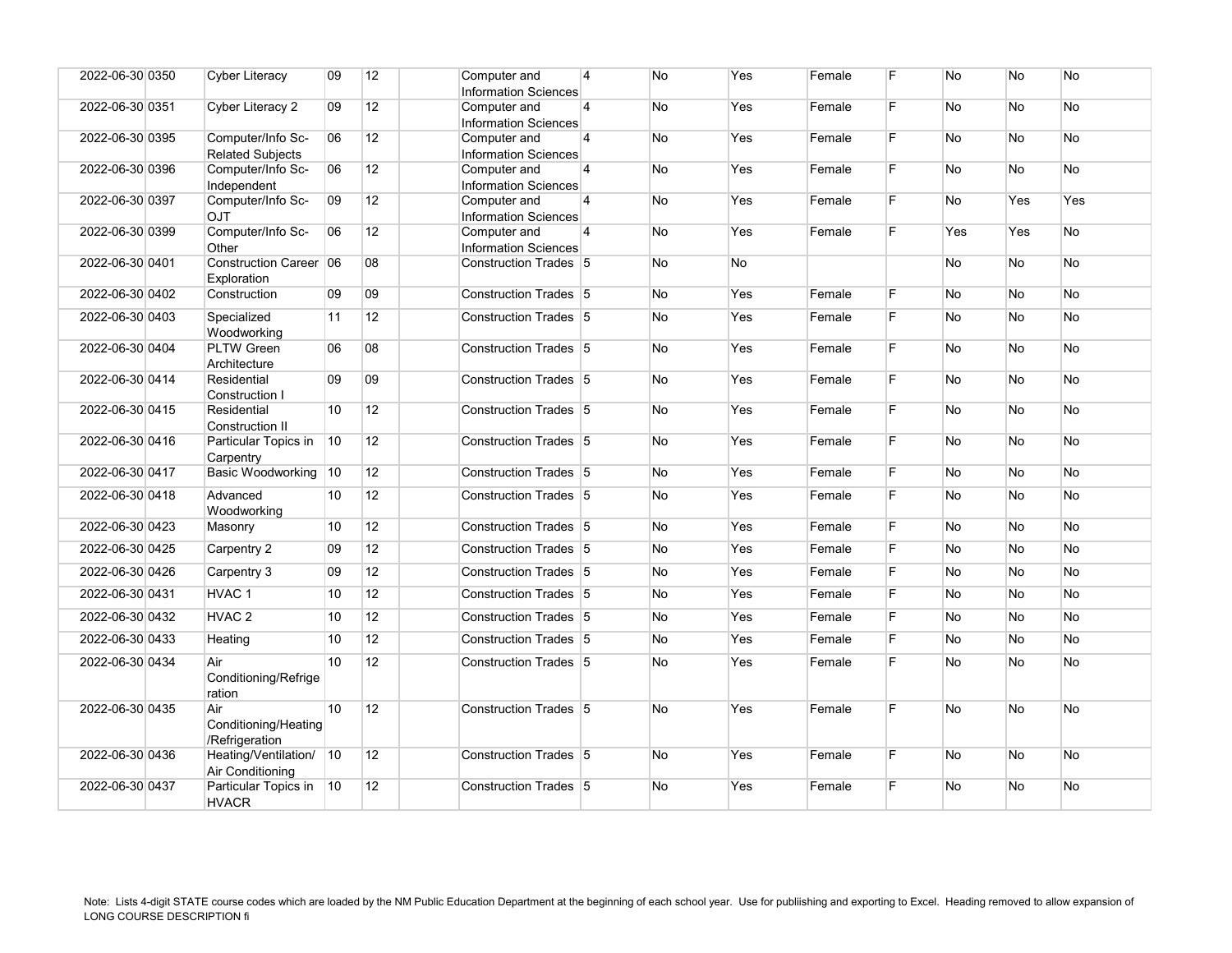| 2022-06-30 0438 | Plumbing                                          | 10 | 12 | Construction Trades 5                  |    | <b>No</b> | Yes       | Female | F. | <b>No</b> | <b>No</b> | <b>No</b>  |
|-----------------|---------------------------------------------------|----|----|----------------------------------------|----|-----------|-----------|--------|----|-----------|-----------|------------|
| 2022-06-30 0439 | Plumbing and<br>Heating                           | 10 | 12 | Construction Trades 5                  |    | No        | Yes       | Female | F  | No        | No        | <b>No</b>  |
| 2022-06-30 0441 | Exploration of<br>Electricity                     | 10 | 12 | Construction Trades 5                  |    | No        | Yes       | Female | F. | <b>No</b> | No        | No         |
| 2022-06-30 0442 | Electricity-<br>Comprehensive                     | 10 | 12 | Construction Trades 5                  |    | No        | Yes       | Female | F  | No        | No        | No         |
| 2022-06-30 0443 | <b>Residential Wiring</b>                         | 10 | 12 | Construction Trades 5                  |    | No        | Yes       | Female | F  | No        | No        | No         |
| 2022-06-30 0444 | Industrial Electricity                            | 10 | 12 | Construction Trades 5                  |    | No        | Yes       | Female | F. | No        | No        | <b>No</b>  |
| 2022-06-30 0445 | Various Topics in<br>Electricity                  | 10 | 12 | Construction Trades 5                  |    | No        | Yes       | Female | F  | No        | No        | No         |
| 2022-06-30 0452 | Electronics-General                               | 10 | 12 | Construction Trades 5                  |    | No        | Yes       | Female | F. | <b>No</b> | <b>No</b> | <b>No</b>  |
| 2022-06-30 0453 | Various Topics in<br>Electronics                  | 10 | 12 | Construction Trades 5                  |    | No        | Yes       | Female | F. | No        | No        | <b>No</b>  |
| 2022-06-30 0462 | Electricity/Electronic 10<br>s-General            |    | 12 | Construction Trades 5                  |    | No        | Yes       | Female | F. | No        | <b>No</b> | No         |
| 2022-06-30 0473 | <b>Building</b><br>Maintenance                    | 10 | 12 | Construction Trades 5                  |    | No        | Yes       | Female | F. | No        | No        | No         |
| 2022-06-30 0480 | <b>NCCER Core</b><br>Curriculum-Intro             | 09 | 12 | Construction Trades 5                  |    | <b>No</b> | Yes       | Female | F. | <b>No</b> | <b>No</b> | <b>No</b>  |
| 2022-06-30 0481 | <b>NCCER Carpentry</b><br>Level 1                 | 09 | 12 | Construction Trades 5                  |    | No        | Yes       | Female | F. | No        | No        | No         |
| 2022-06-30 0482 | <b>NCCER Carpentry</b><br>Level <sub>2</sub>      | 10 | 12 | Construction Trades 5                  |    | No        | Yes       | Female | F. | <b>No</b> | <b>No</b> | <b>No</b>  |
| 2022-06-30 0483 | <b>NCCER Carpentry</b><br>Level 3                 | 11 | 12 | Construction Trades 5                  |    | No        | Yes       | Female | F. | No        | No        | No         |
| 2022-06-30 0484 | <b>NCCER Carpentry</b><br>Level 4                 | 11 | 12 | Construction Trades 5                  |    | No        | Yes       | Female | F. | No        | No        | No         |
| 2022-06-30 0494 | Electricity/Electronic 10<br>s-Related Subjects   |    | 12 | Construction Trades 5                  |    | No        | Yes       | Female | F. | No        | No        | No         |
| 2022-06-30 0495 | Construction Trades-10<br><b>Related Subiects</b> |    | 12 | Construction Trades 5                  |    | No        | Yes       | Female | F  | No        | No        | No         |
| 2022-06-30 0498 | <b>Construction Trades-11</b><br>Internship       |    | 12 | Construction Trades 5                  |    | No        | Yes       | Female | F  | No        | Yes       | <b>Yes</b> |
| 2022-06-30 0499 | <b>Construction Trades-06</b><br>Other            |    | 12 | Construction Trades 5                  |    | No        | Yes       | Female | F  | Yes       | Yes       | <b>No</b>  |
| 2022-06-30 0501 | Family/Consumer<br>Sc-Exploratory                 | 06 | 08 | Family and<br><b>Consumer Sciences</b> | 11 | No        | <b>No</b> |        |    | No        | <b>No</b> | <b>No</b>  |
| 2022-06-30 0502 | Family/Consumer<br>Sc-General                     | 09 | 12 | Family and<br><b>Consumer Sciences</b> | 11 | No        | Yes       |        |    | No        | No        | No         |
| 2022-06-30 0503 | <b>Basic Foods</b>                                | 06 | 08 | Family and<br><b>Consumer Sciences</b> | 11 | No        | <b>No</b> |        |    | No        | No        | No         |
| 2022-06-30 0504 | <b>Nutrition</b>                                  | 09 | 12 | Family and<br><b>Consumer Sciences</b> | 11 | No        | Yes       |        |    | No        | No        | No         |
| 2022-06-30 0506 | Clothing                                          | 09 | 12 | Family and<br><b>Consumer Sciences</b> | 11 | <b>No</b> | Yes       | Male   | M  | No        | No        | <b>No</b>  |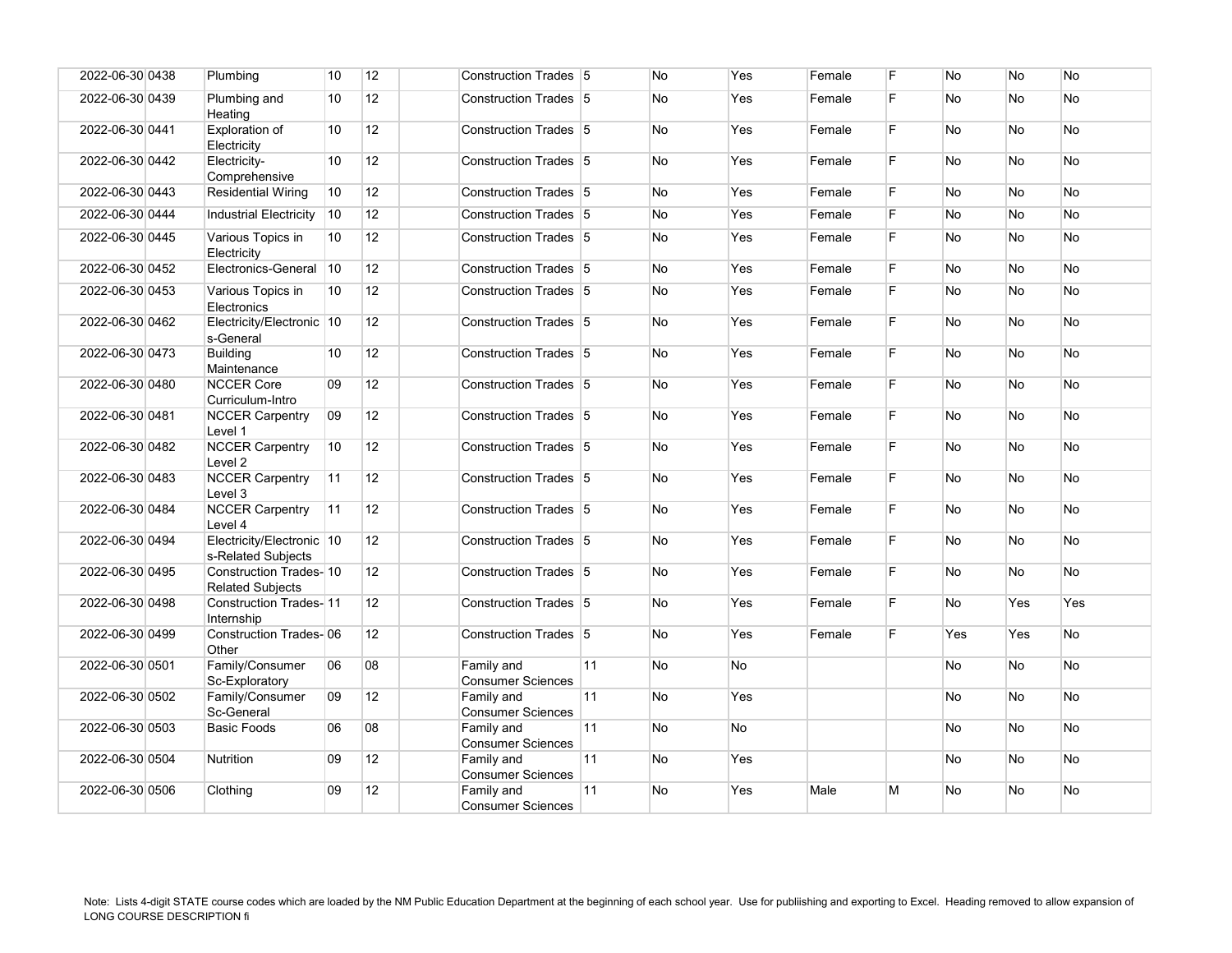| 2022-06-30 0507 | <b>Basic Applied</b><br>Design            | 09 | 12              | Family and<br><b>Consumer Sciences</b> | 11 | <b>No</b> | Yes       |        |    | <b>No</b> | <b>No</b> | <b>No</b> |
|-----------------|-------------------------------------------|----|-----------------|----------------------------------------|----|-----------|-----------|--------|----|-----------|-----------|-----------|
| 2022-06-30 0508 | <b>Culinary Arts</b>                      | 09 | 12              | Family and<br><b>Consumer Sciences</b> | 11 | No        | Yes       | Female | F  | No        | No        | No        |
| 2022-06-30 0509 | Professional Baking                       | 09 | 12              | Family and<br><b>Consumer Sciences</b> | 11 | <b>No</b> | Yes       |        |    | No        | <b>No</b> | <b>No</b> |
| 2022-06-30 0510 | Upholstery                                | 09 | 12              | Family and<br><b>Consumer Sciences</b> | 11 | <b>No</b> | Yes       | Female | F. | No        | <b>No</b> | No        |
| 2022-06-30 0511 | <b>Fashion Design</b>                     | 09 | 12              | Family and<br><b>Consumer Sciences</b> | 11 | <b>No</b> | Yes       |        |    | No        | No        | No        |
| 2022-06-30 0512 | <b>Advanced Foods</b>                     | 09 | 12              | Family and<br><b>Consumer Sciences</b> | 11 | <b>No</b> | Yes       | Male   | M  | No        | <b>No</b> | <b>No</b> |
| 2022-06-30 0513 | Life Skills and Life-<br>Management       | 06 | 08              | Family and<br><b>Consumer Sciences</b> | 11 | No        | No        |        |    | <b>No</b> | <b>No</b> | <b>No</b> |
| 2022-06-30 0514 | Intro to Fashion<br>Design                | 06 | 08              | Family and<br><b>Consumer Sciences</b> | 11 | No        | No        |        |    | No        | No        | <b>No</b> |
| 2022-06-30 0515 | Family Living                             | 06 | 08              | Family and<br><b>Consumer Sciences</b> | 11 | No        | No        |        |    | No        | No        | No        |
| 2022-06-30 0516 | Personal<br>Development                   | 06 | 12              | Family and<br><b>Consumer Sciences</b> | 11 | <b>No</b> | No        |        |    | <b>No</b> | <b>No</b> | <b>No</b> |
| 2022-06-30 0517 | Consumer<br>Economics/Personal<br>Finance | 06 | 12              | Family and<br><b>Consumer Sciences</b> | 11 | <b>No</b> | Yes       |        |    | No        | <b>No</b> | No        |
| 2022-06-30 0519 | Child Care/Work<br>Experience             | 09 | 12              | Family and<br><b>Consumer Sciences</b> | 11 | <b>No</b> | Yes       | Male   | M  | No        | <b>No</b> | <b>No</b> |
| 2022-06-30 0520 | Elder<br>Care/Gerontology                 | 09 | 12              | Family and<br><b>Consumer Sciences</b> | 11 | No        | Yes       |        |    | No        | No        | No        |
| 2022-06-30 0521 | Human Growth and 10<br><b>Behavior</b>    |    | 12              | Family and<br><b>Consumer Sciences</b> | 11 | No.       | Yes       |        |    | No        | <b>No</b> | <b>No</b> |
| 2022-06-30 0522 | Intro to<br>Clothing/Design               | 06 | 08              | Family and<br><b>Consumer Sciences</b> | 11 | <b>No</b> | No        |        |    | <b>No</b> | <b>No</b> | <b>No</b> |
| 2022-06-30 0523 | Housing/Interior<br>Design                | 09 | 12              | Family and<br><b>Consumer Sciences</b> | 11 | No        | Yes       |        |    | No        | <b>No</b> | <b>No</b> |
| 2022-06-30 0524 | Home Management 06                        |    | 08              | Family and<br><b>Consumer Sciences</b> | 11 | <b>No</b> | No        |        |    | No        | No        | No        |
| 2022-06-30 0525 | Introduction to<br>Leadership             | 06 | 08              | Family and<br><b>Consumer Sciences</b> | 11 | <b>No</b> | <b>No</b> |        |    | <b>No</b> | <b>No</b> | <b>No</b> |
| 2022-06-30 0526 | Family/Consumer<br>Sc-Integrated          | 09 | 12              | Family and<br><b>Consumer Sciences</b> | 11 | <b>No</b> | Yes       |        |    | No        | <b>No</b> | No        |
| 2022-06-30 0528 | Hospitality/Tourism/ 09<br>Recreation     |    | 12              | Family and<br><b>Consumer Sciences</b> | 11 | No        | Yes       |        |    | No        | No        | <b>No</b> |
| 2022-06-30 0530 | Hospitality<br>Entrepreneurship           | 11 | 12              | Family and<br><b>Consumer Sciences</b> | 11 | No        | Yes       |        |    | No        | <b>No</b> | No.       |
| 2022-06-30 0532 | ProStart I                                | 09 | 12 <sup>°</sup> | Family and<br><b>Consumer Sciences</b> | 11 | <b>No</b> | Yes       | Female | F  | No        | No        | <b>No</b> |
| 2022-06-30 0533 | ProStart II                               | 10 | 12              | Family and<br><b>Consumer Sciences</b> | 11 | No        | Yes       | Female | F  | No        | <b>No</b> | <b>No</b> |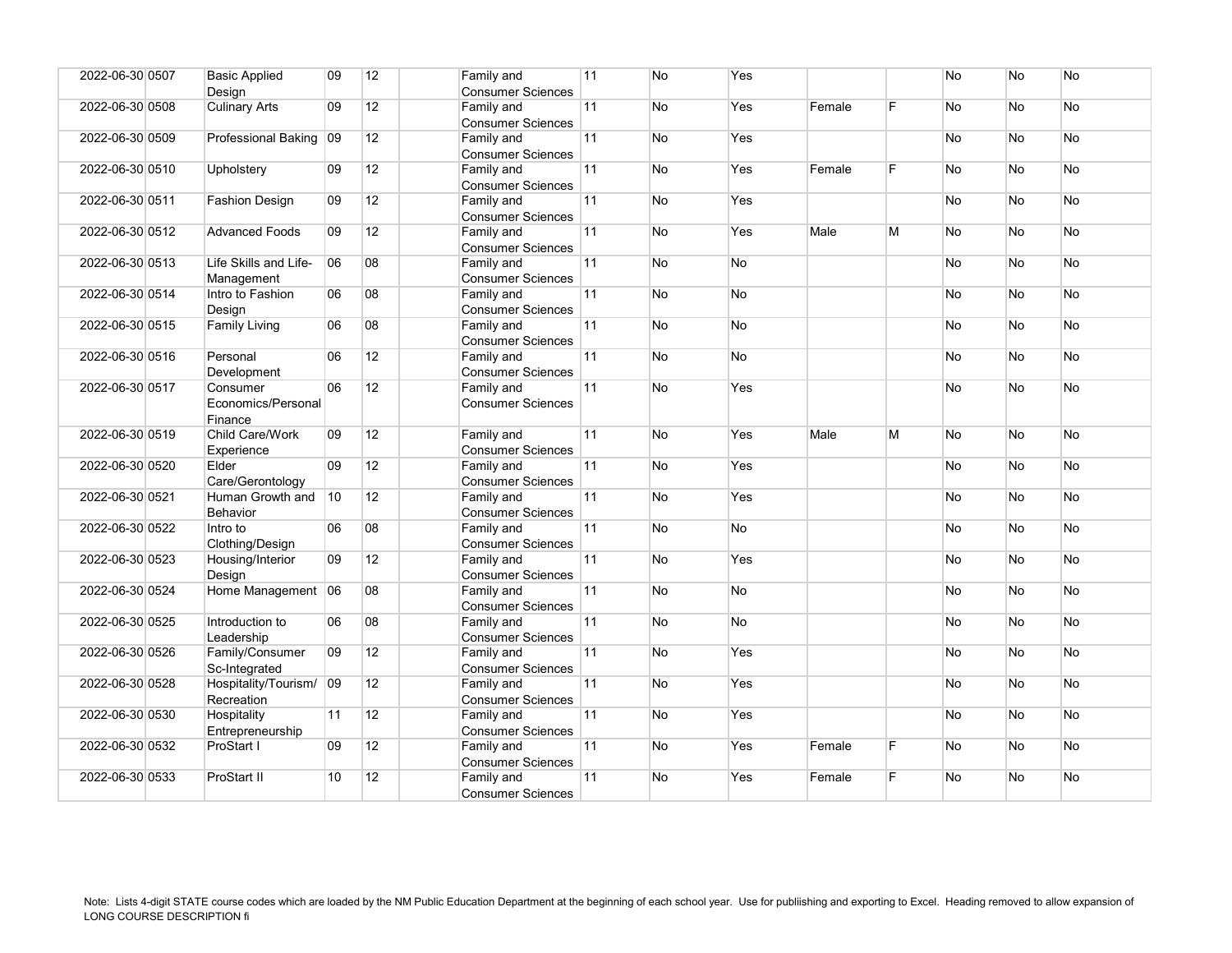| 2022-06-30 0536 | Fashion<br>Design/Merchandisi<br>ng <sub>3</sub>   | 11              | 12              | Family and<br><b>Consumer Sciences</b> | 11 | <b>No</b> | Yes       |      |   | No        | <b>No</b> | <b>No</b> |
|-----------------|----------------------------------------------------|-----------------|-----------------|----------------------------------------|----|-----------|-----------|------|---|-----------|-----------|-----------|
| 2022-06-30 0537 | Fashion<br>Design/Merchandisi<br>na 4              | 12 <sup>°</sup> | 12              | Family and<br><b>Consumer Sciences</b> | 11 | No        | Yes       |      |   | No        | No        | <b>No</b> |
| 2022-06-30 0539 | ProStart Internship                                | 10              | 12              | Family and<br><b>Consumer Sciences</b> | 11 | No        | Yes       |      |   | No        | Yes       | Yes       |
| 2022-06-30 0540 | Intro to<br>Hospitality/Tourism                    | 09              | 12 <sup>2</sup> | Family and<br><b>Consumer Sciences</b> | 11 | No        | Yes       |      |   | <b>No</b> | <b>No</b> | No        |
| 2022-06-30 0549 | Lodging<br>Management<br>Internship                | 10              | 12              | Family and<br><b>Consumer Sciences</b> | 11 | No        | Yes       |      |   | <b>No</b> | Yes       | Yes       |
| 2022-06-30 0550 | Child and Human<br>Development                     | 09              | 12              | Family and<br><b>Consumer Sciences</b> | 11 | No        | Yes       | Male | M | No        | No        | <b>No</b> |
| 2022-06-30 0552 | Child Development<br>Ш.                            | 11              | 12              | Family and<br><b>Consumer Sciences</b> | 11 | No        | Yes       | Male | M | No.       | No        | <b>No</b> |
| 2022-06-30 0553 | Child Development<br>Lab <sub>II</sub>             | 10              | 12              | Family and<br><b>Consumer Sciences</b> | 11 | No        | Yes       | Male | M | <b>No</b> | <b>No</b> | <b>No</b> |
| 2022-06-30 0554 | Child Development<br>Lab III                       | 11              | 12 <sup>°</sup> | Family and<br><b>Consumer Sciences</b> | 11 | No        | Yes       | Male | M | No        | No        | No        |
| 2022-06-30 0555 | Child Development<br>Lab IV                        | 12              | 12 <sup>2</sup> | Family and<br><b>Consumer Sciences</b> | 11 | No        | Yes       | Male | M | <b>No</b> | No        | No        |
| 2022-06-30 0562 | Teacher Academy 1 09<br>(Education<br>Methodology) |                 | 12              | Family and<br><b>Consumer Sciences</b> | 11 | No        | Yes       | Male | М | <b>No</b> | No        | No        |
| 2022-06-30 0563 | Teacher Academy 2 09<br>(Education<br>Internship)  |                 | 12 <sup>2</sup> | Family and<br><b>Consumer Sciences</b> | 11 | <b>No</b> | Yes       | Male | M | No.       | <b>No</b> | No        |
| 2022-06-30 0570 | <b>GRADS</b>                                       | 09              | 12              | Family and<br><b>Consumer Sciences</b> | 11 | <b>No</b> | <b>No</b> |      |   | <b>No</b> | <b>No</b> | <b>No</b> |
| 2022-06-30 0574 | GRADS-Pregnancy<br>Prevention                      | 06              | 08              | Family and<br><b>Consumer Sciences</b> | 11 | No        | No        |      |   | No        | No        | <b>No</b> |
| 2022-06-30 0575 | GRADS-Pregnancy<br>Prevention                      | 06              | $ 09\rangle$    | Family and<br><b>Consumer Sciences</b> | 11 | No        | No        |      |   | No        | <b>No</b> | No        |
| 2022-06-30 0576 | GRADS-Teen<br>Pregnancy                            | 09              | 12              | Family and<br><b>Consumer Sciences</b> | 11 | No        | <b>No</b> |      |   | <b>No</b> | No        | No        |
| 2022-06-30 0580 | <b>GRADS-Newborn</b>                               | 09              | 12 <sup>2</sup> | Family and<br><b>Consumer Sciences</b> | 11 | No        | <b>No</b> |      |   | No        | No        | No        |
| 2022-06-30 0581 | <b>GRADS-Parenting</b>                             | 09              | 12              | Family and<br><b>Consumer Sciences</b> | 11 | No        | No        |      |   | <b>No</b> | <b>No</b> | <b>No</b> |
| 2022-06-30 0582 | GRADS-Fatherhood 09                                |                 | 12              | Family and<br><b>Consumer Sciences</b> | 11 | No        | No        |      |   | No        | No        | <b>No</b> |
| 2022-06-30 0583 | <b>GRADS-</b><br>Independent Living                | 09              | 12 <sup>°</sup> | Family and<br><b>Consumer Sciences</b> | 11 | <b>No</b> | No        |      |   | No.       | <b>No</b> | No        |
| 2022-06-30 0597 | Teaching and<br>Practicum-OJT                      | 09              | 12              | Family and<br><b>Consumer Sciences</b> | 11 | No        | Yes       | Male | M | No        | Yes       | Yes       |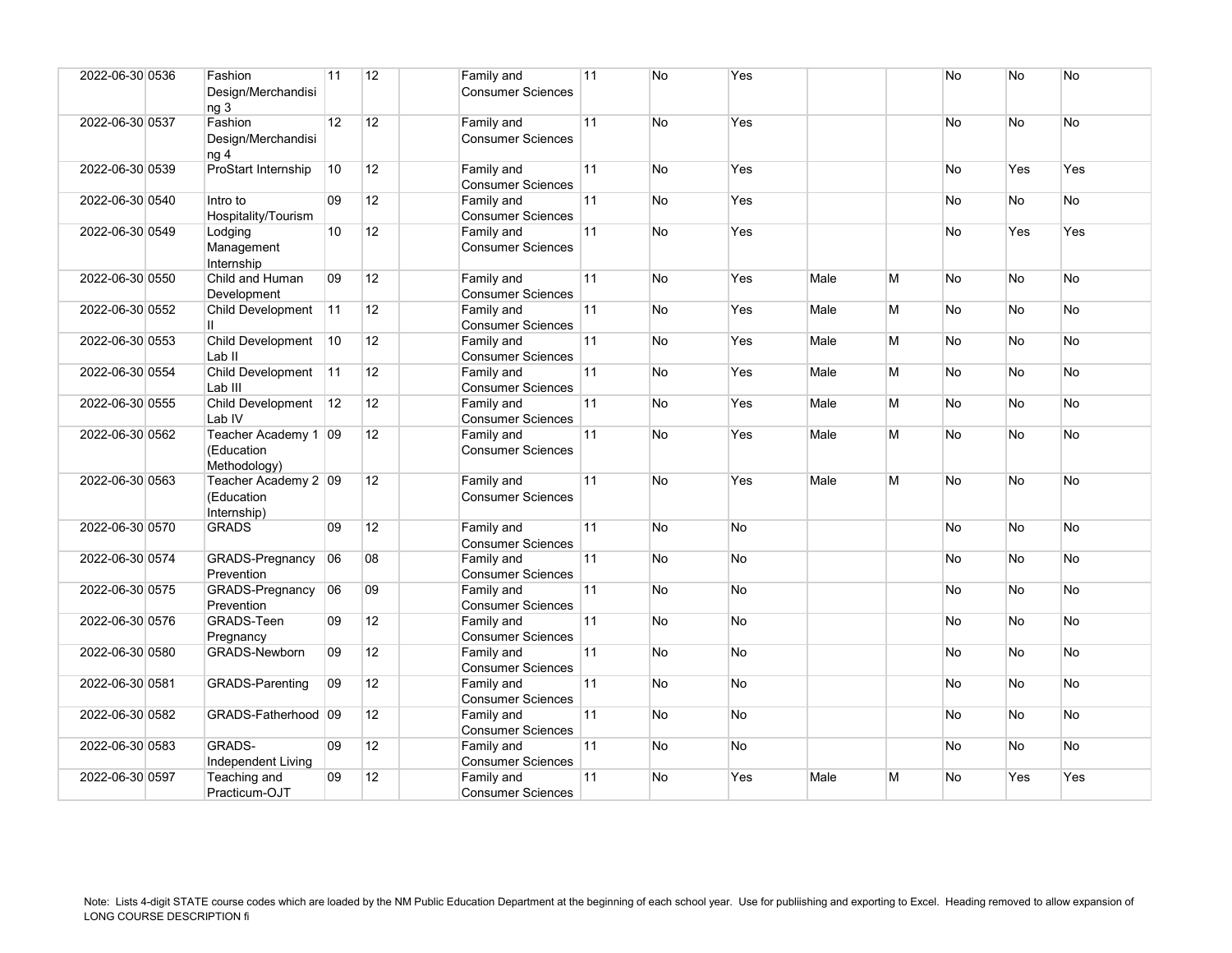| 2022-06-30 0599 | Family/Consumer<br>Sc-Other             | 06 | 12              | Family and<br><b>Consumer Sciences</b> | 11             | No        | Yes |        |    | Yes | Yes       | No        |
|-----------------|-----------------------------------------|----|-----------------|----------------------------------------|----------------|-----------|-----|--------|----|-----|-----------|-----------|
| 2022-06-30 0603 | Cosmetology-<br>Licensing               | 11 | 12              | Cosmetology                            | 6              | No        | Yes | Male   | M  | No  | <b>No</b> | No        |
| 2022-06-30 0604 | Barbering                               | 11 | 12              | Cosmetology                            | 6              | No        | Yes | Male   | M  | No  | No        | No        |
| 2022-06-30 0605 | Cosmetology-Non<br>licensing            | 11 | 12              | Cosmetology                            | 6              | No        | Yes | Male   | M  | No  | No        | No        |
| 2022-06-30 0606 | Cosmetology-Nail<br>Specializing        | 11 | 12 <sup>2</sup> | Cosmetology                            | 6              | No        | Yes | Male   | M  | No  | No        | No        |
| 2022-06-30 0607 | Cosmetology-Facial 11<br>Specialize     |    | 12 <sup>2</sup> | Cosmetology                            | 6              | No        | Yes | Male   | М  | No  | <b>No</b> | <b>No</b> |
| 2022-06-30 0695 | Cosmetology-<br><b>Related Subjects</b> | 11 | 12 <sup>2</sup> | Cosmetology                            | 6              | No        | Yes | Male   | M  | No  | <b>No</b> | <b>No</b> |
| 2022-06-30 0698 | Cosmetology-<br>Internship              | 11 | 12              | Cosmetology                            | 6              | No        | Yes | Male   | M  | No  | Yes       | Yes       |
| 2022-06-30 0699 | Cosmetology-Other                       | 11 | 12              | Cosmetology                            | $\,6$          | No        | Yes | Male   | M  | Yes | Yes       | No        |
| 2022-06-30 0701 | <b>Drafting Careers</b><br>Exploration  | 06 | 08              | Drafting                               | $\overline{7}$ | No        | No  |        |    | No  | No        | No        |
| 2022-06-30 0702 | Drafting-General                        | 09 | 10 <sup>°</sup> | Drafting                               | $\overline{7}$ | No        | Yes | Female | F  | No  | No        | No        |
| 2022-06-30 0703 | Drafting-<br>Architectural              | 10 | 12 <sup>2</sup> | Drafting                               | $\overline{7}$ | No        | Yes | Female | F. | No  | <b>No</b> | <b>No</b> |
| 2022-06-30 0704 | Drafting-<br>Civil/Structural           | 10 | 12              | Drafting                               | $\overline{7}$ | No        | Yes | Female | F. | No  | <b>No</b> | <b>No</b> |
| 2022-06-30 0705 | Drafting-<br>Electrical/Electronic      | 10 | 12 <sup>2</sup> | Drafting                               | $\overline{7}$ | No        | Yes | Female | F. | No  | <b>No</b> | <b>No</b> |
| 2022-06-30 0706 | Drafting-<br>Technical/Mechanic<br>al   | 10 | 12              | Drafting                               | $\overline{7}$ | No        | Yes | Female | F  | No  | No        | No        |
| 2022-06-30 0707 | CAD Design and<br>Software              | 10 | 12              | Drafting                               | $\overline{7}$ | No        | Yes | Female | F. | No  | <b>No</b> | No        |
| 2022-06-30 0712 | <b>Blueprint Reading-</b><br>General    | 10 | 12 <sup>2</sup> | Drafting                               | $\overline{7}$ | <b>No</b> | Yes | Female | F. | No  | <b>No</b> | No        |
| 2022-06-30 0715 | <b>CAD Architecture II</b>              | 10 | 12              | Drafting                               | $\overline{7}$ | No        | Yes | Female | F  | No  | No        | No        |
| 2022-06-30 0716 | CAD Architecture III 11                 |    | 12              | Drafting                               | $\overline{7}$ | No        | Yes | Female | F  | No  | <b>No</b> | No        |
| 2022-06-30 0717 | CAD Architecture IV  12                 |    | 12              | Drafting                               | $\overline{7}$ | No        | Yes | Female | F. | No  | No        | <b>No</b> |
| 2022-06-30 0718 | <b>CAD Engineering II</b>               | 10 | 12              | Drafting                               | $\overline{7}$ | No        | Yes | Female | F. | No  | <b>No</b> | No        |
| 2022-06-30 0719 | CAD Engineering III 11                  |    | 12              | Drafting                               | $\overline{7}$ | No        | Yes | Female | F  | No  | No        | No        |
| 2022-06-30 0720 | CAD Engineering IV 12                   |    | 12              | Drafting                               | $\overline{7}$ | No        | Yes | Female | F  | No  | <b>No</b> | <b>No</b> |
| 2022-06-30 0795 | Drafting-Related<br>Subjects            | 10 | 12              | Drafting                               | $\overline{7}$ | No        | Yes | Female | F. | No  | No        | No        |
| 2022-06-30 0796 | Drafting-<br>Independent Study          | 10 | 12              | Drafting                               | $\overline{7}$ | No        | Yes | Female | F  | No  | <b>No</b> | <b>No</b> |
| 2022-06-30 0798 | Drafting-Co-Op                          | 11 | 12              | Drafting                               | $\overline{7}$ | No        | Yes | Female | F. | No  | Yes       | Yes       |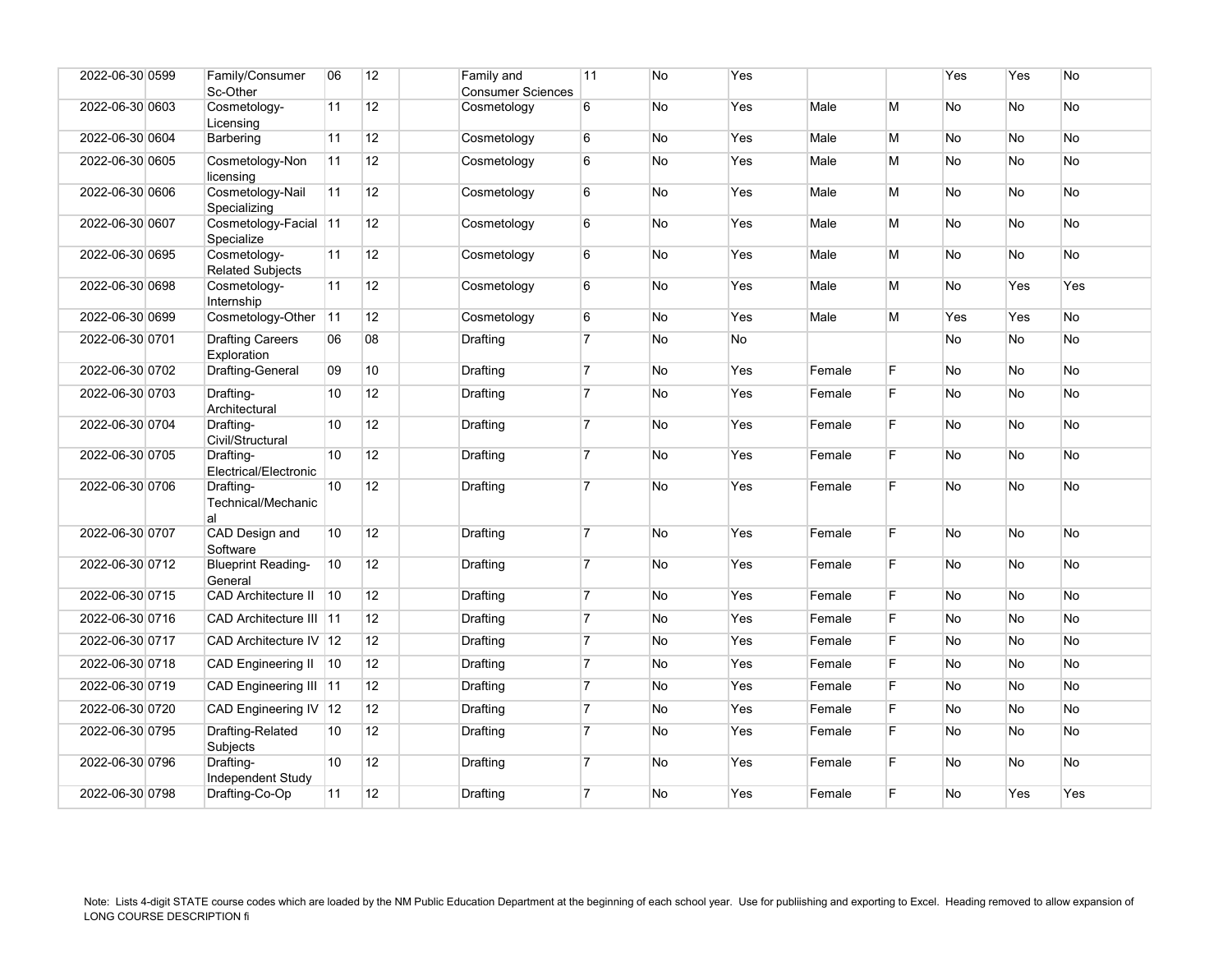| 2022-06-30 0799 | Drafting-Other                           | 06 | 12 | Drafting                   | $\overline{7}$ | <b>No</b> | Yes       | Female | F | Yes | Yes       | No        |
|-----------------|------------------------------------------|----|----|----------------------------|----------------|-----------|-----------|--------|---|-----|-----------|-----------|
| 2022-06-30 0801 | <b>Standardized Test</b><br>Preparation  | 06 | 12 | <b>Elective Activities</b> | 8              | No        | <b>No</b> |        |   | No  | No        | <b>No</b> |
| 2022-06-30 0802 | <b>State Test</b><br>Preparation         | 06 | 12 | <b>Elective Activities</b> | 8              | No        | <b>No</b> |        |   | No  | No        | No        |
| 2022-06-30 0803 | <b>Study Skills</b>                      | 06 | 12 | <b>Elective Activities</b> | 8              | No        | No        |        |   | No  | No        | <b>No</b> |
| 2022-06-30 0804 | Speed Reading                            | 06 | 12 | <b>Elective Activities</b> | 8              | No        | No        |        |   | No  | No        | No        |
| 2022-06-30 0805 | Media Literacy                           | 06 | 12 | <b>Elective Activities</b> | 8              | No        | <b>No</b> |        |   | No  | No        | <b>No</b> |
| 2022-06-30 0811 | <b>Dropout Prevention</b><br>Program     | 07 | 12 | <b>Elective Activities</b> | 8              | No        | <b>No</b> |        |   | No  | No        | No        |
| 2022-06-30 0814 | Multicultural Studies 07                 |    | 12 | <b>Elective Activities</b> | 8              | No        | <b>No</b> |        |   | No  | No        | No        |
| 2022-06-30 0815 | Reconnecting Youth 07<br>Program         |    | 12 | <b>Elective Activities</b> | 8              | No        | <b>No</b> |        |   | No  | <b>No</b> | <b>No</b> |
| 2022-06-30 0817 | <b>Drivers Education-</b><br>Class Only  | 09 | 12 | <b>Elective Activities</b> | 8              | No        | No        |        |   | No  | No        | No        |
| 2022-06-30 0818 | <b>Drivers Education-</b><br>Class & Lab | 09 | 12 | <b>Elective Activities</b> | 8              | No        | <b>No</b> |        |   | No  | No        | No        |
| 2022-06-30 0821 | <b>Student Aide</b>                      | 06 | 12 | <b>Elective Activities</b> | $\overline{8}$ | No        | No        |        |   | No  | No        | <b>No</b> |
| 2022-06-30 0822 | Office Aide                              | 06 | 12 | <b>Elective Activities</b> | 8              | No        | No        |        |   | No  | No        | No        |
| 2022-06-30 0823 | <b>Teacher Aide</b>                      | 06 | 12 | <b>Elective Activities</b> | 8              | No        | No        |        |   | No  | No        | No        |
| 2022-06-30 0824 | Guidance Aide                            | 06 | 12 | <b>Elective Activities</b> | 8              | No        | No        |        |   | No  | No        | <b>No</b> |
| 2022-06-30 0825 | Library/AVC Aide                         | 06 | 12 | <b>Elective Activities</b> | 8              | No        | No        |        |   | No  | No        | <b>No</b> |
| 2022-06-30 0831 | <b>Tutoring Practicum</b>                | 06 | 12 | <b>Elective Activities</b> | 8              | No        | No        |        |   | No  | No        | <b>No</b> |
| 2022-06-30 0832 | Tutorial                                 | 06 | 12 | <b>Elective Activities</b> | 8              | No        | No        |        |   | No  | No        | <b>No</b> |
| 2022-06-30 0833 | Study Hall                               | 07 | 12 | <b>Elective Activities</b> | 8              | No        | No        |        |   | No  | No        | <b>No</b> |
| 2022-06-30 0841 | Leadership                               | 06 | 12 | <b>Elective Activities</b> | 8              | No        | No        |        |   | No  | No        | <b>No</b> |
| 2022-06-30 0842 | <b>School Orientation</b>                | 06 | 12 | <b>Elective Activities</b> | 8              | No        | No        |        |   | No  | No        | <b>No</b> |
| 2022-06-30 0843 | School Governance                        | 06 | 12 | <b>Elective Activities</b> | 8              | No        | <b>No</b> |        |   | No  | No        | No        |
| 2022-06-30 0851 | <b>Community Service</b>                 | 06 | 12 | <b>Elective Activities</b> | 8              | No        | No        |        |   | No  | No        | <b>No</b> |
| 2022-06-30 0852 | Executive<br>Internship/Seminar          | 07 | 12 | <b>Elective Activities</b> | 8              | No        | No        |        |   | No  | No        | Yes       |
| 2022-06-30 0853 | Executive<br>Internship/No<br>Seminar    | 07 | 12 | <b>Elective Activities</b> | 8              | No        | <b>No</b> |        |   | No  | No        | Yes       |
| 2022-06-30 0861 | <b>Values Clarification</b>              | 07 | 12 | <b>Elective Activities</b> | 8              | No        | <b>No</b> |        |   | No  | No        | <b>No</b> |
| 2022-06-30 0862 | Seminar                                  | 07 | 12 | <b>Elective Activities</b> | 8              | No        | No        |        |   | No  | No        | No        |
| 2022-06-30 0864 | Mediation                                | 07 | 12 | <b>Elective Activities</b> | 8              | No        | No        |        |   | No  | No        | <b>No</b> |
| 2022-06-30 0871 | Supercomputing<br>Challenge              | 07 | 12 | <b>Elective Activities</b> | 8              | No        | No        |        |   | No  | No        | <b>No</b> |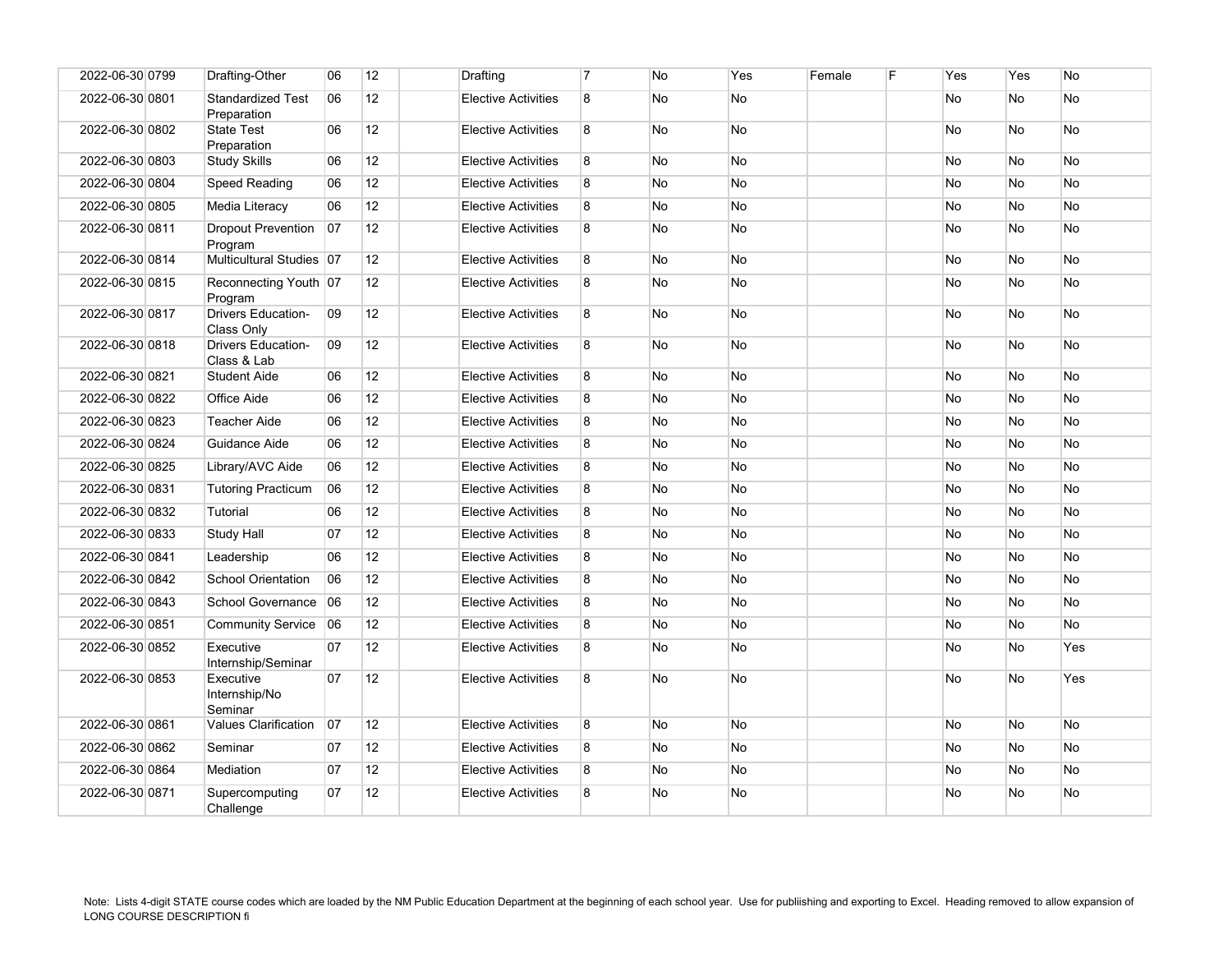| 2022-06-30 0872 | Chess                                                                                          | 07 | 12              | <b>Elective Activities</b>                                | 8 | No        | No        |        |   | No        | No        | No        |
|-----------------|------------------------------------------------------------------------------------------------|----|-----------------|-----------------------------------------------------------|---|-----------|-----------|--------|---|-----------|-----------|-----------|
|                 |                                                                                                |    |                 |                                                           |   |           |           |        |   |           |           |           |
| 2022-06-30 0873 | Math<br>Engineer/Science<br>Achieve                                                            | 07 | 12              | <b>Elective Activities</b>                                | 8 | No        | <b>No</b> |        |   | No        | <b>No</b> | No        |
| 2022-06-30 0874 | <b>Corps Movement</b>                                                                          | 07 | 12              | <b>Elective Activities</b>                                | 8 | No        | <b>No</b> |        |   | No        | <b>No</b> | No        |
| 2022-06-30 0880 | <b>JAG-Career</b><br>Awareness                                                                 | 09 | 12              | <b>Elective Activities</b>                                | 8 | No        | <b>No</b> |        |   | No        | No        | No        |
| 2022-06-30 0881 | Job for Americas<br>Graduates (JAG)<br>Career and Job<br><b>Exploration (Grades</b><br>$9-11)$ | 09 | 11              | <b>Elective Activities</b>                                | 8 | No        | <b>No</b> |        |   | No        | <b>No</b> | No        |
| 2022-06-30 0882 | Job for Americas<br>Graduates (JAG)<br>Employability &<br>Advancement<br>(Grades 10-12)        | 10 | 12              | <b>Elective Activities</b>                                | 8 | No        | <b>No</b> |        |   | No        | No        | No        |
| 2022-06-30 0887 | Academic Career<br>Experience I                                                                | 09 | 12              | <b>Elective Activities</b>                                | 8 | No        | Yes       |        |   | No        | No        | Yes       |
| 2022-06-30 0888 | Academic Career<br>Experience II                                                               | 10 | 12              | <b>Elective Activities</b>                                | 8 | No        | Yes       |        |   | No        | No        | Yes       |
| 2022-06-30 0889 | Academic Career<br>Experience III                                                              | 11 | 12              | <b>Elective Activities</b>                                | 8 | No        | Yes       |        |   | No        | Yes       | Yes       |
| 2022-06-30 0890 | <b>College Success</b>                                                                         | 11 | 12              | <b>Elective Activities</b>                                | 8 | <b>No</b> | <b>No</b> |        |   | <b>No</b> | <b>No</b> | <b>No</b> |
| 2022-06-30 0891 | AVID 6-8                                                                                       | 06 | 08              | <b>Elective Activities</b>                                | 8 | No        | <b>No</b> |        |   | No        | No        | No        |
| 2022-06-30 0892 | AVID <sub>9</sub>                                                                              | 09 | 09              | <b>Elective Activities</b>                                | 8 | No        | No        |        |   | No        | No        | No        |
| 2022-06-30 0893 | AVID <sub>10</sub>                                                                             | 10 | 10              | <b>Elective Activities</b>                                | 8 | No        | No        |        |   | No        | No        | No        |
| 2022-06-30 0894 | AVID <sub>11</sub>                                                                             | 11 | 11              | <b>Elective Activities</b>                                | 8 | <b>No</b> | <b>No</b> |        |   | No        | No        | <b>No</b> |
| 2022-06-30 0895 | AVID <sub>12</sub>                                                                             | 12 | 12              | <b>Elective Activities</b>                                | 8 | No        | No        |        |   | No        | No        | No        |
| 2022-06-30 0896 | Independent<br>Research                                                                        | 07 | 12              | <b>Elective Activities</b>                                | 8 | No        | <b>No</b> |        |   | No        | No        | No        |
| 2022-06-30 0897 | <b>AP Seminar</b>                                                                              | 10 | 11              | <b>Elective Activities</b>                                | 8 | Yes       | <b>No</b> |        |   | No        | <b>No</b> | No        |
| 2022-06-30 0898 | <b>AP Research</b>                                                                             | 11 | 12              | <b>Elective Activities</b>                                | 8 | Yes       | <b>No</b> |        |   | No        | No        | No        |
| 2022-06-30 0899 | Elective Activities -<br>Other                                                                 | 07 | 12 <sup>2</sup> | <b>Elective Activities</b>                                | 8 | No        | <b>No</b> |        |   | Yes       | No        | No        |
| 2022-06-30 0901 | Introduction to<br>Automobiles                                                                 | 09 | 12              | <b>Energy Power and</b><br>Transportation<br>Technologies | 9 | No        | Yes       | Female | F | No        | No        | No        |
| 2022-06-30 0911 | Introduction to<br>Transportation                                                              | 09 | 12              | <b>Energy Power and</b><br>Transportation<br>Technologies | 9 | <b>No</b> | Yes       | Female | F | <b>No</b> | No        | <b>No</b> |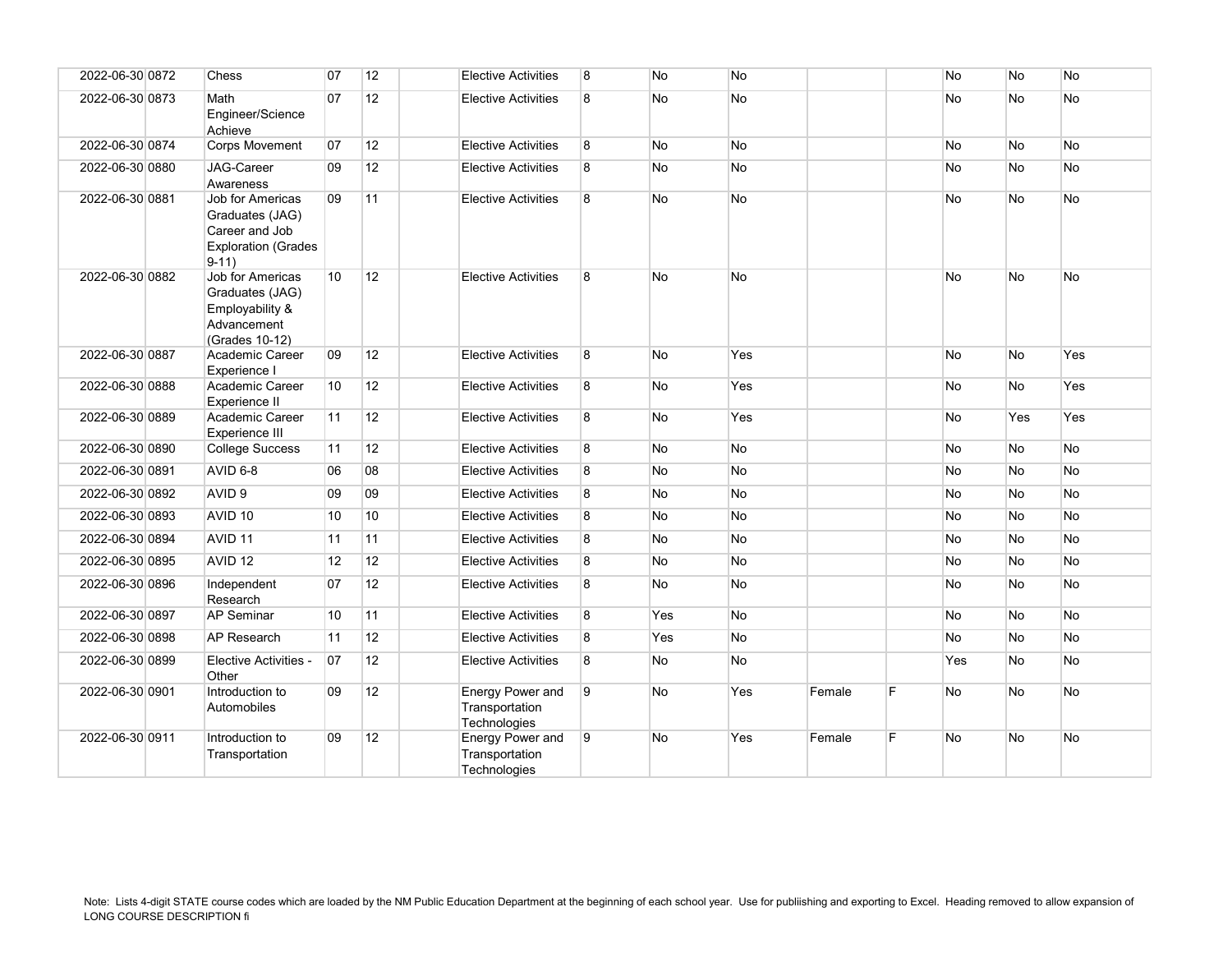| 2022-06-30 0912 | Automotive<br>Technology-<br>Comprehensive                          | $ 09\rangle$    | 12 | Energy Power and<br>Transportation<br>Technologies | 9 | No        | Yes | Female | F  | N <sub>o</sub> | <b>No</b>      | No        |
|-----------------|---------------------------------------------------------------------|-----------------|----|----------------------------------------------------|---|-----------|-----|--------|----|----------------|----------------|-----------|
| 2022-06-30 0913 | Topics in<br>Automotive<br>Technology                               | 09              | 12 | Energy Power and<br>Transportation<br>Technologies | 9 | <b>No</b> | Yes | Female | F. | <b>No</b>      | No.            | No        |
| 2022-06-30 0915 | Diesel Mechanics-<br>General                                        | 10              | 12 | Energy Power and<br>Transportation<br>Technologies | 9 | No        | Yes | Female | F. | No             | <b>No</b>      | No        |
| 2022-06-30 0916 | <b>Diesel Mechanics-</b><br>Various Topics                          | 10              | 12 | Energy Power and<br>Transportation<br>Technologies | 9 | <b>No</b> | Yes | Female | F. | <b>No</b>      | <b>No</b>      | No        |
| 2022-06-30 0917 | Motorcycle<br><b>Mechanics</b>                                      | 10              | 12 | Energy Power and<br>Transportation<br>Technologies | 9 | No        | Yes | Female | F. | No             | No             | No        |
| 2022-06-30 0918 | <b>Small Engine</b><br>Mechanics                                    | 10              | 12 | Energy Power and<br>Transportation<br>Technologies | 9 | <b>No</b> | Yes | Female | F. | No             | N <sub>o</sub> | <b>No</b> |
| 2022-06-30 0920 | Auto Tech 2                                                         | 10              | 12 | Energy Power and<br>Transportation<br>Technologies | 9 | No        | Yes | Female | F. | No             | No             | No        |
| 2022-06-30 0921 | Auto Tech 3                                                         | 10 <sup>1</sup> | 12 | Energy Power and<br>Transportation<br>Technologies | 9 | <b>No</b> | Yes | Female | F  | <b>No</b>      | <b>No</b>      | <b>No</b> |
| 2022-06-30 0922 | Aircraft Power Plant 10                                             |                 | 12 | Energy Power and<br>Transportation<br>Technologies | 9 | No        | Yes | Female | F. | <b>No</b>      | No             | No        |
| 2022-06-30 0923 | Aircraft Airframe                                                   | 10 <sup>1</sup> | 12 | Energy Power and<br>Transportation<br>Technologies | 9 | <b>No</b> | Yes | Female | F  | No             | <b>No</b>      | <b>No</b> |
| 2022-06-30 0925 | <b>Advanced Career-</b><br>Introduction to<br>Logistics             | 09              | 12 | Energy Power and<br>Transportation<br>Technologies | 9 | <b>No</b> | Yes |        |    | No             | No.            | No        |
| 2022-06-30 0926 | <b>Advanced Career-</b><br>Functional Areas in<br>Logistics         | 09              | 12 | Energy Power and<br>Transportation<br>Technologies | 9 | <b>No</b> | Yes |        |    | No             | <b>No</b>      | No        |
| 2022-06-30 0927 | <b>Advanced Career-</b><br><b>Global Logistics</b><br>Management    | 10              | 12 | Energy Power and<br>Transportation<br>Technologies | 9 | <b>No</b> | Yes |        |    | No             | <b>No</b>      | No        |
| 2022-06-30 0928 | <b>Advanced Career-</b><br>Logistics and Supply<br>Chain Management | 11              | 12 | Energy Power and<br>Transportation<br>Technologies | 9 | <b>No</b> | Yes |        |    | No             | Yes            | No        |
| 2022-06-30 0933 | Auto<br>Detailing/Reconditio<br>ning                                | 10              | 12 | Energy Power and<br>Transportation<br>Technologies | 9 | No        | Yes | Female | F  | No             | <b>No</b>      | No        |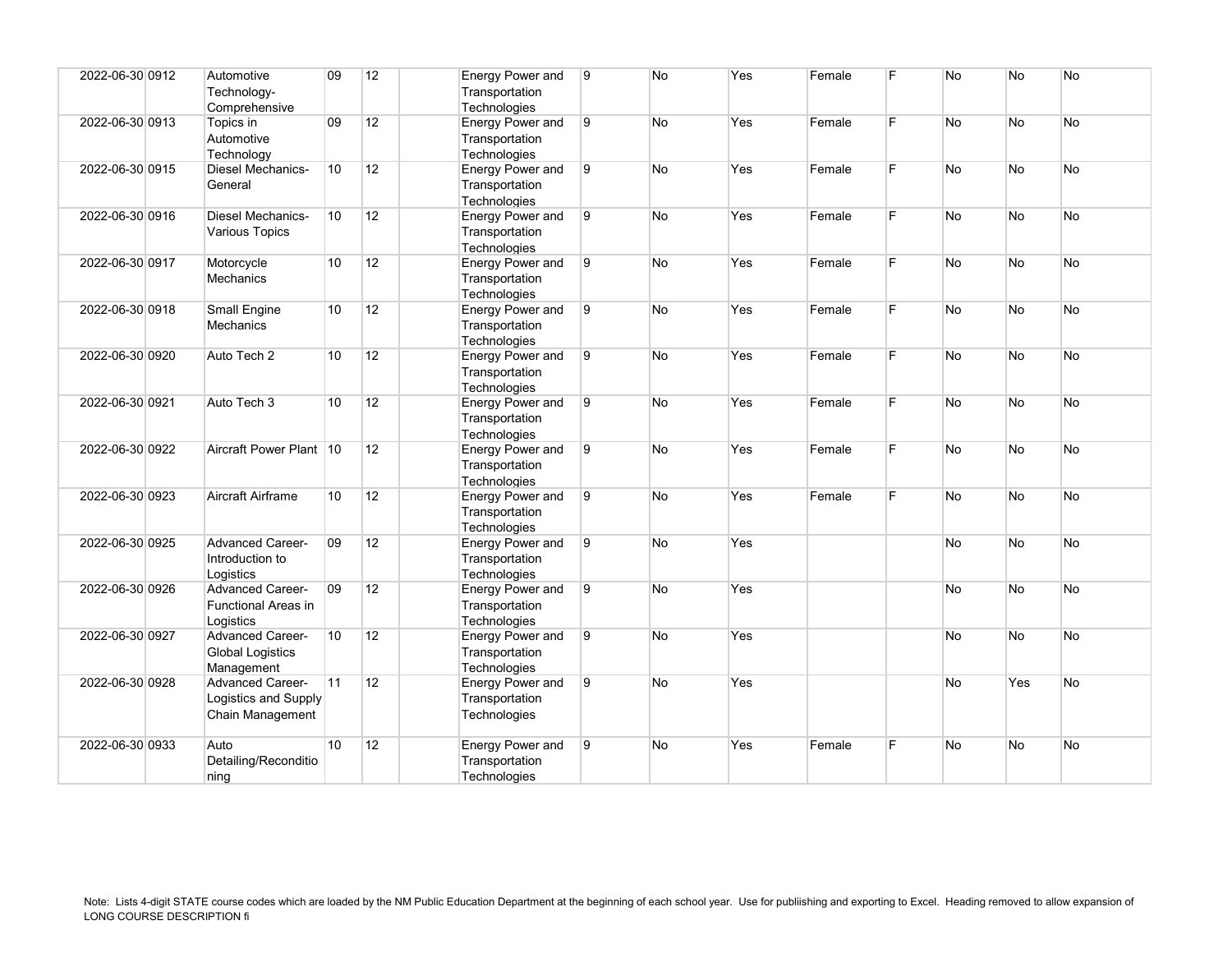| 2022-06-30 0942 | Auto Body<br>Repair/Refinishing-<br>General                                      | 10              | 12 |     | <b>Energy Power and</b><br>Transportation<br>Technologies | 9              | No        | Yes       | Female | F  | <b>No</b> | No             | <b>No</b> |
|-----------------|----------------------------------------------------------------------------------|-----------------|----|-----|-----------------------------------------------------------|----------------|-----------|-----------|--------|----|-----------|----------------|-----------|
| 2022-06-30 0943 | Particular Topics in<br>Automotive Body<br>Repair and<br>Refinishina             | 10              | 12 |     | Energy Power and<br>Transportation<br>Technologies        | 9              | <b>No</b> | Yes       | Female | F. | No.       | No.            | No.       |
| 2022-06-30 0953 | Aviation                                                                         | 10              | 12 |     | Energy Power and<br>Transportation<br>Technologies        | 9              | No        | Yes       | Female | F  | <b>No</b> | N <sub>o</sub> | No        |
| 2022-06-30 0955 | Aviation II                                                                      | 10 <sup>1</sup> | 12 |     | Energy Power and<br>Transportation<br><b>Technologies</b> | $\overline{9}$ | <b>No</b> | Yes       | Female | F  | No        | <b>No</b>      | <b>No</b> |
| 2022-06-30 0963 | Energy/Power                                                                     | 10              | 12 |     | Energy Power and<br>Transportation<br><b>Technologies</b> | 9              | <b>No</b> | Yes       | Female | F  | <b>No</b> | No.            | <b>No</b> |
| 2022-06-30 0964 | <b>Advanced Career-</b><br>Energy/Power<br>Foundations                           | 09              | 12 |     | Energy Power and<br>Transportation<br>Technologies        | 9              | No        | Yes       | Female | F. | No        | No             | No        |
| 2022-06-30 0965 | <b>Advanced Career-</b><br>Energy<br>Transmission &<br><b>Distribution</b>       | 09              | 12 |     | Energy Power and<br>Transportation<br>Technologies        | 9              | <b>No</b> | Yes       | Female | F. | <b>No</b> | <b>No</b>      | No        |
| 2022-06-30 0966 | <b>Advanced Career-</b><br>Electronics and<br><b>Control Systems</b>             | 09              | 12 |     | Energy Power and<br>Transportation<br>Technologies        | 9              | <b>No</b> | Yes       | Female | F. | <b>No</b> | No.            | <b>No</b> |
| 2022-06-30 0967 | <b>Advanced Career-</b><br><b>Advanced Science</b><br>and Engineering<br>Systems | 11              | 12 |     | Energy Power and<br>Transportation<br>Technologies        | 9              | <b>No</b> | Yes       |        |    | No        | Yes            | <b>No</b> |
| 2022-06-30 0995 | Transportation Tech- 10<br>Related                                               |                 | 12 |     | Energy Power and<br>Transportation<br>Technologies        | 9              | <b>No</b> | Yes       | Female | F. | No        | N <sub>o</sub> | No        |
| 2022-06-30 0998 | Transportation Tech-11<br>Internship                                             |                 | 12 |     | Energy Power and<br>Transportation<br>Technologies        | 9              | <b>No</b> | Yes       | Female | F. | <b>No</b> | Yes            | Yes       |
| 2022-06-30 0999 | Transportation Tech-09<br>Other                                                  |                 | 12 |     | Energy Power and<br>Transportation<br>Technologies        | 9              | <b>No</b> | Yes       | Female | F. | Yes       | Yes            | No.       |
| 2022-06-30 0K5P | K-5 Plus Summer                                                                  | KN              | 05 |     | <b>Elementary Course</b>                                  | 30             | <b>No</b> | <b>No</b> |        |    | <b>No</b> | No.            | No        |
| 2022-06-30 1000 | English/Language<br>Arts Middle School                                           | 06              | 08 | Yes | English Language<br>and Literature                        | 10             | No        | No        |        |    | No        | No             | No        |
| 2022-06-30 1001 | English/Language<br>Arts I                                                       | 09              | 09 | Yes | English Language<br>and Literature                        | 10             | No        | <b>No</b> |        |    | No        | No.            | No        |
| 2022-06-30 1002 | English/Language<br>Arts II                                                      | 10 <sup>1</sup> | 10 | Yes | English Language<br>and Literature                        | 10             | <b>No</b> | <b>No</b> |        |    | <b>No</b> | No.            | No        |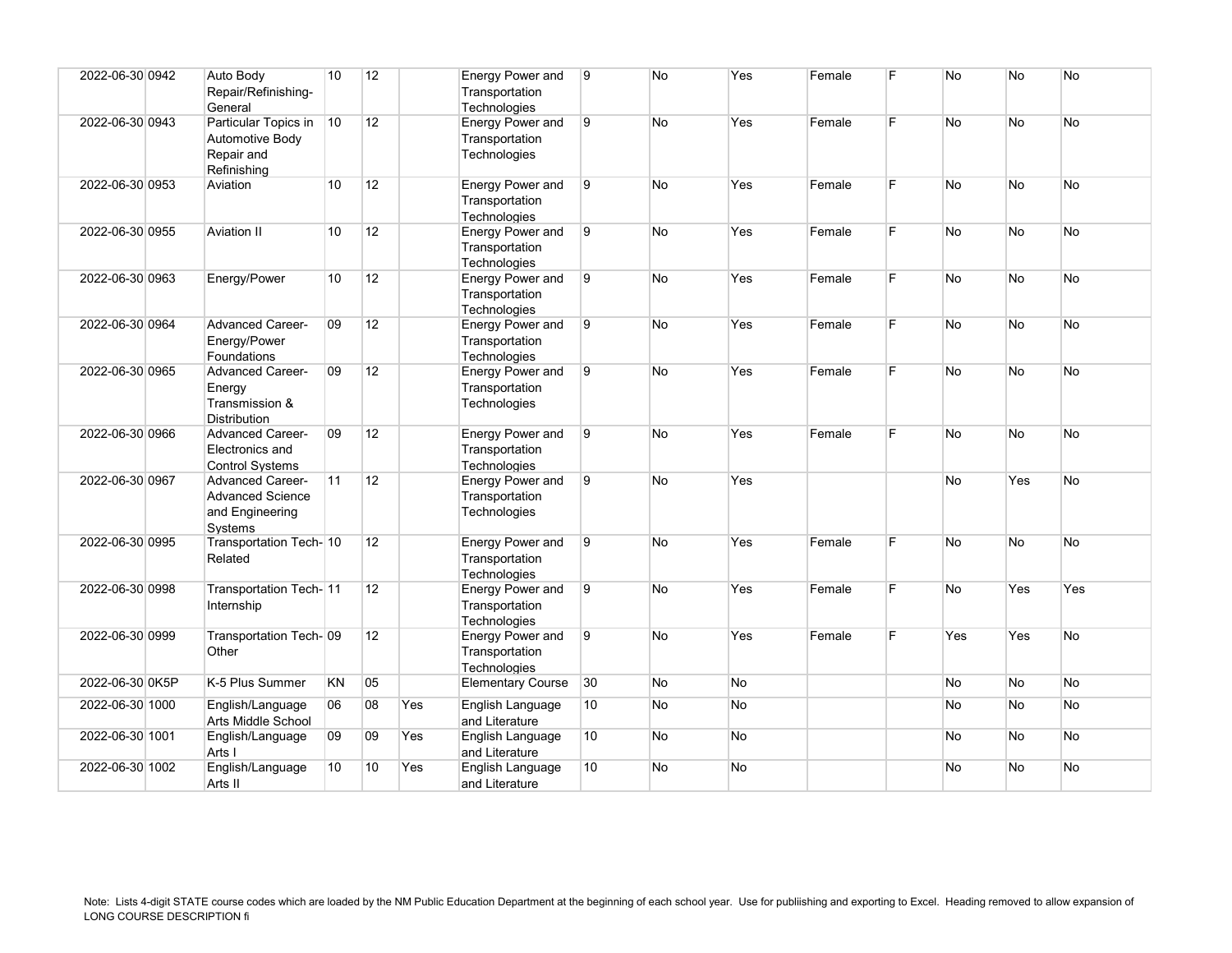| 2022-06-30 1003 | English/Language<br>Arts III                     | 11              | 11              | Yes | English Language<br>and Literature | 10              | No        | <b>No</b> |  | <b>No</b> | N <sub>o</sub> | <b>No</b> |
|-----------------|--------------------------------------------------|-----------------|-----------------|-----|------------------------------------|-----------------|-----------|-----------|--|-----------|----------------|-----------|
| 2022-06-30 1004 | English/Language<br>Arts IV                      | 12              | 12              | Yes | English Language<br>and Literature | 10              | No        | No        |  | No        | No             | No        |
| 2022-06-30 1005 | English/Literature<br>Grd 9-10                   | 09              | 10              | Yes | English Language<br>and Literature | 10 <sup>1</sup> | <b>No</b> | <b>No</b> |  | No        | N <sub>o</sub> | <b>No</b> |
| 2022-06-30 1006 | English/Literature<br>Grd 11-12                  | 11              | 12              | Yes | English Language<br>and Literature | 10              | <b>No</b> | <b>No</b> |  | <b>No</b> | N <sub>o</sub> | No        |
| 2022-06-30 1007 | English/Composition 09<br>$9 - 10$               |                 | 10              | Yes | English Language<br>and Literature | 10              | <b>No</b> | <b>No</b> |  | <b>No</b> | N <sub>o</sub> | No        |
| 2022-06-30 1008 | English/Composition 11<br>$11 - 12$              |                 | 12              | Yes | English Language<br>and Literature | 10              | <b>No</b> | <b>No</b> |  | No.       | No             | No        |
| 2022-06-30 1009 | Language Arts<br>Laboratory-Other                | 09              | 12              | Yes | English Language<br>and Literature | 10 <sup>°</sup> | <b>No</b> | <b>No</b> |  | <b>No</b> | <b>No</b>      | <b>No</b> |
| 2022-06-30 1010 | Literature                                       | 11              | 12              | Yes | English Language<br>and Literature | 10              | <b>No</b> | <b>No</b> |  | <b>No</b> | No.            | No        |
| 2022-06-30 1011 | Composition                                      | 09              | 12              | Yes | English Language<br>and Literature | 10 <sup>°</sup> | No        | No        |  | No        | No             | No        |
| 2022-06-30 1012 | <b>AP English</b><br>Language and<br>Composition | 11              | 12              | Yes | English Language<br>and Literature | 10              | Yes       | <b>No</b> |  | <b>No</b> | <b>No</b>      | <b>No</b> |
| 2022-06-30 1013 | AP Eng<br>Literature/Compositi<br>on             | 11              | 12              | Yes | English Language<br>and Literature | 10 <sup>1</sup> | Yes       | <b>No</b> |  | <b>No</b> | <b>No</b>      | <b>No</b> |
| 2022-06-30 1014 | <b>IB Language A</b><br>(English)                | 09              | 12              | Yes | English Language<br>and Literature | 10 <sup>°</sup> | <b>No</b> | <b>No</b> |  | No.       | <b>No</b>      | <b>No</b> |
| 2022-06-30 1015 | English I<br>Intervention Grd 9                  | 09              | 09              | Yes | English Language<br>and Literature | 10              | <b>No</b> | <b>No</b> |  | <b>No</b> | N <sub>o</sub> | No        |
| 2022-06-30 1016 | English II<br>Intervention Grd10                 | 10 <sup>1</sup> | 10              | Yes | English Language<br>and Literature | 10 <sup>°</sup> | <b>No</b> | No        |  | <b>No</b> | <b>No</b>      | No        |
| 2022-06-30 1017 | English III<br>Intervention Grd11                | 11              | 11              | Yes | English Language<br>and Literature | 10              | No        | No        |  | No        | No             | No        |
| 2022-06-30 1018 | English IV<br>Intervention Grd12                 | 12              | 12              | Yes | English Language<br>and Literature | 10              | <b>No</b> | <b>No</b> |  | No.       | <b>No</b>      | <b>No</b> |
| 2022-06-30 1019 | Title I Reading                                  | KN              | 12              | Yes | English Language<br>and Literature | 10              | <b>No</b> | No        |  | <b>No</b> | <b>No</b>      | <b>No</b> |
| 2022-06-30 1020 | Title I Language Arts PK                         |                 | 12 <sup>°</sup> | Yes | English Language<br>and Literature | 10              | <b>No</b> | No        |  | <b>No</b> | <b>No</b>      | No        |
| 2022-06-30 1021 | Creative Writing                                 | 06              | 12              | Yes | English Language<br>and Literature | 10 <sup>1</sup> | No.       | <b>No</b> |  | No.       | N <sub>o</sub> | <b>No</b> |
| 2022-06-30 1022 | <b>Technical Writing</b>                         | 09              | 12              | Yes | English Language<br>and Literature | 10 <sup>1</sup> | No        | Yes       |  | <b>No</b> | <b>No</b>      | No        |
| 2022-06-30 1023 | Poetry                                           | 09              | 12              | Yes | English Language<br>and Literature | 10              | No        | No        |  | <b>No</b> | No             | No        |
| 2022-06-30 1024 | Elem Lang Arts<br>Intervention (Elem<br>Setting) | <b>KN</b>       | 08              | Yes | English Language<br>and Literature | 10              | No.       | <b>No</b> |  | No.       | No.            | No        |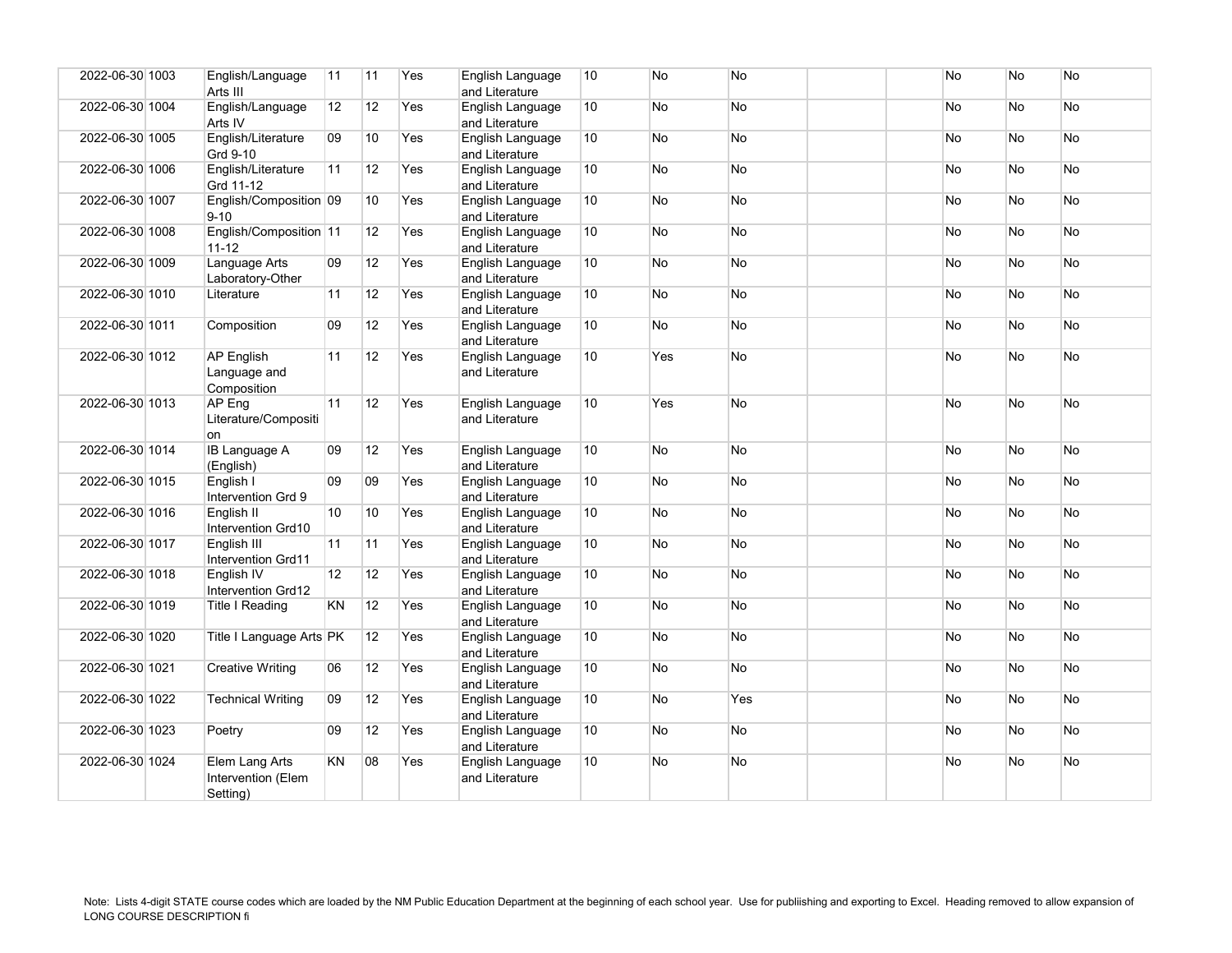| 2022-06-30 1025 | Elem Lang Arts<br>(Elem Setting)      | KN        | 08              | Yes | English Language<br>and Literature | 10              | <b>No</b> | <b>No</b> | <b>No</b> | <b>No</b>      | <b>No</b> |
|-----------------|---------------------------------------|-----------|-----------------|-----|------------------------------------|-----------------|-----------|-----------|-----------|----------------|-----------|
| 2022-06-30 1030 | Library/Info Literacy 06<br>Skills    |           | 12              | Yes | English Language<br>and Literature | 10 <sup>°</sup> | <b>No</b> | <b>No</b> | <b>No</b> | N <sub>o</sub> | <b>No</b> |
| 2022-06-30 1031 | <b>Assisted Reading</b>               | KN        | 12              |     | English Language<br>and Literature | 10              | No        | No        | No        | No             | No        |
| 2022-06-30 1032 | <b>Advanced Reading</b>               | 08        | 12              | Yes | English Language<br>and Literature | 10              | <b>No</b> | <b>No</b> | <b>No</b> | N <sub>o</sub> | No        |
| 2022-06-30 1033 | Reading Intervention 06<br>Grade 6-8  |           | 08              | Yes | English Language<br>and Literature | 10              | <b>No</b> | <b>No</b> | <b>No</b> | N <sub>o</sub> | No        |
| 2022-06-30 1034 | Reading Intervention 09<br>Grade 9-12 |           | 12              | Yes | English Language<br>and Literature | 10              | <b>No</b> | No        | No        | <b>No</b>      | <b>No</b> |
| 2022-06-30 1035 | Writing Intervention 06<br>Grade 6-8  |           | 08              | Yes | English Language<br>and Literature | 10              | <b>No</b> | <b>No</b> | <b>No</b> | <b>No</b>      | No        |
| 2022-06-30 1036 | Writing Intervention 09<br>Grade 9-12 |           | 12              | Yes | English Language<br>and Literature | 10              | <b>No</b> | <b>No</b> | No        | No.            | No        |
| 2022-06-30 1037 | <b>SREB Literacy</b><br>Ready         | 09        | 12              | Yes | English Language<br>and Literature | 10              | <b>No</b> | No        | <b>No</b> | <b>No</b>      | <b>No</b> |
| 2022-06-30 1041 | American Literature 09                |           | 12              | Yes | English Language<br>and Literature | 10              | <b>No</b> | <b>No</b> | <b>No</b> | <b>No</b>      | <b>No</b> |
| 2022-06-30 1042 | Literature/Fine Arts                  | <b>O9</b> | 12 <sup>2</sup> | Yes | English Language<br>and Literature | 10 <sup>°</sup> | <b>No</b> | <b>No</b> | <b>No</b> | <b>No</b>      | No        |
| 2022-06-30 1043 | Native American<br>Literature         | 09        | 12 <sup>°</sup> |     | English Language<br>and Literature | 10              | No        | No        | No        | No             | No        |
| 2022-06-30 1044 | <b>British Literature</b>             | 12        | 12              | Yes | English Language<br>and Literature | 10              | <b>No</b> | <b>No</b> | <b>No</b> | <b>No</b>      | No        |
| 2022-06-30 1051 | English<br>Morphology/Gramm<br>ar     | 06        | 12              | Yes | English Language<br>and Literature | 10 <sup>°</sup> | <b>No</b> | <b>No</b> | <b>No</b> | <b>No</b>      | No        |
| 2022-06-30 1062 | English as 2nd Lang KN<br>(ESL)/ELD   |           | 12              | Yes | English Language<br>and Literature | 10 <sup>°</sup> | <b>No</b> | <b>No</b> | <b>No</b> | <b>No</b>      | <b>No</b> |
| 2022-06-30 1063 | English Language<br>Arts ELD Mid      | 06        | 08              | Yes | English Language<br>and Literature | 10              | No        | No        | No        | No.            | No        |
| 2022-06-30 1064 | English Language<br>Arts ELD I        | 09        | 09              | Yes | English Language<br>and Literature | 10 <sup>°</sup> | No        | No        | <b>No</b> | <b>No</b>      | No        |
| 2022-06-30 1065 | English Language<br>Arts ELD II       | 10        | 10              | Yes | English Language<br>and Literature | 10              | <b>No</b> | <b>No</b> | <b>No</b> | <b>No</b>      | No        |
| 2022-06-30 1066 | English Language<br>Arts ELD III      | 11        | 11              | Yes | English Language<br>and Literature | 10              | <b>No</b> | <b>No</b> | <b>No</b> | No.            | No        |
| 2022-06-30 1067 | English Language<br>Arts ELD IV       | 12        | 12 <sup>°</sup> | Yes | English Language<br>and Literature | 10              | No        | No        | <b>No</b> | <b>No</b>      | <b>No</b> |
| 2022-06-30 1071 | Business/Applied<br>English           | 09        | 12 <sup>2</sup> |     | English Language<br>and Literature | 10              | No        | <b>No</b> | No        | No.            | No        |
| 2022-06-30 1072 | Applied<br>Communications-<br>AIT     | 09        | 12 <sup>°</sup> |     | English Language<br>and Literature | 10 <sup>°</sup> | <b>No</b> | No        | No.       | <b>No</b>      | No        |
| 2022-06-30 1073 | Communications<br><b>Skills</b>       | 09        | 12 <sup>°</sup> |     | English Language<br>and Literature | 10              | <b>No</b> | <b>No</b> | <b>No</b> | <b>No</b>      | <b>No</b> |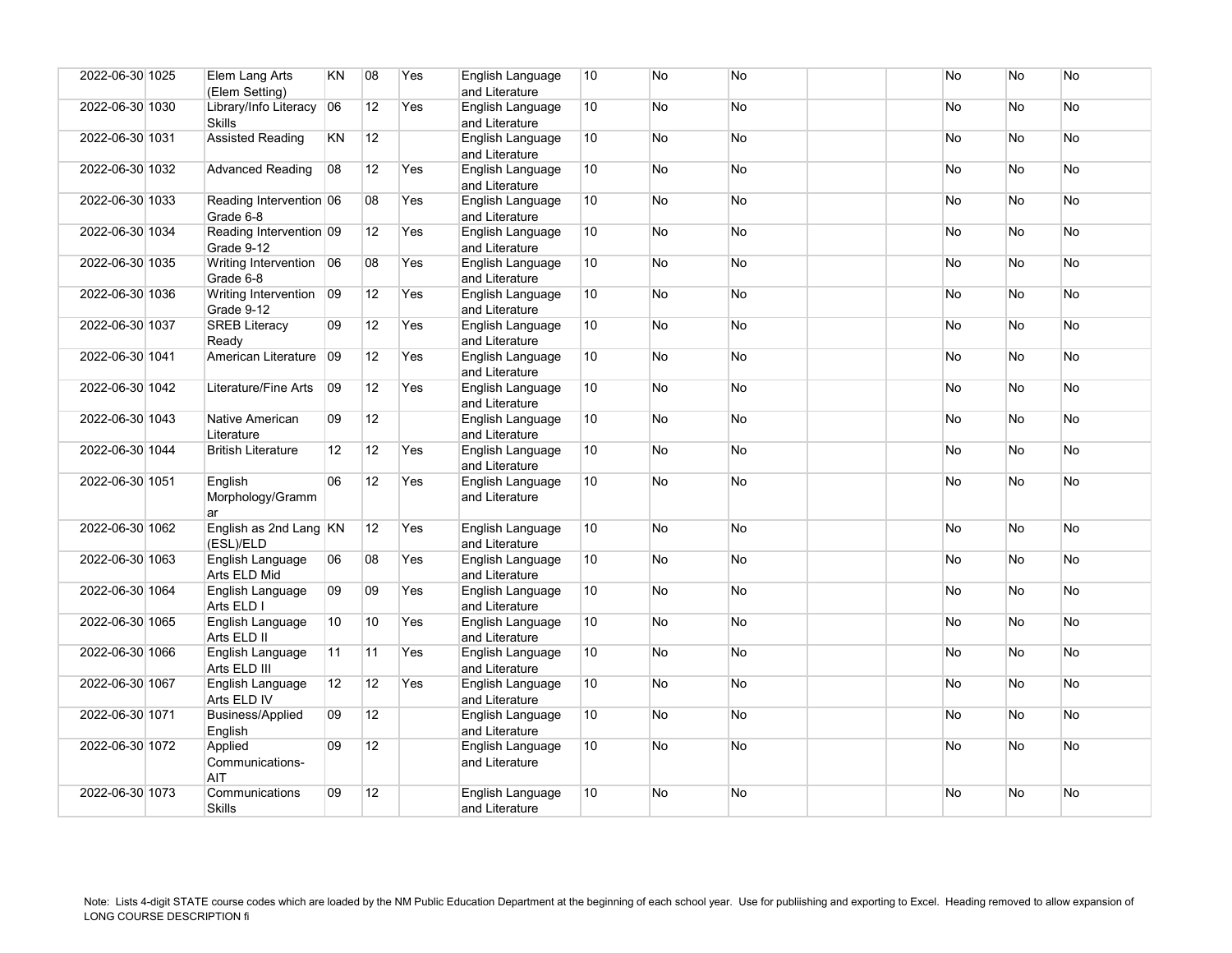| 2022-06-30 1074 | Communication<br>Skills/Career<br>Education | 09        | 12              |            | English Language<br>and Literature | 10 | No        | No        |  | <b>No</b>  | <b>No</b>      | No        |
|-----------------|---------------------------------------------|-----------|-----------------|------------|------------------------------------|----|-----------|-----------|--|------------|----------------|-----------|
| 2022-06-30 1081 | Public Speaking                             | 09        | 12              |            | English Language<br>and Literature | 10 | No        | No        |  | No         | No             | <b>No</b> |
| 2022-06-30 1082 | Forensics-Inclusive                         | 09        | 12 <sup>2</sup> |            | English Language<br>and Literature | 10 | No        | No        |  | No.        | No.            | No.       |
| 2022-06-30 1083 | Forensics-Debate                            | 09        | 12              |            | English Language<br>and Literature | 10 | <b>No</b> | <b>No</b> |  | <b>No</b>  | N <sub>o</sub> | <b>No</b> |
| 2022-06-30 1084 | Forensics-Individual 09<br>Event            |           | 12              |            | English Language<br>and Literature | 10 | No        | No        |  | No         | No             | No        |
| 2022-06-30 1093 | English Aide                                | 11        | 12              |            | English Language<br>and Literature | 10 | No        | No        |  | No         | No             | No        |
| 2022-06-30 1096 | English Language<br>and Literature          | 11        | 12              | Yes        | English Language<br>and Literature | 10 | <b>No</b> | <b>No</b> |  | <b>No</b>  | <b>No</b>      | <b>No</b> |
| 2022-06-30 1098 | English-Concurrent<br>Enrollment            | 06        | 12              |            | English Language<br>and Literature | 10 | No        | No        |  | No         | No             | <b>No</b> |
| 2022-06-30 1099 | Eng<br>Language/Literature-<br>Other        | 06        | 12              | Yes        | English Language<br>and Literature | 10 | <b>No</b> | No        |  | <b>Yes</b> | N <sub>o</sub> | <b>No</b> |
| 2022-06-30 1101 | Dance Technique                             | 07        | 12              | Yes        | Fine and Performing 12             |    | No        | No        |  | <b>No</b>  | No             | <b>No</b> |
| 2022-06-30 1102 | Dance Repertory                             | 09        | 12              | Yes        | Fine and Performing 12             |    | No        | No        |  | <b>No</b>  | No             | No        |
| 2022-06-30 1103 | Expressive<br>Movement                      | KN        | 12              | Yes        | Fine and Performing 12<br>Arts     |    | No        | No        |  | No.        | No             | No        |
| 2022-06-30 1105 | Dance Appreciation                          | KN        | 12              | Yes        | Fine and Performing 12             |    | No        | No        |  | <b>No</b>  | <b>No</b>      | <b>No</b> |
| 2022-06-30 1106 | Dance-Independent 09<br>Study               |           | 12              | Yes        | Fine and Performing 12<br>Arts     |    | No        | No        |  | No         | No             | <b>No</b> |
| 2022-06-30 1107 | <b>Elementary Dance</b>                     | KN        | 08              | Yes        | Fine and Performing 12             |    | No        | No        |  | <b>No</b>  | No             | No        |
| 2022-06-30 1109 | Dance                                       | KN        | 12              | Yes        | Fine and Performing 12             |    | No        | No        |  | No         | No             | No        |
| 2022-06-30 1110 | <b>Elementary Theater</b>                   | <b>KN</b> | 08              | Yes        | Fine and Performing 12             |    | No        | No        |  | No         | No             | <b>No</b> |
| 2022-06-30 1111 | Introduction to the<br>Theater              | 09        | 12              | <b>Yes</b> | Fine and Performing 12<br>Arts     |    | <b>No</b> | Yes       |  | No.        | <b>No</b>      | No.       |
| 2022-06-30 1112 | Drama/Stagecraft                            | 09        | 12              |            | Fine and Performing 12             |    | No        | Yes       |  | <b>No</b>  | No             | <b>No</b> |
| 2022-06-30 1113 | Drama-<br>Acting/Performance                | 09        | 12              | Yes        | Fine and Performing 12<br>Arts     |    | No        | Yes       |  | No         | No             | No        |
| 2022-06-30 1115 | Directing                                   | 09        | 12              | Yes        | Fine and Performing 12             |    | No        | Yes       |  | No         | No             | <b>No</b> |
| 2022-06-30 1116 | Playwriting                                 | 09        | 12              | Yes        | Fine and Performing 12             |    | No        | Yes       |  | No         | No             | No        |
| 2022-06-30 1117 | History/Literature of 09<br>Theater         |           | 12              | Yes        | Fine and Performing 12<br>Arts     |    | No        | No        |  | No.        | <b>No</b>      | <b>No</b> |
| 2022-06-30 1118 | Drama/Stagecraft-<br>Independent            | 09        | 12              | Yes        | Fine and Performing 12<br>Arts     |    | No        | Yes       |  | No         | <b>No</b>      | <b>No</b> |
| 2022-06-30 1119 | Drama/Stagecraft-<br>Other                  | KN        | 12              | Yes        | Fine and Performing 12<br>Arts     |    | No        | No        |  | No         | No             | No        |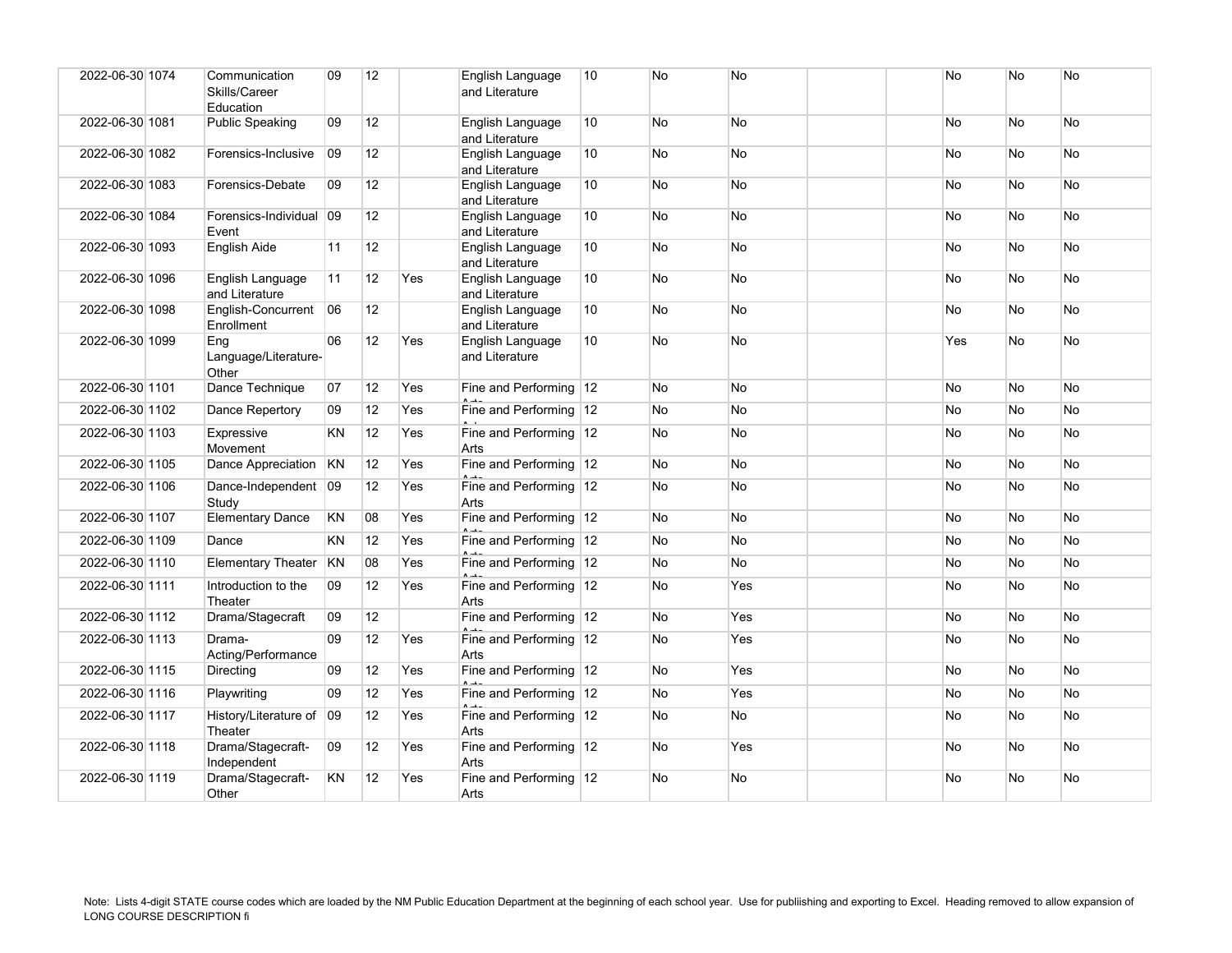| 2022-06-30 1120 | <b>General Band</b>                                 | <b>KN</b> | 12 | Yes | Fine and Performing 12         | No        | No        |  | <b>No</b> | No        | <b>No</b> |
|-----------------|-----------------------------------------------------|-----------|----|-----|--------------------------------|-----------|-----------|--|-----------|-----------|-----------|
| 2022-06-30 1121 | Concert/Marching<br>Band                            | 06        | 12 | Yes | Fine and Performing 12<br>Arts | No        | No        |  | No        | No        | <b>No</b> |
| 2022-06-30 1122 | <b>Concert Band</b>                                 | 09        | 12 | Yes | Fine and Performing 12         | <b>No</b> | <b>No</b> |  | No        | <b>No</b> | <b>No</b> |
| 2022-06-30 1123 | Marching Band                                       | 09        | 12 | Yes | Fine and Performing 12         | No        | <b>No</b> |  | No        | No        | No        |
| 2022-06-30 1124 | Orchestra                                           | 09        | 12 | Yes | Fine and Performing 12         | No        | No        |  | No        | No        | <b>No</b> |
| 2022-06-30 1125 | Contemporary Band                                   | 06        | 12 | Yes | Fine and Performing 12         | No        | No        |  | No        | No        | <b>No</b> |
| 2022-06-30 1126 | Instrumental<br>Ensembles                           | KN.       | 12 | Yes | Fine and Performing 12<br>Arts | No        | No        |  | No        | No        | <b>No</b> |
| 2022-06-30 1127 | Piano                                               | 09        | 12 | Yes | Fine and Performing 12         | No        | No        |  | No        | No        | <b>No</b> |
| 2022-06-30 1128 | Guitar                                              | 06        | 12 | Yes | Fine and Performing 12         | No        | <b>No</b> |  | <b>No</b> | <b>No</b> | <b>No</b> |
| 2022-06-30 1129 | Individual Technique-06<br><b>Instrumenal Music</b> |           | 12 | Yes | Fine and Performing 12<br>Arts | No        | No        |  | No        | <b>No</b> | <b>No</b> |
| 2022-06-30 1130 | Chorus                                              | KN        | 12 | Yes | Fine and Performing 12         | No        | No        |  | No        | No        | No        |
| 2022-06-30 1131 | <b>Vocal Ensemble</b>                               | <b>KN</b> | 12 | Yes | Fine and Performing 12         | No        | No        |  | No        | No        | <b>No</b> |
| 2022-06-30 1132 | Individual Technique-KN<br><b>Vocal Music</b>       |           | 12 | Yes | Fine and Performing 12<br>Arts | No        | <b>No</b> |  | No        | No        | <b>No</b> |
| 2022-06-30 1133 | Intermediate Guitar                                 | 09        | 12 | Yes | Fine and Performing 12         | No        | No        |  | No        | No        | <b>No</b> |
| 2022-06-30 1141 | Music Theory                                        | <b>KN</b> | 12 | Yes | Fine and Performing 12         | No        | <b>No</b> |  | No        | No        | <b>No</b> |
| 2022-06-30 1142 | <b>AP Music Theory</b>                              | 09        | 12 | Yes | Fine and Performing 12         | Yes       | <b>No</b> |  | <b>No</b> | No        | <b>No</b> |
| 2022-06-30 1143 | <b>IB Music</b>                                     | 09        | 12 | Yes | Fine and Performing 12         | No        | No        |  | No        | No        | <b>No</b> |
| 2022-06-30 1144 | Music<br>History/Appreciation                       | 09        | 12 | Yes | Fine and Performing 12<br>Arts | No        | No        |  | No        | No        | No        |
| 2022-06-30 1146 | Music-Independent<br>Study                          | 09        | 12 | Yes | Fine and Performing 12<br>Arts | No        | No        |  | No        | No        | No        |
| 2022-06-30 1147 | <b>Elementary Music</b>                             | KN        | 08 | Yes | Fine and Performing 12         | No        | No        |  | No        | No        | <b>No</b> |
| 2022-06-30 1149 | <b>Music</b>                                        | <b>KN</b> | 12 | Yes | Fine and Performing 12         | No        | No        |  | <b>No</b> | <b>No</b> | <b>No</b> |
| 2022-06-30 1150 | Introduction to Art                                 | ΚN        | 12 | Yes | Fine and Performing 12         | No        | No        |  | No        | No        | <b>No</b> |
| 2022-06-30 1151 | Art Appreciation                                    | <b>KN</b> | 12 | Yes | Fine and Performing 12         | No        | <b>No</b> |  | No        | No        | <b>No</b> |
| 2022-06-30 1152 | <b>Art History</b>                                  | 09        | 12 | Yes | Fine and Performing 12         | No        | No        |  | No        | No        | No        |
| 2022-06-30 1153 | <b>AP Art History</b>                               | 09        | 12 | Yes | Fine and Performing 12         | Yes       | No        |  | No        | No        | <b>No</b> |
| 2022-06-30 1154 | Drawing 1                                           | 09        | 12 |     | Fine and Performing 12         | No        | Yes       |  | No        | No        | <b>No</b> |
| 2022-06-30 1155 | Drawing 2                                           | 09        | 12 |     | Fine and Performing 12         | No        | Yes       |  | No        | No        | <b>No</b> |
| 2022-06-30 1156 | Painting 1                                          | 09        | 12 |     | Fine and Performing 12         | No        | Yes       |  | No        | No        | <b>No</b> |
| 2022-06-30 1157 | Painting 2                                          | 09        | 12 |     | Fine and Performing 12         | No        | Yes       |  | No        | No        | No        |
| 2022-06-30 1158 | AP Studio Art: 2-D<br>Design                        | 09        | 12 | Yes | Fine and Performing 12<br>Arts | Yes       | No        |  | No        | No        | No        |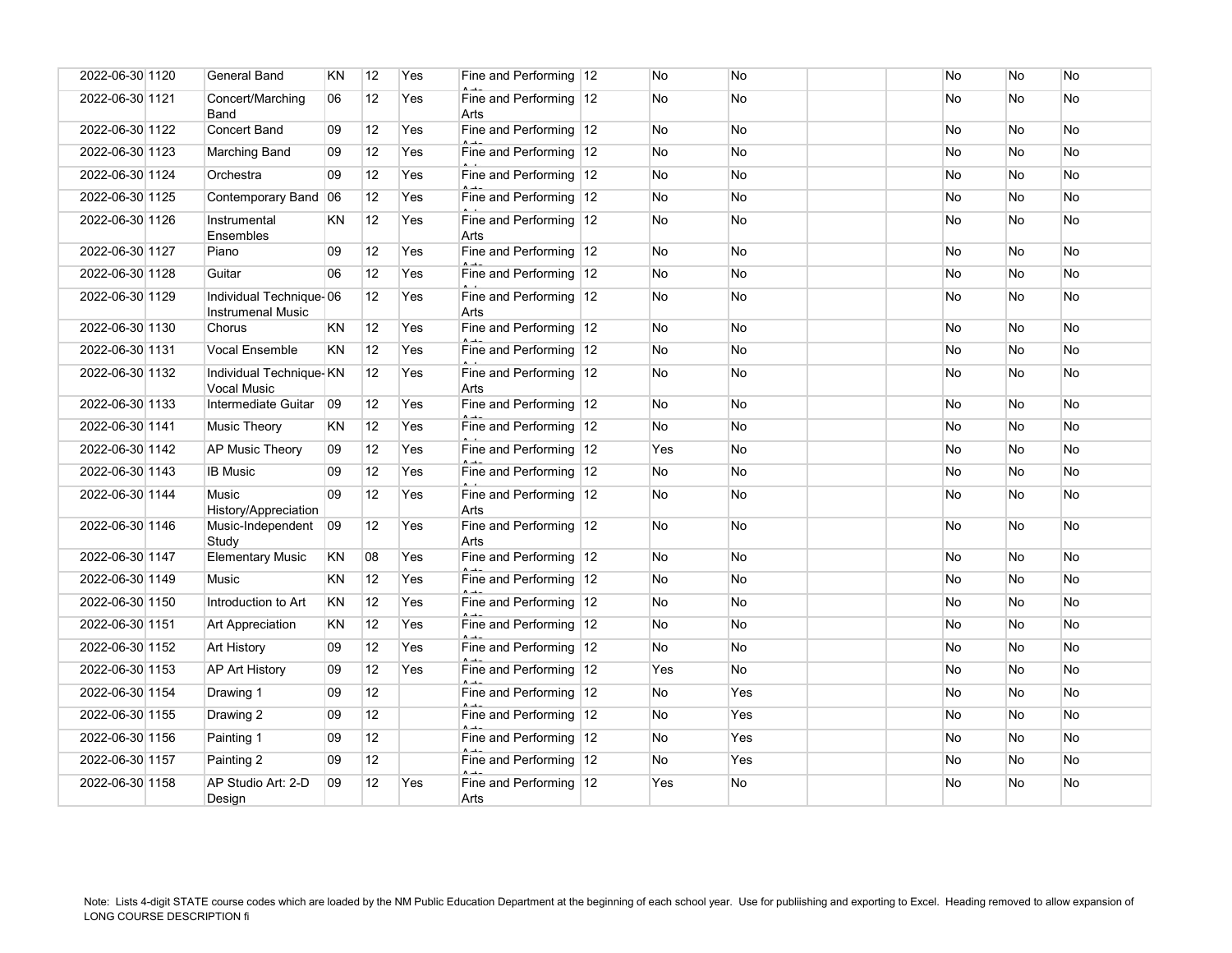| 2022-06-30 1159 | AP Studio Art: 3-D<br>Design            | 09                | 12              | Yes | Fine and Performing 12<br>Arts | Yes | No        |        |   | No | No        | No        |
|-----------------|-----------------------------------------|-------------------|-----------------|-----|--------------------------------|-----|-----------|--------|---|----|-----------|-----------|
| 2022-06-30 1161 | Creative Art-<br>Comprehensive          | KN                | 12              | Yes | Fine and Performing 12<br>Arts | No  | No        |        |   | No | No        | No        |
| 2022-06-30 1162 | Creative Art-<br>Drawing/Painting       | 06                | 12              | Yes | Fine and Performing 12<br>Arts | No  | <b>No</b> |        |   | No | No        | No        |
| 2022-06-30 1163 | Creative Art-<br>Sculpture              | 09                | 12              | Yes | Fine and Performing 12<br>Arts | No  | No        |        |   | No | <b>No</b> | No        |
| 2022-06-30 1164 | Ceramics/Pottery                        | 09                | 12              | Yes | Fine and Performing 12         | No  | No        |        |   | No | No        | No        |
| 2022-06-30 1165 | Printmaking/Graphic 06<br>s             |                   | 12 <sup>2</sup> |     | Fine and Performing 12<br>Arts | No  | Yes       |        |   | No | <b>No</b> | <b>No</b> |
| 2022-06-30 1166 | Textiles                                | 06                | 12              |     | Fine and Performing 12         | No  | Yes       |        |   | No | <b>No</b> | <b>No</b> |
| 2022-06-30 1167 | Crafts                                  | KN                | 12              |     | Fine and Performing 12         | No  | Yes       |        |   | No | No        | No        |
| 2022-06-30 1168 | Print Making 2                          | 09                | 12              |     | Fine and Performing 12         | No  | Yes       |        |   | No | No        | No        |
| 2022-06-30 1171 | Photography                             | KN                | 12              |     | Fine and Performing 12         | No  | Yes       |        |   | No | No        | <b>No</b> |
| 2022-06-30 1172 | Film/Videotape                          | KN                | 12              |     | Fine and Performing 12         | No  | Yes       | Female | F | No | No        | No        |
| 2022-06-30 1173 | Photography 2                           | 09                | 12              |     | Fine and Performing 12         | No  | Yes       |        |   | No | No        | No        |
| 2022-06-30 1175 | <b>Computer Assisted</b><br>Art         | KN                | 12              |     | Fine and Performing 12<br>Arts | No  | Yes       |        |   | No | <b>No</b> | No        |
| 2022-06-30 1176 | Digital Film<br>Production II           | 10                | 12              |     | Fine and Performing 12<br>Arts | No  | Yes       |        |   | No | No        | No        |
| 2022-06-30 1177 | Digital Film<br>Production III          | 11                | 12              |     | Fine and Performing 12<br>Arts | No  | Yes       |        |   | No | No        | No        |
| 2022-06-30 1178 | <b>Digital Film</b><br>Production IV    | $12 \overline{ }$ | 12              |     | Fine and Performing 12<br>Arts | No  | Yes       |        |   | No | No        | No        |
| 2022-06-30 1180 | Intro to Media Arts                     | 09                | 12 <sup>2</sup> |     | Fine and Performing 12         | No. | Yes       |        |   | No | No        | No        |
| 2022-06-30 1181 | Art Portfolio                           | 09                | 12              |     | Fine and Performing 12         | No  | No        |        |   | No | No        | No        |
| 2022-06-30 1183 | AP Studio Art:<br>Drawing               | 09                | 12              |     | Fine and Performing 12<br>Arts | Yes | No        |        |   | No | No        | No        |
| 2022-06-30 1184 | <b>IB Art/Design</b>                    | 09                | 12              |     | Fine and Performing 12         | No  | No        |        |   | No | No        | No.       |
| 2022-06-30 1186 | <b>Visual Art-</b><br>Independent Study | 09                | 12              | Yes | Fine and Performing 12<br>Arts | No  | No        |        |   | No | No        | No        |
| 2022-06-30 1187 | Introductory Visual<br>Arts             | KN                | 08              | Yes | Fine and Performing 12<br>Arts | No  | No        |        |   | No | <b>No</b> | No        |
| 2022-06-30 1189 | Visual Art-Other                        | KN                | 12              | Yes | Fine and Performing 12         | No  | No        |        |   | No | No        | No        |
| 2022-06-30 1194 | <b>Integrated Fine Arts</b>             | <b>KN</b>         | 12              | Yes | Fine and Performing 12         | No  | <b>No</b> |        |   | No | No        | <b>No</b> |
| 2022-06-30 1195 | Fine/Performing Art- 09<br>Related      |                   | 12              |     | Fine and Performing 12<br>Arts | No  | No        |        |   | No | No        | No        |
| 2022-06-30 1196 | Fine/Performing Art- 09<br>Indepedent   |                   | 12 <sup>2</sup> |     | Fine and Performing 12<br>Arts | No  | <b>No</b> |        |   | No | No        | No        |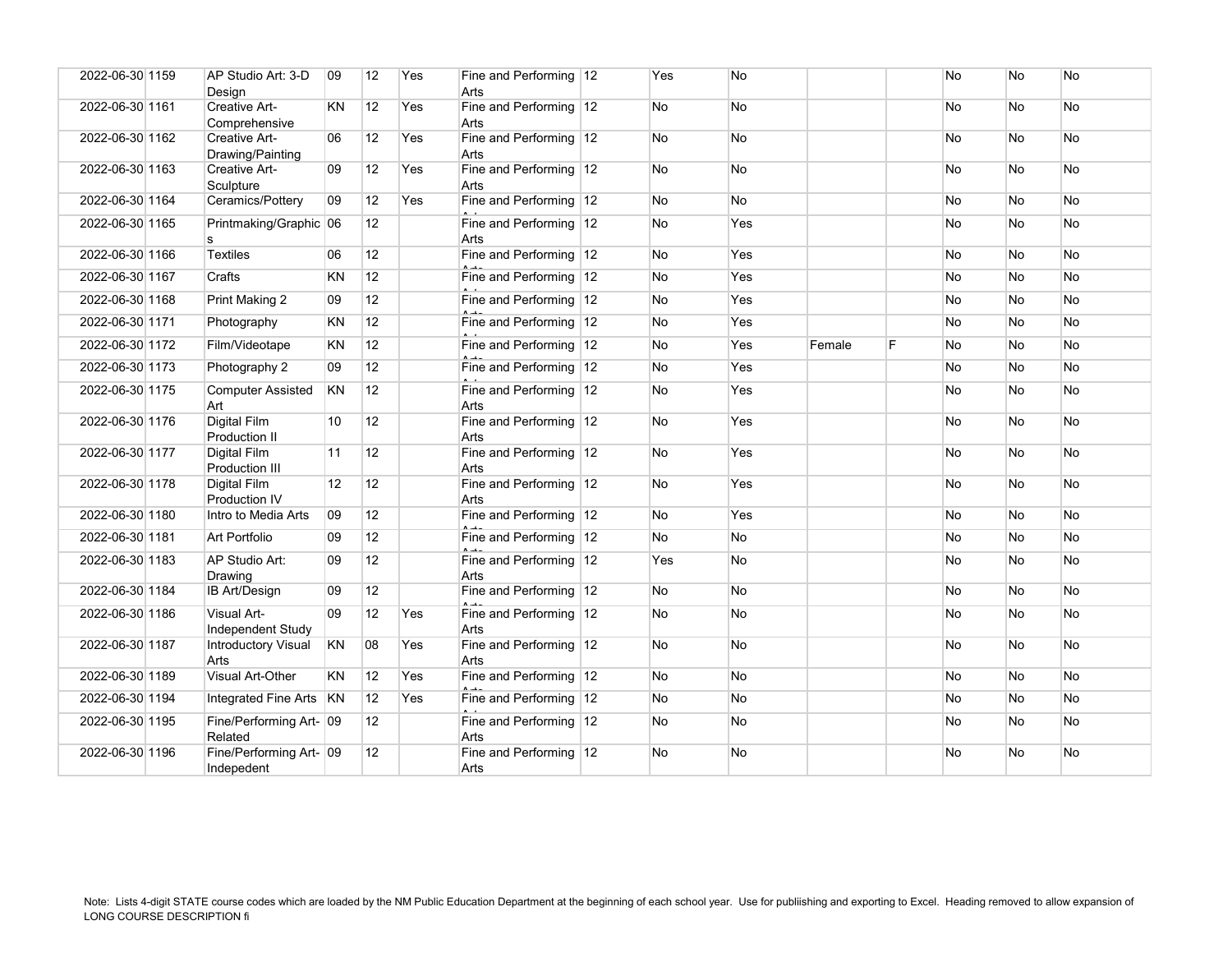| 2022-06-30 1197 | <b>Business of</b><br>Arts/Media/Entertain<br>ment | 09           | 12              |     | Fine and Performing 12<br>Arts     |    | No        | Yes       |  | No        | <b>No</b> | No        |
|-----------------|----------------------------------------------------|--------------|-----------------|-----|------------------------------------|----|-----------|-----------|--|-----------|-----------|-----------|
| 2022-06-30 1199 | Fine/Performing Art- KN<br>Other                   |              | 12              |     | Fine and Performing 12<br>Arts     |    | <b>No</b> | Yes       |  | Yes       | Yes       | No        |
| 2022-06-30 1202 | <b>AP Spanish</b><br>Language and<br>Culture       | 07           | 12              | Yes | Foreign Language<br>and Literature | 13 | Yes       | <b>No</b> |  | <b>No</b> | <b>No</b> | <b>No</b> |
| 2022-06-30 1203 | <b>AP Spanish</b><br>Literature and<br>Culture     | 07           | 12              | Yes | Foreign Language<br>and Literature | 13 | Yes       | <b>No</b> |  | <b>No</b> | <b>No</b> | <b>No</b> |
| 2022-06-30 1204 | <b>AP Chinese</b><br>Language                      | 07           | 12              | Yes | Foreign Language<br>and Literature | 13 | Yes       | <b>No</b> |  | <b>No</b> | <b>No</b> | No        |
| 2022-06-30 1205 | AP Japanese<br>Language                            | 07           | 12              | Yes | Foreign Language<br>and Literature | 13 | Yes       | <b>No</b> |  | <b>No</b> | No        | No        |
| 2022-06-30 1206 | <b>AP French</b><br>Language and<br>Culture        | 07           | 12              | Yes | Foreign Language<br>and Literature | 13 | Yes       | <b>No</b> |  | No        | <b>No</b> | No        |
| 2022-06-30 1211 | AP German<br>Language and<br>Culture               | 07           | 12              | Yes | Foreign Language<br>and Literature | 13 | Yes       | <b>No</b> |  | <b>No</b> | <b>No</b> | No        |
| 2022-06-30 1212 | AP Italian Language 07<br>and Culture              |              | 12              | Yes | Foreign Language<br>and Literature | 13 | Yes       | <b>No</b> |  | No        | <b>No</b> | No        |
| 2022-06-30 1215 | Latin                                              | 07           | 12              | Yes | Foreign Language<br>and Literature | 13 | No        | No        |  | No        | No        | No        |
| 2022-06-30 1232 | Native American I                                  | 07           | 12              |     | Foreign Language<br>and Literature | 13 | <b>No</b> | No        |  | <b>No</b> | No        | No        |
| 2022-06-30 1233 | Native American II                                 | 07           | 12              |     | Foreign Language<br>and Literature | 13 | No        | No        |  | <b>No</b> | <b>No</b> | No        |
| 2022-06-30 1234 | Native American III                                | $ 07\rangle$ | 12              |     | Foreign Language<br>and Literature | 13 | No.       | <b>No</b> |  | <b>No</b> | <b>No</b> | <b>No</b> |
| 2022-06-30 1235 | Native American IV                                 | 07           | 12 <sup>°</sup> |     | Foreign Language<br>and Literature | 13 | No.       | <b>No</b> |  | <b>No</b> | <b>No</b> | No        |
| 2022-06-30 1236 | French I                                           | 07           | 12              | Yes | Foreign Language<br>and Literature | 13 | No.       | <b>No</b> |  | No.       | <b>No</b> | No        |
| 2022-06-30 1237 | French II                                          | 07           | 12              | Yes | Foreign Language<br>and Literature | 13 | <b>No</b> | <b>No</b> |  | <b>No</b> | <b>No</b> | No        |
| 2022-06-30 1238 | French III                                         | 07           | 12              | Yes | Foreign Language<br>and Literature | 13 | <b>No</b> | No        |  | No        | No        | No        |
| 2022-06-30 1239 | French IV                                          | 07           | 12              | Yes | Foreign Language<br>and Literature | 13 | No.       | <b>No</b> |  | <b>No</b> | <b>No</b> | No        |
| 2022-06-30 1241 | Vietnamese I                                       | 07           | 12              | Yes | Foreign Language<br>and Literature | 13 | <b>No</b> | <b>No</b> |  | <b>No</b> | <b>No</b> | No        |
| 2022-06-30 1242 | Vietnamese II                                      | 07           | 12              | Yes | Foreign Language<br>and Literature | 13 | No        | No        |  | No        | No        | No        |
| 2022-06-30 1252 | Spanish I                                          | 07           | 12              | Yes | Foreign Language<br>and Literature | 13 | No.       | <b>No</b> |  | <b>No</b> | <b>No</b> | No        |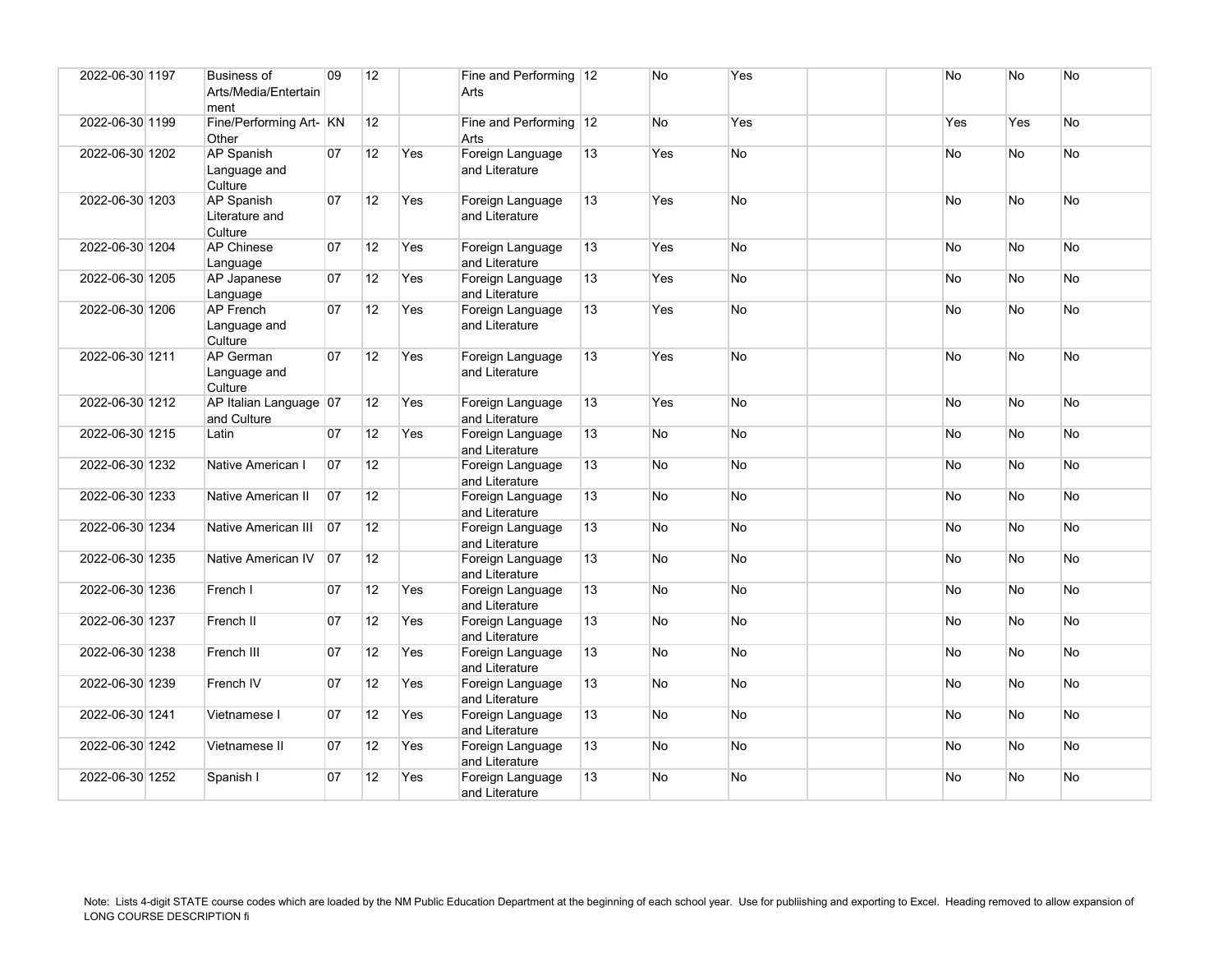| 2022-06-30 1253 | Spanish II                                   | 07        | 12              | Yes | Foreign Language<br>and Literature | 13 | No        | <b>No</b> |  | No        | <b>No</b> | No        |
|-----------------|----------------------------------------------|-----------|-----------------|-----|------------------------------------|----|-----------|-----------|--|-----------|-----------|-----------|
| 2022-06-30 1254 | Spanish III                                  | 07        | 12              | Yes | Foreign Language<br>and Literature | 13 | <b>No</b> | No        |  | No        | No        | No        |
| 2022-06-30 1255 | Spanish IV                                   | 07        | 12              | Yes | Foreign Language<br>and Literature | 13 | No        | No        |  | No        | <b>No</b> | No        |
| 2022-06-30 1256 | German I                                     | 07        | 12              | Yes | Foreign Language<br>and Literature | 13 | No        | No        |  | No        | <b>No</b> | <b>No</b> |
| 2022-06-30 1257 | German II                                    | 07        | 12              | Yes | Foreign Language<br>and Literature | 13 | No.       | <b>No</b> |  | <b>No</b> | <b>No</b> | <b>No</b> |
| 2022-06-30 1258 | German III                                   | 07        | 12              | Yes | Foreign Language<br>and Literature | 13 | <b>No</b> | No        |  | No        | No        | No        |
| 2022-06-30 1259 | German IV                                    | 07        | 12              | Yes | Foreign Language<br>and Literature | 13 | No.       | <b>No</b> |  | No        | <b>No</b> | <b>No</b> |
| 2022-06-30 1260 | Lang for Native<br>Speakers Middle<br>School | 06        | 08              |     | Foreign Language<br>and Literature | 13 | No.       | <b>No</b> |  | <b>No</b> | <b>No</b> | <b>No</b> |
| 2022-06-30 1261 | IB Language A (non 07<br>English)            |           | 12              | Yes | Foreign Language<br>and Literature | 13 | No.       | <b>No</b> |  | <b>No</b> | <b>No</b> | No.       |
| 2022-06-30 1262 | <b>IB Language B</b>                         | 07        | 12              | Yes | Foreign Language<br>and Literature | 13 | No        | No        |  | No        | <b>No</b> | No        |
| 2022-06-30 1263 | <b>IB Classical</b><br>Languages             | 07        | 12              | Yes | Foreign Language<br>and Literature | 13 | <b>No</b> | No        |  | No        | <b>No</b> | No        |
| 2022-06-30 1264 | Japanese I                                   | 07        | 12              | Yes | Foreign Language<br>and Literature | 13 | No.       | No        |  | No        | <b>No</b> | No        |
| 2022-06-30 1265 | Japanese II-IV                               | 07        | 12              | Yes | Foreign Language<br>and Literature | 13 | <b>No</b> | No        |  | No        | <b>No</b> | No        |
| 2022-06-30 1268 | Lang for Native<br>Speakers IV               | 09        | 12              |     | Foreign Language<br>and Literature | 13 | No.       | No        |  | <b>No</b> | <b>No</b> | No.       |
| 2022-06-30 1269 | AP Latin                                     | 07        | 12              | Yes | Foreign Language<br>and Literature | 13 | Yes       | No        |  | No        | <b>No</b> | No.       |
| 2022-06-30 1271 | Lang for Native<br>Speakers I                | 09        | 12              |     | Foreign Language<br>and Literature | 13 | No        | No        |  | No        | No        | No        |
| 2022-06-30 1272 | Lang for Native<br>Speakers II               | 09        | 12              |     | Foreign Language<br>and Literature | 13 | <b>No</b> | No        |  | No        | <b>No</b> | <b>No</b> |
| 2022-06-30 1273 | Lang for Native<br>Speakers III              | 09        | 12              |     | Foreign Language<br>and Literature | 13 | No.       | No        |  | No        | <b>No</b> | No        |
| 2022-06-30 1274 | Lang for Native<br>Speakers-Elem             | <b>KN</b> | 06              |     | Foreign Language<br>and Literature | 13 | No.       | No        |  | No        | No        | No.       |
| 2022-06-30 1275 | Spanish Language<br>Arts Elementary          | KN        | 06              |     | Foreign Language<br>and Literature | 13 | No        | No        |  | No        | No        | No        |
| 2022-06-30 1276 | Spanish Language<br>Arts Middle              | 06        | 08              |     | Foreign Language<br>and Literature | 13 | No.       | No        |  | <b>No</b> | <b>No</b> | <b>No</b> |
| 2022-06-30 1277 | Spanish Language<br>Arts I                   | 09        | 09              |     | Foreign Language<br>and Literature | 13 | No        | No        |  | No        | No        | No.       |
| 2022-06-30 1278 | Spanish Language<br>Arts II                  | 10        | 10 <sup>1</sup> |     | Foreign Language<br>and Literature | 13 | No        | No        |  | No        | <b>No</b> | No        |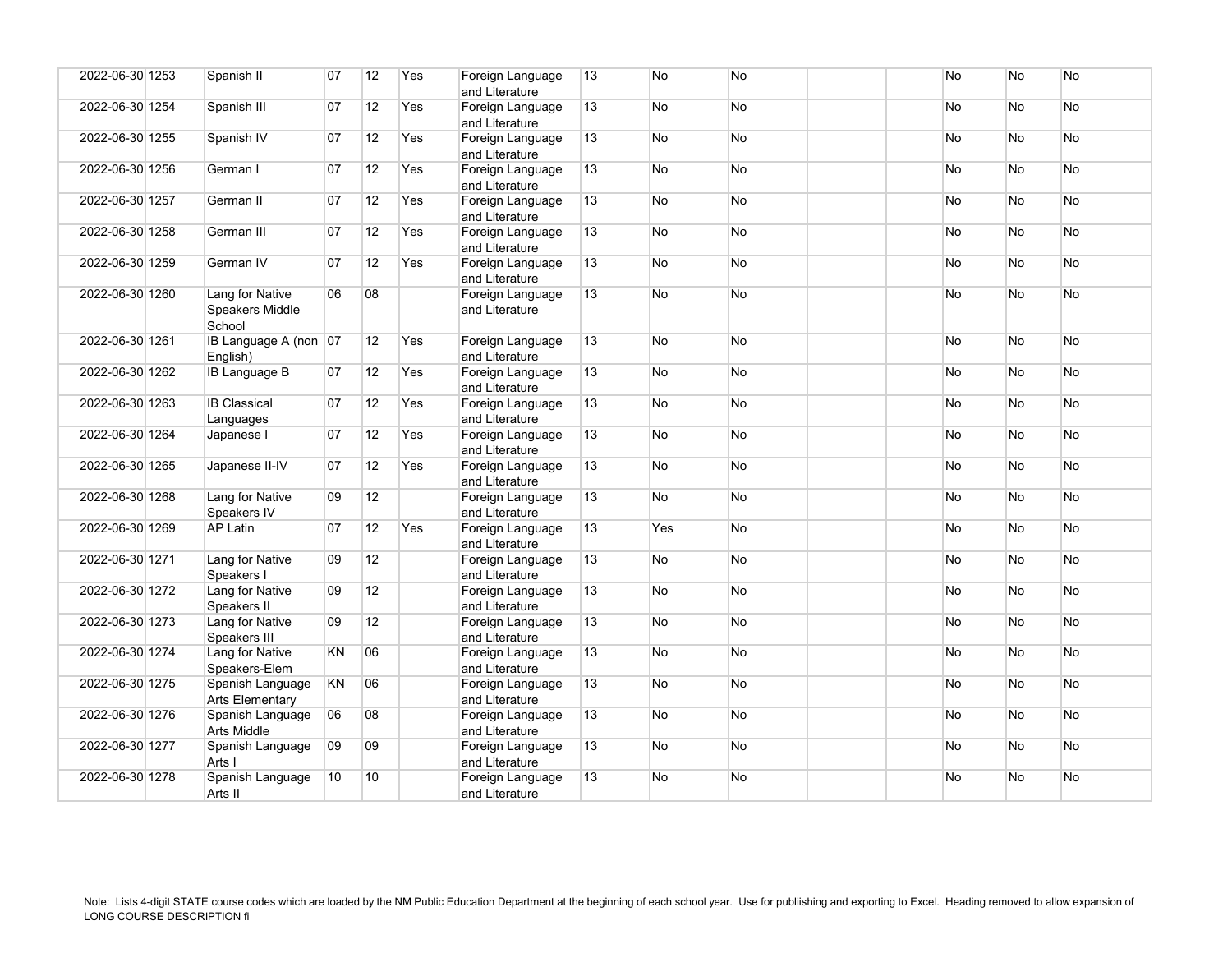| 2022-06-30 1279 | Spanish Language<br>Arts III                             | 11        | 11              |     | Foreign Language<br>and Literature        | 13 | <b>No</b> | No        |        |    | <b>No</b> | <b>No</b> | <b>No</b> |
|-----------------|----------------------------------------------------------|-----------|-----------------|-----|-------------------------------------------|----|-----------|-----------|--------|----|-----------|-----------|-----------|
| 2022-06-30 1280 | Spanish Language<br>Arts IV                              | 12        | 12              |     | Foreign Language<br>and Literature        | 13 | No.       | No        |        |    | No        | <b>No</b> | No.       |
| 2022-06-30 1281 | Sign Language                                            | KN        | 12 <sup>°</sup> |     | Foreign Language<br>and Literature        | 13 | No        | No        |        |    | No        | No        | No        |
| 2022-06-30 1282 | Braille K-8                                              | KN        | 08              |     | Foreign Language<br>and Literature        | 13 | No.       | No        |        |    | <b>No</b> | <b>No</b> | <b>No</b> |
| 2022-06-30 1283 | Braille 9-12                                             | 09        | 12              |     | Foreign Language<br>and Literature        | 13 | No.       | No        |        |    | No        | <b>No</b> | No        |
| 2022-06-30 1284 | Foreign Language I                                       | 07        | 12              | Yes | Foreign Language<br>and Literature        | 13 | <b>No</b> | No        |        |    | No        | <b>No</b> | No        |
| 2022-06-30 1285 | Foreign Language II 07                                   |           | 12              | Yes | Foreign Language<br>and Literature        | 13 | No.       | No        |        |    | No        | <b>No</b> | No        |
| 2022-06-30 1286 | Foreign Language III 07                                  |           | 12              | Yes | Foreign Language<br>and Literature        | 13 | No        | No        |        |    | No        | No        | No        |
| 2022-06-30 1287 | Foreign Language<br>IV.                                  | 07        | 12              | Yes | Foreign Language<br>and Literature        | 13 | No.       | No        |        |    | No        | <b>No</b> | No        |
| 2022-06-30 1290 | French as Second<br>Language-Elem                        | KN        | 08              | Yes | Foreign Language<br>and Literature        | 13 | No        | No        |        |    | No        | <b>No</b> | No        |
| 2022-06-30 1291 | German as Second<br>Language-Elem                        | <b>KN</b> | 08              | Yes | Foreign Language<br>and Literature        | 13 | No        | No        |        |    | No        | <b>No</b> | No.       |
| 2022-06-30 1292 | Native Am as<br>Second Lang-Elem                         | <b>KN</b> | 08              |     | Foreign Language<br>and Literature        | 13 | No        | No        |        |    | No        | No        | No        |
| 2022-06-30 1293 | Spanish As Second KN<br>Language-Elem                    |           | 08              | Yes | Foreign Language<br>and Literature        | 13 | <b>No</b> | No        |        |    | No        | <b>No</b> | No        |
| 2022-06-30 1294 | Other Lang as<br>Second Lang-Elem                        | <b>KN</b> | 08              | Yes | Foreign Language<br>and Literature        | 13 | No        | No        |        |    | No        | <b>No</b> | No        |
| 2022-06-30 1296 | Foreign Lang/Lit-<br>Independent                         | 09        | 12              | Yes | Foreign Language<br>and Literature        | 13 | No        | <b>No</b> |        |    | <b>No</b> | <b>No</b> | <b>No</b> |
| 2022-06-30 1299 | Foreign<br>Lang/Literature-<br>Other                     | 09        | 12              | Yes | Foreign Language<br>and Literature        | 13 | No.       | No        |        |    | Yes       | <b>No</b> | No        |
| 2022-06-30 1300 | Communication<br>Exploration                             | 07        | 12              |     | Graphic and Printing 14<br>Communications |    | <b>No</b> | No        |        |    | <b>No</b> | <b>No</b> | <b>No</b> |
| 2022-06-30 1301 | Graphic<br>Communication<br>Explore                      | 07        | 12              |     | Graphic and Printing 14<br>Communications |    | No.       | Yes       |        |    | <b>No</b> | <b>No</b> | No        |
| 2022-06-30 1302 | Principles of<br>Telecommunications                      | 09        | 12 <sup>2</sup> |     | Graphic and Printing 14<br>Communications |    | <b>No</b> | Yes       | Female | F. | <b>No</b> | <b>No</b> | No.       |
| 2022-06-30 1303 | <b>Advanced Analog-</b><br>Digital Logic and<br>Circuits | 09        | 12              |     | Graphic and Printing 14<br>Communications |    | <b>No</b> | Yes       | Female | F  | No        | <b>No</b> | No        |
| 2022-06-30 1311 | <b>Printing Careers</b><br>Exploration                   | 07        | 12              |     | Graphic and Printing 14<br>Communications |    | No        | Yes       | Female | F. | No        | <b>No</b> | No        |
| 2022-06-30 1313 | Graphic Arts/Printing 07                                 |           | 12              |     | Graphic and Printing 14<br>Communications |    | <b>No</b> | Yes       | Female | F. | No        | <b>No</b> | <b>No</b> |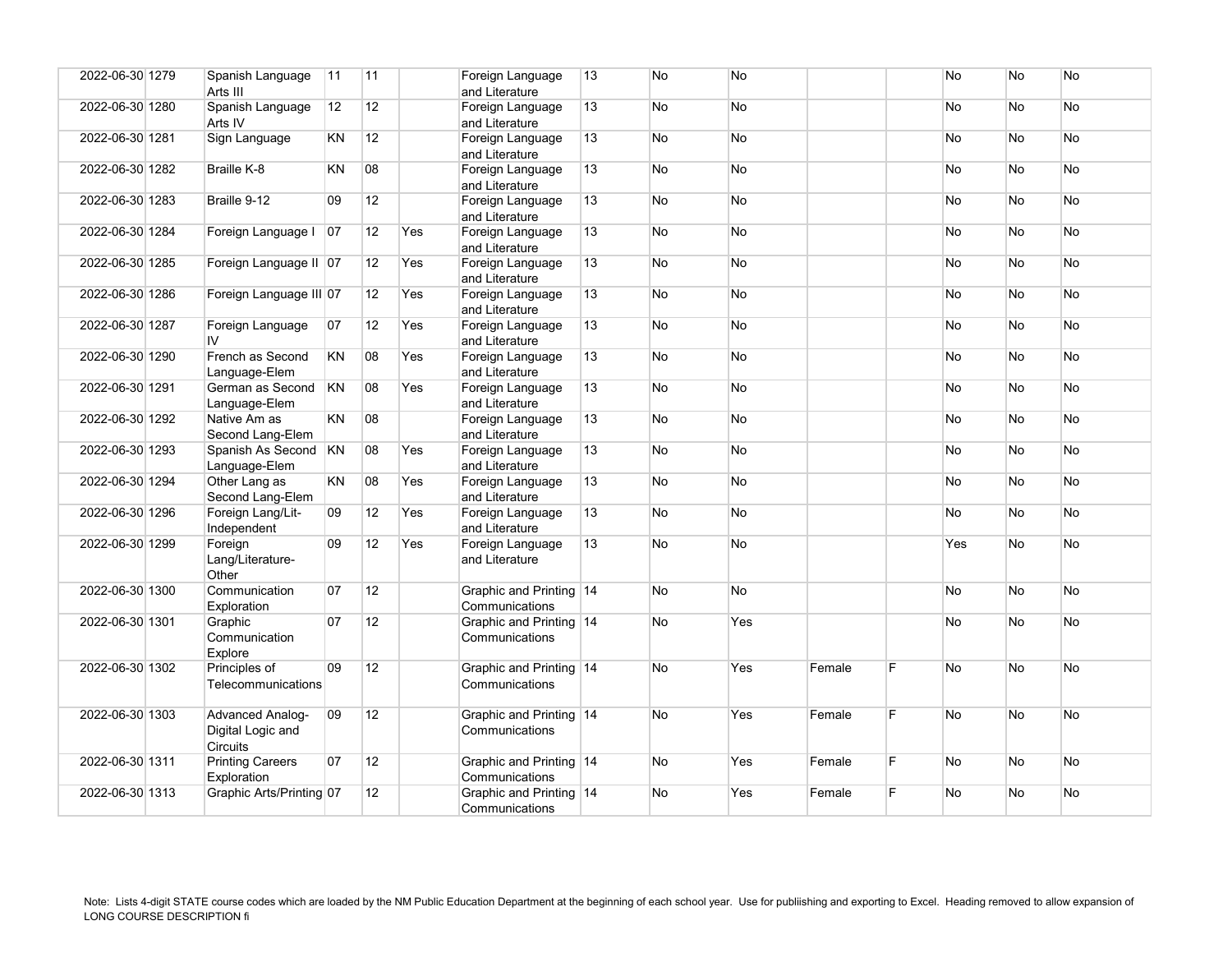| 2022-06-30 1323 | <b>Commercial Art</b>                           | 07              | 12 | Graphic and Printing 14<br>Communications |    | No        | Yes       |        |    | No        | No             | No        |
|-----------------|-------------------------------------------------|-----------------|----|-------------------------------------------|----|-----------|-----------|--------|----|-----------|----------------|-----------|
| 2022-06-30 1333 | Commercial<br>Photography                       | 07              | 12 | Graphic and Printing 14<br>Communications |    | No        | Yes       |        |    | <b>No</b> | N <sub>o</sub> | <b>No</b> |
| 2022-06-30 1395 | Graphic/Printing<br>Communication-<br>Related   | 07              | 12 | Graphic and Printing 14<br>Communications |    | No        | Yes       | Female | E  | No        | No             | No        |
| 2022-06-30 1397 | Graphic/Printing<br>Communication-OJT           | 07              | 12 | Graphic and Printing 14<br>Communications |    | No        | Yes       | Female | F. | No        | Yes            | Yes       |
| 2022-06-30 1398 | Graphic<br>Communication-Co-<br>Op              | 07              | 12 | Graphic and Printing 14<br>Communications |    | No        | Yes       |        |    | No        | Yes            | Yes       |
| 2022-06-30 1399 | Graphic/Printing<br>Communication-<br>Other     | 07              | 12 | Graphic and Printing 14<br>Communications |    | No        | Yes       | Female | F  | Yes       | Yes            | No        |
| 2022-06-30 1401 | <b>Health Education</b>                         | 06              | 12 | <b>Health Education</b>                   | 15 | No        | <b>No</b> |        |    | No        | No             | No        |
| 2022-06-30 1402 | <b>Health and Fitness</b>                       | 06              | 12 | <b>Health Education</b>                   | 15 | No        | No        |        |    | No        | No             | No        |
| 2022-06-30 1403 | <b>Community Health</b>                         | 06              | 12 | <b>Health Education</b>                   | 15 | <b>No</b> | No        |        |    | <b>No</b> | N <sub>o</sub> | <b>No</b> |
| 2022-06-30 1404 | <b>Special Needs</b><br><b>Health Education</b> | 06              | 12 | <b>Health Education</b>                   | 15 | No        | Yes       | Male   | М  | No        | No             | No        |
| 2022-06-30 1405 | Safety and First Aid 06                         |                 | 12 | <b>Health Education</b>                   | 15 | No        | Yes       | Female | F. | No        | <b>No</b>      | No        |
| 2022-06-30 1406 | Health for Parenting 06<br>Teens                |                 | 12 | <b>Health Education</b>                   | 15 | No        | Yes       |        |    | No        | No             | No        |
| 2022-06-30 1407 | Health and Life<br>Management                   | 06              | 12 | <b>Health Education</b>                   | 15 | No        | Yes       |        |    | No        | No             | No        |
| 2022-06-30 1420 | GRADS-<br>Parents/Parents to<br>be              | 06              | 12 | <b>Health Education</b>                   | 15 | No        | <b>No</b> |        |    | No        | No             | No        |
| 2022-06-30 1499 | Health Education-<br>Other                      | 06              | 12 | <b>Health Education</b>                   | 15 | No        | Yes       |        |    | Yes       | Yes            | No        |
| 2022-06-30 1501 | <b>Health Care</b><br><b>Occupations Career</b> | 07              | 12 | <b>Health Care</b><br>Sciences            | 16 | No        | Yes       |        |    | No        | No             | No        |
| 2022-06-30 1502 | <b>Health Care</b><br>Occupations               | 09              | 12 | <b>Health Care</b><br>Sciences            | 16 | No        | Yes       |        |    | No        | No             | No        |
| 2022-06-30 1503 | <b>Allied Health</b><br>Occupations             | 11              | 12 | <b>Health Care</b><br><b>Sciences</b>     | 16 | No        | Yes       |        |    | No        | <b>No</b>      | No        |
| 2022-06-30 1504 | Nursing-CNA                                     | 09              | 12 | <b>Health Care</b>                        | 16 | No        | Yes       | Male   | М  | No        | No             | No        |
| 2022-06-30 1505 | Nursing-LPN                                     | 09              | 12 | <b>Health Care</b>                        | 16 | No        | Yes       | Male   | М  | No        | No             | No        |
| 2022-06-30 1506 | Home Health Care                                | 10 <sup>°</sup> | 12 | <b>Health Care</b>                        | 16 | No        | Yes       | Male   | М  | No        | No             | No        |
| 2022-06-30 1507 | Nursing Science I                               | 11              | 11 | <b>Health Care</b>                        | 16 | No        | Yes       | Male   | М  | No        | No             | No        |
| 2022-06-30 1508 | Introduction to<br><b>Health Care Science</b>   | 06              | 08 | <b>Health Care</b><br>Sciences            | 16 | No        | Yes       | Male   | М  | No        | No             | No        |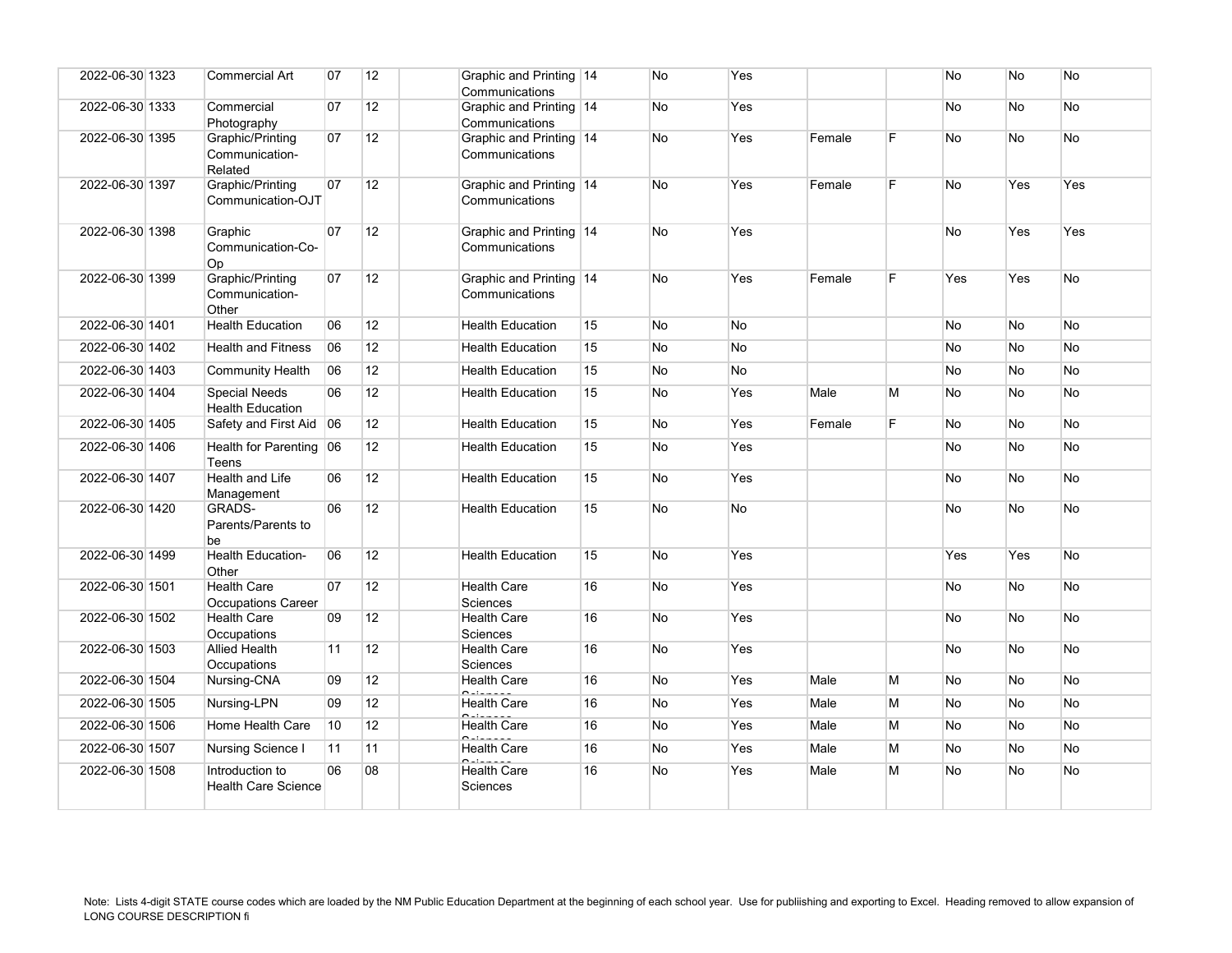| 2022-06-30 1513 | Medical/Clerical<br>Assisting                                                                        | 11 | 12              | <b>Health Care</b><br><b>Sciences</b> | 16 | No        | Yes | Male   | M  | No        | No        | <b>No</b> |
|-----------------|------------------------------------------------------------------------------------------------------|----|-----------------|---------------------------------------|----|-----------|-----|--------|----|-----------|-----------|-----------|
| 2022-06-30 1514 | <b>Medical Office</b>                                                                                | 10 | 12              | <b>Health Care</b>                    | 16 | No        | Yes | Male   | M  | <b>No</b> | No        | No        |
| 2022-06-30 1515 | Medical Lab<br>Technician                                                                            | 11 | 12              | <b>Health Care</b><br><b>Sciences</b> | 16 | No        | Yes | Male   | M  | No        | No        | No        |
| 2022-06-30 1516 | <b>EKG Technician</b>                                                                                | 09 | 12              | <b>Health Care</b>                    | 16 | No        | Yes |        |    | No        | <b>No</b> | No        |
| 2022-06-30 1517 | Emergency Medical 09<br>Technician<br>(Career/Technical)                                             |    | 12              | <b>Health Care</b><br><b>Sciences</b> | 16 | No        | Yes |        |    | No        | <b>No</b> | No        |
| 2022-06-30 1518 | Surgical Technician 11                                                                               |    | 12              | <b>Health Care</b>                    | 16 | No        | Yes | Male   | M  | No        | No        | <b>No</b> |
| 2022-06-30 1519 | <b>Central Service</b><br>Technician                                                                 | 09 | 12              | <b>Health Care</b><br><b>Sciences</b> | 16 | No        | Yes |        |    | No        | No        | No        |
| 2022-06-30 1520 | Medical Terminology 09                                                                               |    | 12 <sup>2</sup> | <b>Health Care</b><br><b>Sciences</b> | 16 | No        | Yes | Male   | M  | No        | <b>No</b> | <b>No</b> |
| 2022-06-30 1521 | Spanish Medical<br>Terminology                                                                       | 09 | 12              | <b>Health Care</b><br><b>Sciences</b> | 16 | No        | Yes | Male   | M  | No        | No        | No        |
| 2022-06-30 1523 | <b>Dental Assisting</b>                                                                              | 10 | 12              | <b>Health Care</b>                    | 16 | No        | Yes | Male   | M  | No.       | <b>No</b> | <b>No</b> |
| 2022-06-30 1524 | Dental Laboratory<br>Technician                                                                      | 11 | 12              | <b>Health Care</b><br><b>Sciences</b> | 16 | No        | Yes |        |    | No        | No        | No        |
| 2022-06-30 1533 | <b>Vision Care</b><br>Assisting                                                                      | 09 | 12              | <b>Health Care</b><br>Sciences        | 16 | <b>No</b> | Yes |        |    | <b>No</b> | <b>No</b> | <b>No</b> |
| 2022-06-30 1540 | Sports Medicine                                                                                      | 11 | 12              | <b>Health Care</b>                    | 16 | <b>No</b> | Yes |        |    | <b>No</b> | <b>No</b> | <b>No</b> |
| 2022-06-30 1550 | Medical Anatomy &<br>Physiology                                                                      | 11 | 12              | <b>Health Care</b><br><b>Sciences</b> | 16 | No        | Yes | Male   | M  | No        | <b>No</b> | No        |
| 2022-06-30 1551 | Intro to<br>Biotechnology<br>Research &<br>Development                                               | 09 | 12              | <b>Health Care</b><br>Sciences        | 16 | No        | Yes |        |    | No        | No        | <b>No</b> |
| 2022-06-30 1560 | <b>Advanced Career-</b><br><b>Health Informatics</b><br>Data and Use                                 | 09 | 12              | <b>Health Care</b><br><b>Sciences</b> | 16 | No        | Yes | Female | F. | No        | No        | <b>No</b> |
| 2022-06-30 1561 | <b>Advanced Career-</b><br><b>Health Informatics</b><br><b>Transforming Data</b><br>into Information | 09 | 12              | <b>Health Care</b><br><b>Sciences</b> | 16 | No        | Yes | Female | F. | <b>No</b> | <b>No</b> | <b>No</b> |
| 2022-06-30 1562 | <b>Advanced Career-</b><br><b>Health Informatics</b><br>Transforming Info<br>into Knowledge          | 09 | 12              | <b>Health Care</b><br><b>Sciences</b> | 16 | <b>No</b> | Yes | Female | F. | <b>No</b> | No        | No        |
| 2022-06-30 1563 | <b>Advanced Career-</b><br><b>Health Informatics</b><br>Problems and<br>Solutions                    | 09 | 12              | <b>Health Care</b><br>Sciences        | 16 | No        | Yes | Female | E  | No        | Yes       | No        |
| 2022-06-30 1570 | <b>PLTW Medical</b><br><b>Detectives</b>                                                             | 06 | 08              | <b>Health Care</b><br><b>Sciences</b> | 16 | No        | Yes |        |    | No        | No        | No        |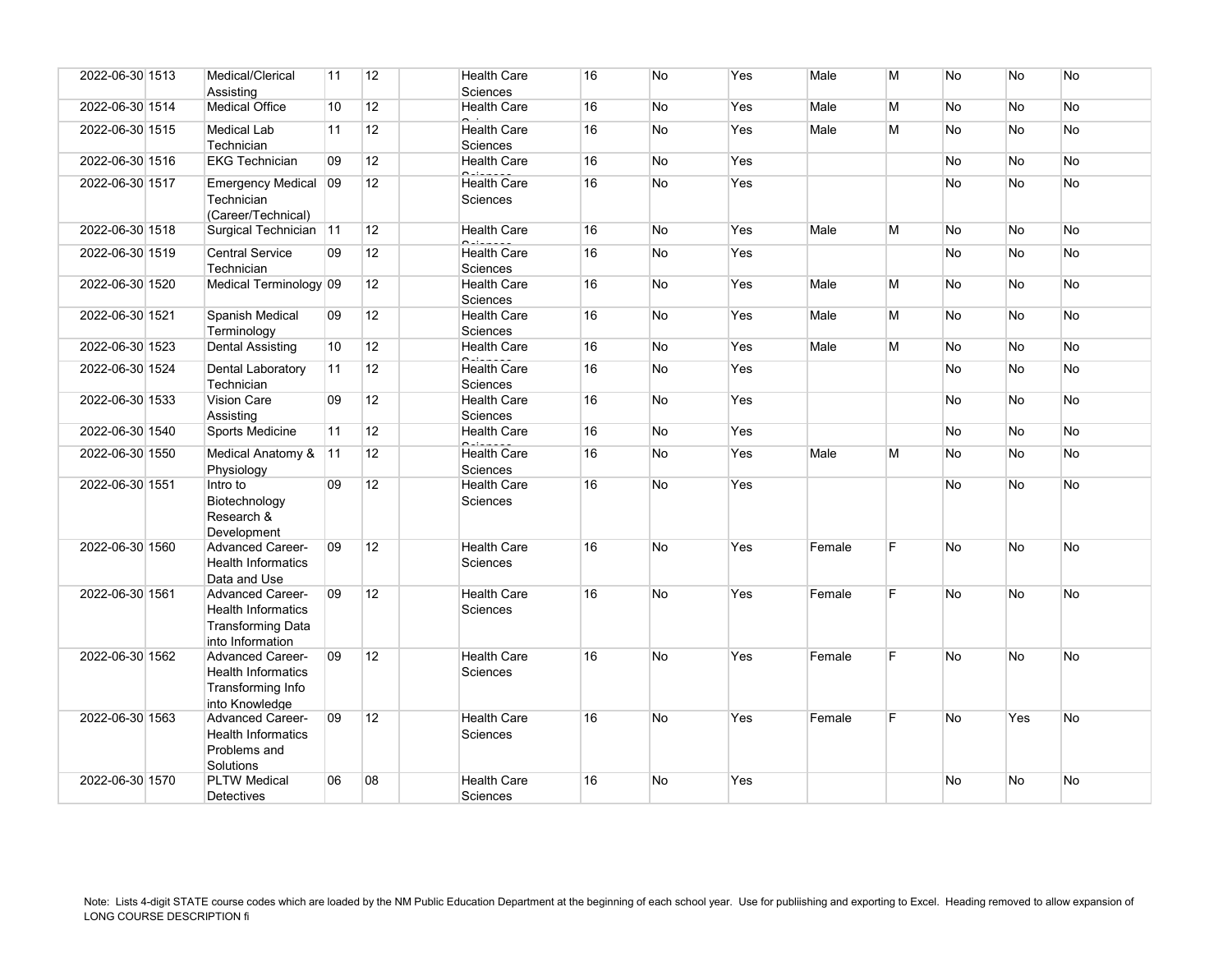| 2022-06-30 1595 | <b>Health Care</b><br>Sciences-Related              | 09        | 12              | <b>Health Care</b><br>Sciences        | 16 | No | Yes       |        |    | No  | No        | No  |
|-----------------|-----------------------------------------------------|-----------|-----------------|---------------------------------------|----|----|-----------|--------|----|-----|-----------|-----|
| 2022-06-30 1596 | <b>Health Care</b><br>Sciences-<br>Independent      | 09        | 12              | <b>Health Care</b><br><b>Sciences</b> | 16 | No | Yes       |        |    | No  | No        | No  |
| 2022-06-30 1597 | <b>Health Care</b><br>Sciences-OJT                  | 12        | 12              | <b>Health Care</b><br>Sciences        | 16 | No | Yes       |        |    | No  | Yes       | Yes |
| 2022-06-30 1598 | <b>Health Care</b><br>Sciences-Co-Op                | 10        | 12              | <b>Health Care</b><br>Sciences        | 16 | No | Yes       |        |    | No  | Yes       | Yes |
| 2022-06-30 1599 | <b>Health Care</b><br>Sciences-Other                | 09        | 12              | <b>Health Care</b><br><b>Sciences</b> | 16 | No | Yes       |        |    | Yes | Yes       | No  |
| 2022-06-30 1601 | <b>PLTW Launch</b>                                  | <b>PK</b> | 05              | Technology                            | 29 | No | Yes       | Female | E  | No  | No        | No  |
| 2022-06-30 1602 | PLTW Gateway to<br>Technology                       | 06        | 08              | Technology<br>Education               | 29 | No | Yes       |        |    | No  | No        | No  |
| 2022-06-30 1603 | <b>Career Exploration</b>                           | 06        | 08              | Technology                            | 29 | No | <b>No</b> |        |    | No  | <b>No</b> | No  |
| 2022-06-30 1604 | <b>Employability Skills</b>                         | 09        | 12              | Technology                            | 29 | No | No        |        |    | No  | No        | No  |
| 2022-06-30 1606 | <b>Work Experience</b>                              | 11        | 12              | Technology                            | 29 | No | Yes       |        |    | No  | Yes       | Yes |
|                 |                                                     |           |                 |                                       |    |    |           |        |    |     |           |     |
| 2022-06-30 1611 | General Technology 09<br>Education                  |           | 10 <sup>°</sup> | Technology<br>Education               | 29 | No | Yes       | Female | F  | No  | <b>No</b> | No  |
| 2022-06-30 1612 | Materials and<br>Processes                          | 09        | 12              | Technology<br>Education               | 29 | No | Yes       | Female | E  | No  | No        | No  |
| 2022-06-30 1613 | Metal and Wood<br>Technology                        | 09        | 12              | Technology<br>Education               | 29 | No | Yes       | Female | F  | No  | No        | No  |
| 2022-06-30 1614 | Industrial<br>Safety/First Aid                      | 09        | 12              | Technology<br>Education               | 29 | No | Yes       | Female | F  | No  | No        | No  |
| 2022-06-30 1615 | PLTW Intro to<br><b>Engineering Design</b>          | 09        | 12              | Technology<br>Education               | 29 | No | Yes       | Female | F. | No  | <b>No</b> | No  |
| 2022-06-30 1616 | <b>PLTW Digital</b><br>Electronics                  | 10        | 12              | Technology<br>Education               | 29 | No | Yes       |        |    | No  | No        | No  |
| 2022-06-30 1617 | PLTW Principles of<br>Engineering                   | 09        | 12 <sup>2</sup> | Technology<br>Education               | 29 | No | Yes       | Female | E  | No  | No        | No  |
| 2022-06-30 1618 | <b>PLTW Computer</b><br>Integrated<br>Manufacturing | 10        | 12              | Technology<br>Education               | 29 | No | Yes       | Female | F  | No  | No        | No  |
| 2022-06-30 1619 | <b>PLTW Civil</b><br>Engineering/Architec<br>ture   | 10        | 12              | Technology<br>Education               | 29 | No | Yes       | Female | E  | No  | No        | No  |
| 2022-06-30 1620 | PLTW Capstone-<br>Engineering<br>Design/Development | 11        | 12              | Technology<br>Education               | 29 | No | Yes       | Female | E  | No  | Yes       | No  |
| 2022-06-30 1621 | PLTW Aerospace<br>Engineering                       | 10        | 12              | Technology<br>Education               | 29 | No | Yes       | Female | F  | No  | No        | No  |
| 2022-06-30 1623 | Production Systems   10                             |           | 12              | Technology<br>فالمستنبذ فللمستن       | 29 | No | Yes       | Female | F  | No  | No        | No  |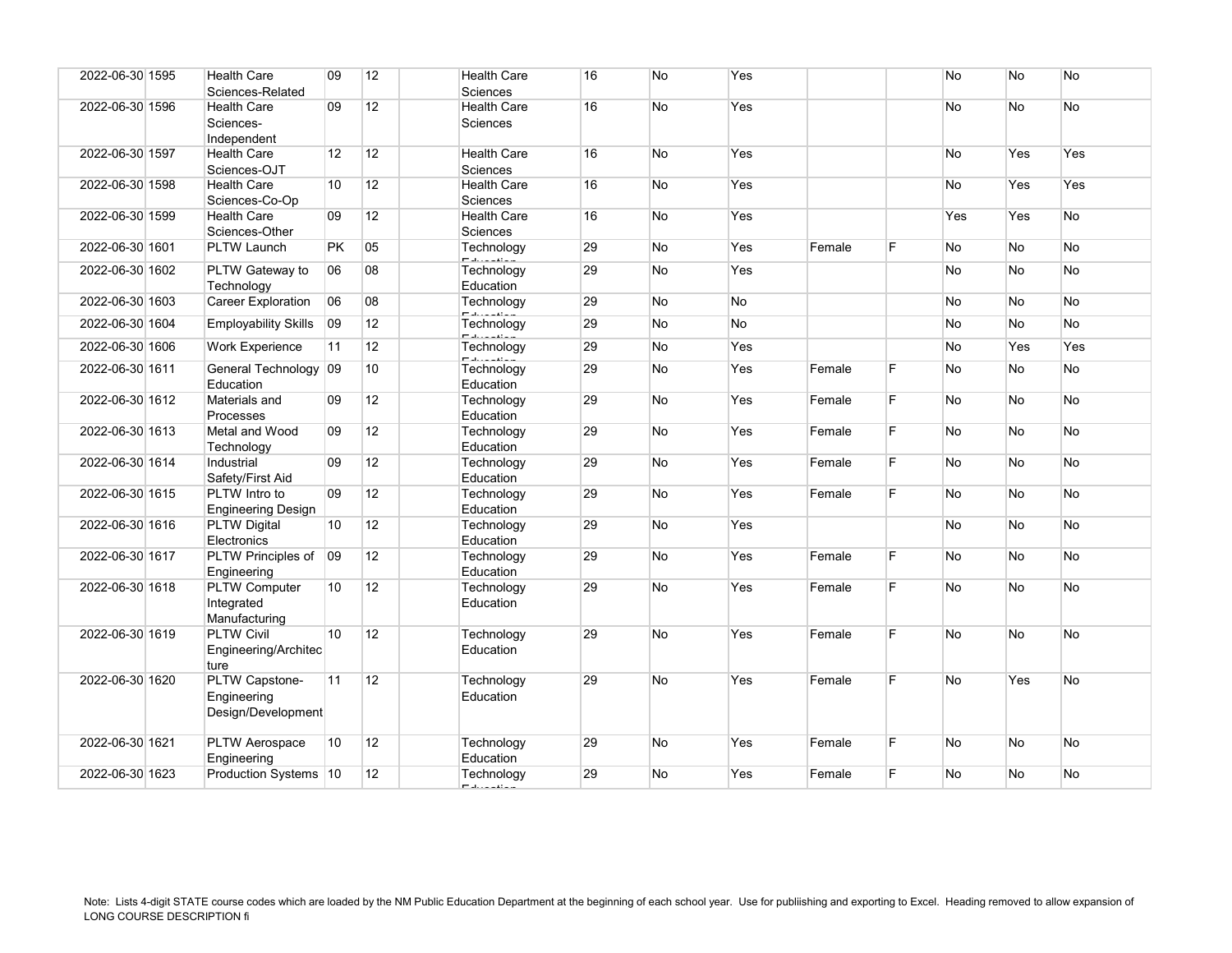| 2022-06-30 1624 | Manufacturing<br>Systems                                                             | 09           | 12              | Technology<br>Education | 29 | No        | Yes | Female | E  | <b>No</b> | <b>No</b> | No        |
|-----------------|--------------------------------------------------------------------------------------|--------------|-----------------|-------------------------|----|-----------|-----|--------|----|-----------|-----------|-----------|
| 2022-06-30 1625 | Technology<br>Systems                                                                | 09           | 12              | Technology<br>Education | 29 | <b>No</b> | Yes | Female | F  | No        | <b>No</b> | No        |
| 2022-06-30 1626 | Emergent<br>Technologies                                                             | 09           | 12 <sup>°</sup> | Technology<br>Education | 29 | No        | Yes | Female | F. | No        | <b>No</b> | No        |
| 2022-06-30 1627 | Research and<br>Development                                                          | 09           | 12              | Technology<br>Education | 29 | No        | Yes | Female | F  | No        | <b>No</b> | No        |
| 2022-06-30 1629 | Microelectromechani 09<br>cal Systems                                                |              | 12 <sup>2</sup> | Technology<br>Education | 29 | No        | Yes | Female | F. | No        | <b>No</b> | No        |
| 2022-06-30 1633 | Appliance Repair                                                                     | 09           | 12              | Technology              | 29 | No        | Yes | Female | F  | No        | <b>No</b> | No        |
| 2022-06-30 1634 | Equipment<br>Maintenance and<br>Repair                                               | 09           | 12              | Technology<br>Education | 29 | <b>No</b> | Yes | Female | E  | No        | <b>No</b> | No        |
| 2022-06-30 1636 | <b>Advanced Career-</b><br>Introduction to<br><b>Automated Materials</b><br>Joining  | 09           | 12 <sup>2</sup> | Technology<br>Education | 29 | <b>No</b> | Yes |        |    | No        | <b>No</b> | No        |
| 2022-06-30 1637 | <b>Advanced Career -</b><br>Applications in<br><b>Automated Materials</b><br>Joinina | $ 09\rangle$ | 12              | Technology<br>Education | 29 | <b>No</b> | Yes |        |    | <b>No</b> | <b>No</b> | <b>No</b> |
| 2022-06-30 1638 | Advanced Career -<br><b>Advanced Concepts</b><br>in Materials Joining                | 10           | 12              | Technology<br>Education | 29 | <b>No</b> | Yes |        |    | <b>No</b> | <b>No</b> | <b>No</b> |
| 2022-06-30 1639 | <b>Advanced Career -</b><br>Projects in<br><b>Automated Materials</b><br>Joinina     | 11           | 12              | Technology<br>Education | 29 | <b>No</b> | Yes |        |    | No        | Yes       | No        |
| 2022-06-30 1643 | Upholstery                                                                           | 09           | 12              | Technology              | 29 | <b>No</b> | Yes | Female | F  | No        | <b>No</b> | <b>No</b> |
| 2022-06-30 1650 | Foundations in 21st 09                                                               |              | 12              | Technology              | 29 | No        | Yes |        |    | No        | No        | No        |
|                 | Centurv                                                                              |              |                 | Education               |    |           |     |        |    |           |           |           |
| 2022-06-30 1660 | PLTW Principles of<br><b>Biomedical Sciences</b>                                     | $ 09\rangle$ | 12 <sup>2</sup> | Technology<br>Education | 29 | <b>No</b> | Yes |        |    | <b>No</b> | No        | No        |
| 2022-06-30 1661 | PLTW Human body 09<br><b>Systems</b>                                                 |              | 12              | Technology<br>Education | 29 | No        | Yes | Female | F. | No        | No        | No        |
| 2022-06-30 1662 | <b>PLTW Medical</b><br>Intervention                                                  | 09           | 12 <sup>2</sup> | Technology<br>Education | 29 | <b>No</b> | Yes | Female | F. | No        | <b>No</b> | <b>No</b> |
| 2022-06-30 1663 | Biomedical Sciences 09                                                               |              | 12 <sup>°</sup> | Technology<br>Education | 29 | No        | Yes |        |    | No        | No        | No        |
| 2022-06-30 1664 | <b>PLTW Biomedical</b><br>Innovation                                                 | 09           | 12              | Technology<br>Education | 29 | <b>No</b> | Yes |        |    | No        | Yes       | No        |
| 2022-06-30 1665 | Design and<br>Modeling                                                               | 06           | 08              | Technology<br>Education | 29 | No        | Yes | Female | F  | No        | <b>No</b> | No        |
| 2022-06-30 1666 | Magic of Electrons                                                                   | 06           | 08              | Technology              | 29 | No.       | Yes | Female | F. | <b>No</b> | <b>No</b> | <b>No</b> |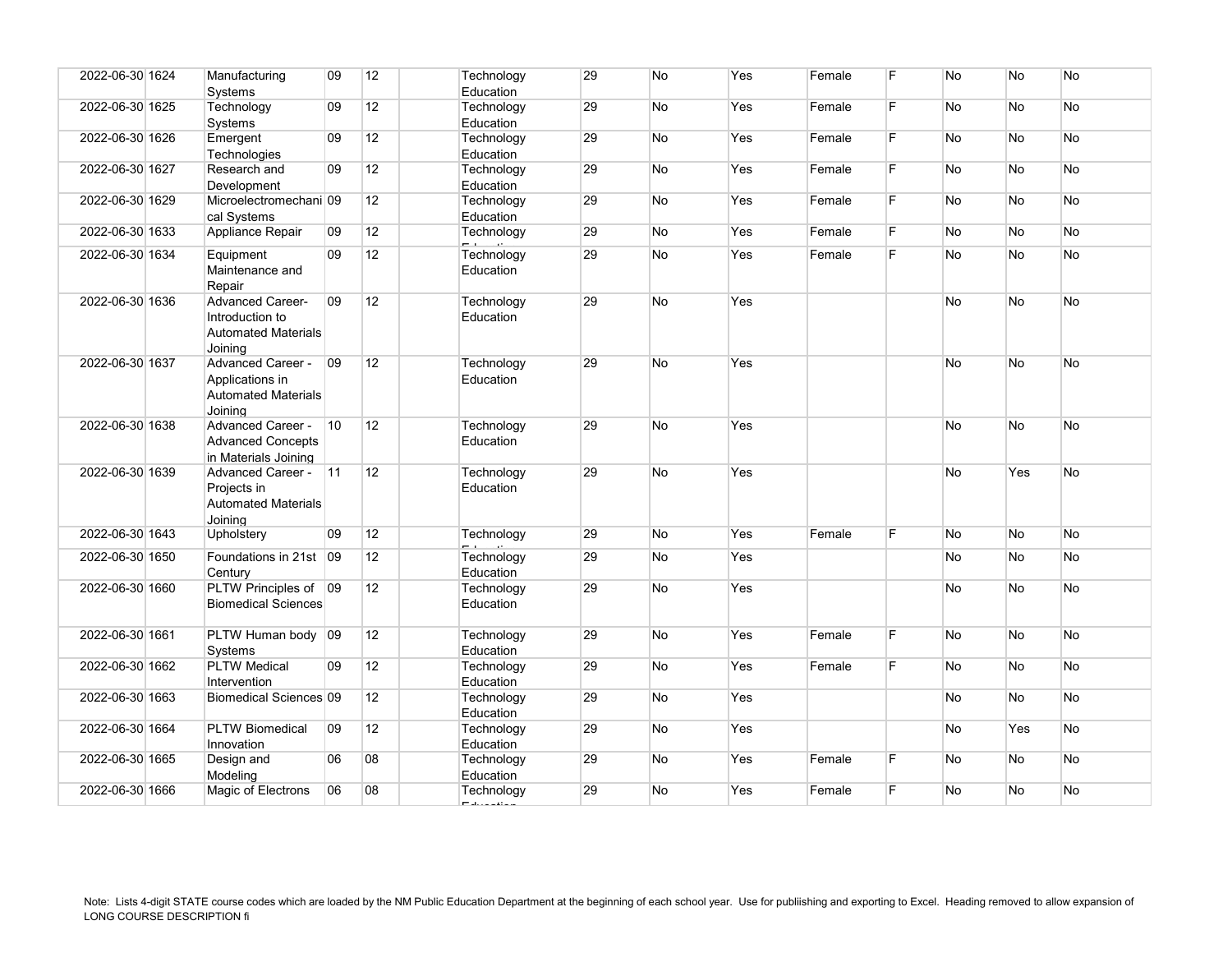| 2022-06-30 1667 | Science of<br>Technology                                                  | 06 | 08 | Technology<br>Education | 29 | No        | Yes | Female | F  | <b>No</b> | No.       | <b>No</b> |
|-----------------|---------------------------------------------------------------------------|----|----|-------------------------|----|-----------|-----|--------|----|-----------|-----------|-----------|
| 2022-06-30 1668 | Automation and<br>Robotics                                                | 06 | 08 | Technology<br>Education | 29 | No        | Yes | Female | F. | <b>No</b> | No        | No        |
| 2022-06-30 1669 | <b>Flight and Space</b>                                                   | 06 | 08 | Technology              | 29 | <b>No</b> | Yes | Female | F  | <b>No</b> | No        | <b>No</b> |
| 2022-06-30 1670 | <b>Advanced Career-</b><br>Nature of Science &<br>Technology              | 09 | 12 | Technology<br>Education | 29 | No        | Yes |        |    | <b>No</b> | <b>No</b> | No        |
| 2022-06-30 1671 | <b>Advanced Career-</b><br>Core Applications of<br>Science/Technology     | 09 | 12 | Technology<br>Education | 29 | <b>No</b> | Yes |        |    | <b>No</b> | <b>No</b> | <b>No</b> |
| 2022-06-30 1672 | <b>Advanced Career-</b><br>Impacts of Science<br>& Technology             | 09 | 12 | Technology<br>Education | 29 | No        | Yes |        |    | <b>No</b> | <b>No</b> | No        |
| 2022-06-30 1673 | <b>Advanced Career-</b><br>Creativity &<br>Innovations                    | 09 | 12 | Technology<br>Education | 29 | <b>No</b> | Yes |        |    | No        | Yes       | No        |
| 2022-06-30 1674 | <b>Advanced Career-</b><br><b>Fundamentals</b><br>Aerospace Tech          | 09 | 12 | Technology<br>Education | 29 | <b>No</b> | Yes | Female | F. | <b>No</b> | <b>No</b> | No        |
| 2022-06-30 1675 | <b>Advanced Career-</b><br>Advanced<br>Aerospace<br>Technology            | 09 | 12 | Technology<br>Education | 29 | <b>No</b> | Yes | Female | F. | <b>No</b> | <b>No</b> | No.       |
| 2022-06-30 1676 | <b>Advanced Career-</b><br>Aeronautics<br><b>Engineering Apps</b>         | 09 | 12 | Technology<br>Education | 29 | <b>No</b> | Yes | Female | F. | <b>No</b> | <b>No</b> | No        |
| 2022-06-30 1677 | <b>Advanced Career-</b><br><b>Astronautics</b><br><b>Engineering Apps</b> | 09 | 12 | Technology<br>Education | 29 | <b>No</b> | Yes | Female | F. | <b>No</b> | Yes       | <b>No</b> |
| 2022-06-30 1678 | <b>Advanced Career-</b><br>Clean Energy<br>Systems                        | 09 | 12 | Technology<br>Education | 29 | No        | Yes | Female | F. | No        | <b>No</b> | <b>No</b> |
| 2022-06-30 1679 | <b>Advanced Career-</b><br>Clean Energy<br>Applications                   | 09 | 12 | Technology<br>Education | 29 | <b>No</b> | Yes | Female | F. | <b>No</b> | <b>No</b> | <b>No</b> |
| 2022-06-30 1680 | <b>Advanced Career-</b><br>Clean Energy<br><b>Strategies</b>              | 09 | 12 | Technology<br>Education | 29 | No        | Yes | Female | F  | <b>No</b> | <b>No</b> | <b>No</b> |
| 2022-06-30 1681 | <b>Advanced Career-</b><br>Clean Energy<br>Innovations                    | 09 | 12 | Technology<br>Education | 29 | <b>No</b> | Yes | Female | F  | No        | Yes       | No        |
| 2022-06-30 1682 | PLTW Energy and<br>the Environment                                        | 06 | 08 | Technology<br>Education | 29 | No        | Yes | Female | F. | <b>No</b> | No        | No        |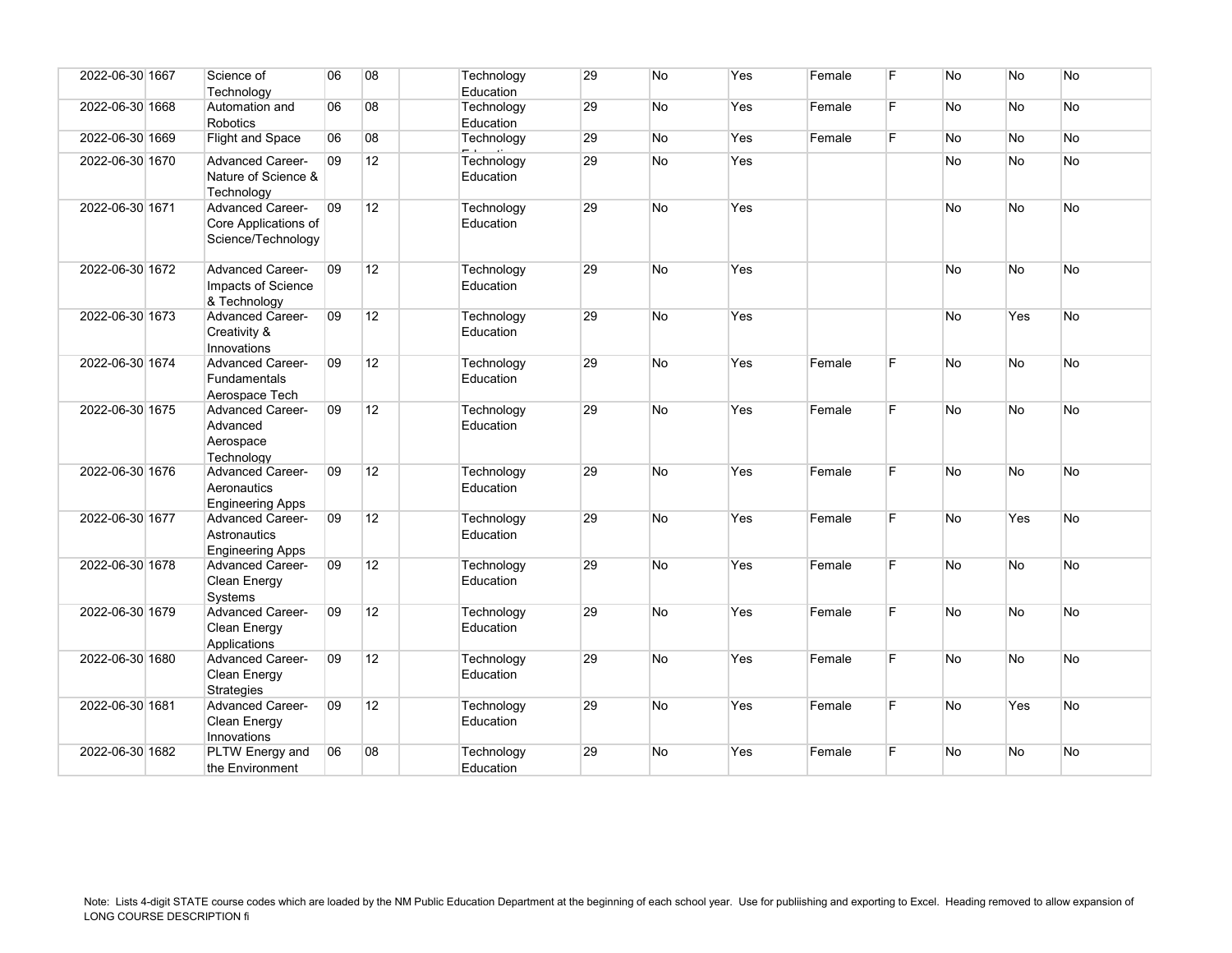| 2022-06-30 1683 | <b>Advanced Career-</b><br>Advanced<br>Technology for<br>Design and<br>Production      | 09              | 12 |     | Technology<br>Education       | 29 | No        | Yes       |        |    | No        | <b>No</b>      | No        |
|-----------------|----------------------------------------------------------------------------------------|-----------------|----|-----|-------------------------------|----|-----------|-----------|--------|----|-----------|----------------|-----------|
| 2022-06-30 1684 | <b>Advanced Career-</b><br>Systems of<br>Advanced<br>Technology                        | 09              | 12 |     | Technology<br>Education       | 29 | <b>No</b> | Yes       |        |    | <b>No</b> | <b>No</b>      | <b>No</b> |
| 2022-06-30 1685 | <b>Advanced Career-</b><br>Mechatronic<br>Systems for<br>Advanced<br>Production        | 10 <sup>°</sup> | 12 |     | Technology<br>Education       | 29 | No        | Yes       |        |    | <b>No</b> | <b>No</b>      | No        |
| 2022-06-30 1686 | <b>Advanced Career-</b><br>Design for the<br>Production of<br><b>Advanced Products</b> | 11              | 12 |     | Technology<br>Education       | 29 | No        | Yes       |        |    | <b>No</b> | Yes            | <b>No</b> |
| 2022-06-30 1695 | Technology<br>Education-Related                                                        | 09              | 12 |     | Technology<br>Education       | 29 | No        | Yes       | Female | F. | <b>No</b> | <b>No</b>      | <b>No</b> |
| 2022-06-30 1696 | Technology<br>Education-<br>Independent                                                | 09              | 12 |     | Technology<br>Education       | 29 | No        | Yes       | Female | F  | <b>No</b> | No             | No        |
| 2022-06-30 1699 | Technology<br><b>Education-Other</b>                                                   | 07              | 12 |     | Technology<br>Education       | 29 | No        | Yes       | Female | F. | Yes       | Yes            | No        |
| 2022-06-30 1701 | Earth and Space<br>Science - High<br><b>School Setting</b>                             | 09              | 12 | Yes | Life and Physical<br>Sciences | 17 | No        | No        |        |    |           |                |           |
| 2022-06-30 1702 | Geology                                                                                | 09              | 12 | Yes | Life and Physical<br>Sciences | 17 | No        | No        |        |    | <b>No</b> | N <sub>o</sub> | No        |
| 2022-06-30 1703 | Physical Science -<br><b>High School Setting</b>                                       | 09              | 12 | Yes | Life and Physical<br>Sciences | 17 | No        | <b>No</b> |        |    |           |                |           |
| 2022-06-30 1704 | IB Physical Science 09                                                                 |                 | 12 | Yes | Life and Physical<br>Sciences | 17 | No        | No        |        |    | <b>No</b> | <b>No</b>      | No        |
| 2022-06-30 1706 | Earth and Space<br>Science - Student<br>Grade 6                                        | 06              | 06 | Yes | Life and Physical<br>Sciences | 17 | <b>No</b> | No        |        |    | No.       | No.            | <b>No</b> |
| 2022-06-30 1707 | Life Science -<br>Student Grade 7                                                      | 07              | 07 | Yes | Life and Physical<br>Sciences | 17 | <b>No</b> | <b>No</b> |        |    | <b>No</b> | <b>No</b>      | <b>No</b> |
| 2022-06-30 1708 | Physical Science -<br>Student Grade 8                                                  | 08              | 08 | Yes | Life and Physical<br>Sciences | 17 | No        | <b>No</b> |        |    | No        | N <sub>o</sub> | No        |
| 2022-06-30 1711 | Biology                                                                                | 09              | 12 | Yes | Life and Physical<br>Sciences | 17 | No        | No        |        |    | No        | No             | No        |
| 2022-06-30 1712 | Biology-Advanced<br><b>Studies</b>                                                     | 10 <sup>°</sup> | 12 | Yes | Life and Physical<br>Sciences | 17 | No        | No        |        |    | <b>No</b> | <b>No</b>      | No        |
| 2022-06-30 1713 | Anatomy and<br>Physiology I                                                            | 10 <sup>1</sup> | 12 |     | Life and Physical<br>Sciences | 17 | No        | Yes       |        |    | <b>No</b> | No.            | No        |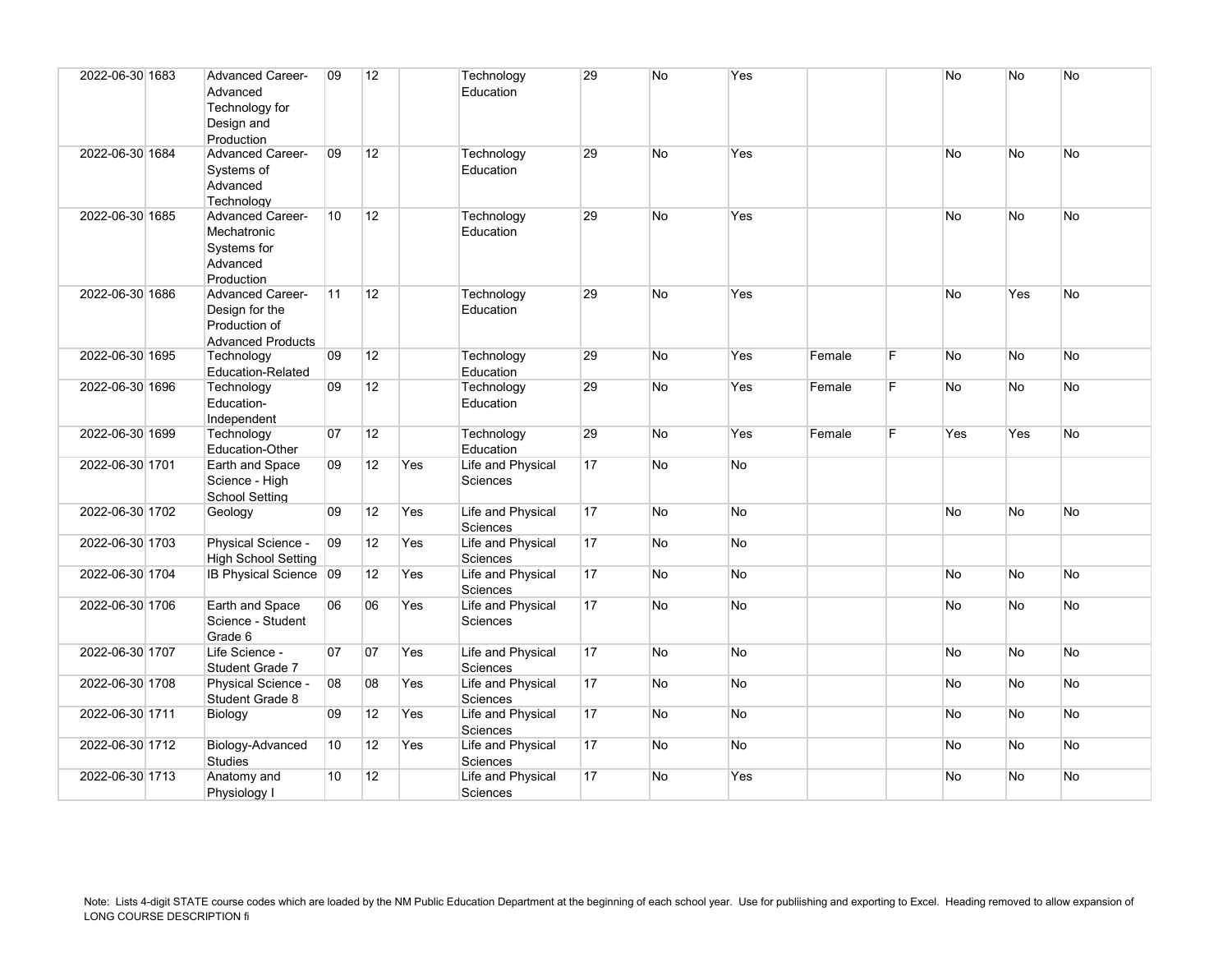| 2022-06-30 1714 | Biology-Specific<br><b>Topics</b>             | 10 | 12 | Yes | Life and Physical<br>Sciences        | 17 | No        | <b>No</b> |        |   | <b>No</b> | <b>No</b> | <b>No</b> |
|-----------------|-----------------------------------------------|----|----|-----|--------------------------------------|----|-----------|-----------|--------|---|-----------|-----------|-----------|
| 2022-06-30 1715 | <b>AP Biology</b>                             | 09 | 12 | Yes | Life and Physical<br><b>Sciences</b> | 17 | Yes       | No        |        |   | No        | Yes       | No        |
| 2022-06-30 1716 | <b>IB Biology</b>                             | 09 | 12 | Yes | Life and Physical<br><b>Sciences</b> | 17 | No        | <b>No</b> |        |   | No        | <b>No</b> | <b>No</b> |
| 2022-06-30 1718 | <b>Forensic Science</b>                       | 10 | 12 | Yes | Life and Physical<br><b>Sciences</b> | 17 | No        | Yes       |        |   | No        | <b>No</b> | No        |
| 2022-06-30 1719 | Anatomy and<br>Physiology II                  | 10 | 12 |     | Life and Physical<br>Sciences        | 17 | No        | Yes       |        |   | No        | <b>No</b> | No.       |
| 2022-06-30 1720 | Life Science - High<br><b>School Setting</b>  | 09 | 12 | Yes | Life and Physical<br>Sciences        | 17 | No        | No        |        |   |           |           |           |
| 2022-06-30 1721 | Chemistry                                     | 09 | 12 | Yes | Life and Physical<br>Sciences        | 17 | No        | No        |        |   | No        | <b>No</b> | No.       |
| 2022-06-30 1723 | Chemistry-Advanced 10<br><b>Studies</b>       |    | 12 | Yes | Life and Physical<br><b>Sciences</b> | 17 | No        | <b>No</b> |        |   | No        | <b>No</b> | <b>No</b> |
| 2022-06-30 1724 | Chemistry-Specific<br><b>Topics</b>           | 10 | 12 | Yes | Life and Physical<br>Sciences        | 17 | No        | No        |        |   | No        | No        | No        |
| 2022-06-30 1725 | <b>AP Chemistry</b>                           | 09 | 12 | Yes | Life and Physical<br><b>Sciences</b> | 17 | Yes       | <b>No</b> |        |   | No        | <b>No</b> | <b>No</b> |
| 2022-06-30 1726 | <b>IB Chemistry</b>                           | 09 | 12 | Yes | Life and Physical<br><b>Sciences</b> | 17 | No        | No        |        |   | No        | No        | <b>No</b> |
| 2022-06-30 1731 | Physics                                       | 09 | 12 | Yes | Life and Physical<br>Sciences        | 17 | No        | <b>No</b> |        |   | <b>No</b> | <b>No</b> | <b>No</b> |
| 2022-06-30 1732 | Principles of<br>Technology                   | 10 | 12 |     | Life and Physical<br>Sciences        | 17 | No        | Yes       | Female | F | No        | <b>No</b> | <b>No</b> |
| 2022-06-30 1733 | Physics-Advanced<br><b>Studies</b>            | 10 | 12 | Yes | Life and Physical<br>Sciences        | 17 | No        | No        |        |   | No        | <b>No</b> | <b>No</b> |
| 2022-06-30 1734 | Physics-Specific<br>Topics                    | 10 | 12 | Yes | Life and Physical<br>Sciences        | 17 | No        | <b>No</b> |        |   | No        | <b>No</b> | <b>No</b> |
| 2022-06-30 1736 | <b>AP Physics</b><br>(Mechanics)              | 09 | 12 | Yes | Life and Physical<br>Sciences        | 17 | Yes       | No        |        |   | No        | Yes       | No        |
| 2022-06-30 1737 | <b>IB Physics</b>                             | 09 | 12 | Yes | Life and Physical<br>Sciences        | 17 | <b>No</b> | <b>No</b> |        |   | No        | <b>No</b> | <b>No</b> |
| 2022-06-30 1738 | AP Physics C:<br>Electricity and<br>Magnetism | 09 | 12 | Yes | Life and Physical<br><b>Sciences</b> | 17 | Yes       | <b>No</b> |        |   | No        | Yes       | <b>No</b> |
| 2022-06-30 1739 | AP Physics 1                                  | 09 | 12 | Yes | Life and Physical<br><b>Sciences</b> | 17 | Yes       | No        |        |   | No        | Yes       | <b>No</b> |
| 2022-06-30 1740 | AP Physics 2                                  | 09 | 12 | Yes | Life and Physical<br>Sciences        | 17 | Yes       | <b>No</b> |        |   | No        | Yes       | <b>No</b> |
| 2022-06-30 1744 | Integrated Science 6 06<br>- Student Grade 6  |    | 06 | Yes | Life and Physical<br><b>Sciences</b> | 17 | No        | No        |        |   | No        | No        | No        |
| 2022-06-30 1745 | Integrated Science 7 07<br>- Student Grade 7  |    | 07 | Yes | Life and Physical<br>Sciences        | 17 | No        | <b>No</b> |        |   | No        | <b>No</b> | No        |
| 2022-06-30 1746 | Integrated Science 8 08<br>- Student Grade 8  |    | 08 | Yes | Life and Physical<br>Sciences        | 17 | No        | <b>No</b> |        |   | No        | <b>No</b> | No        |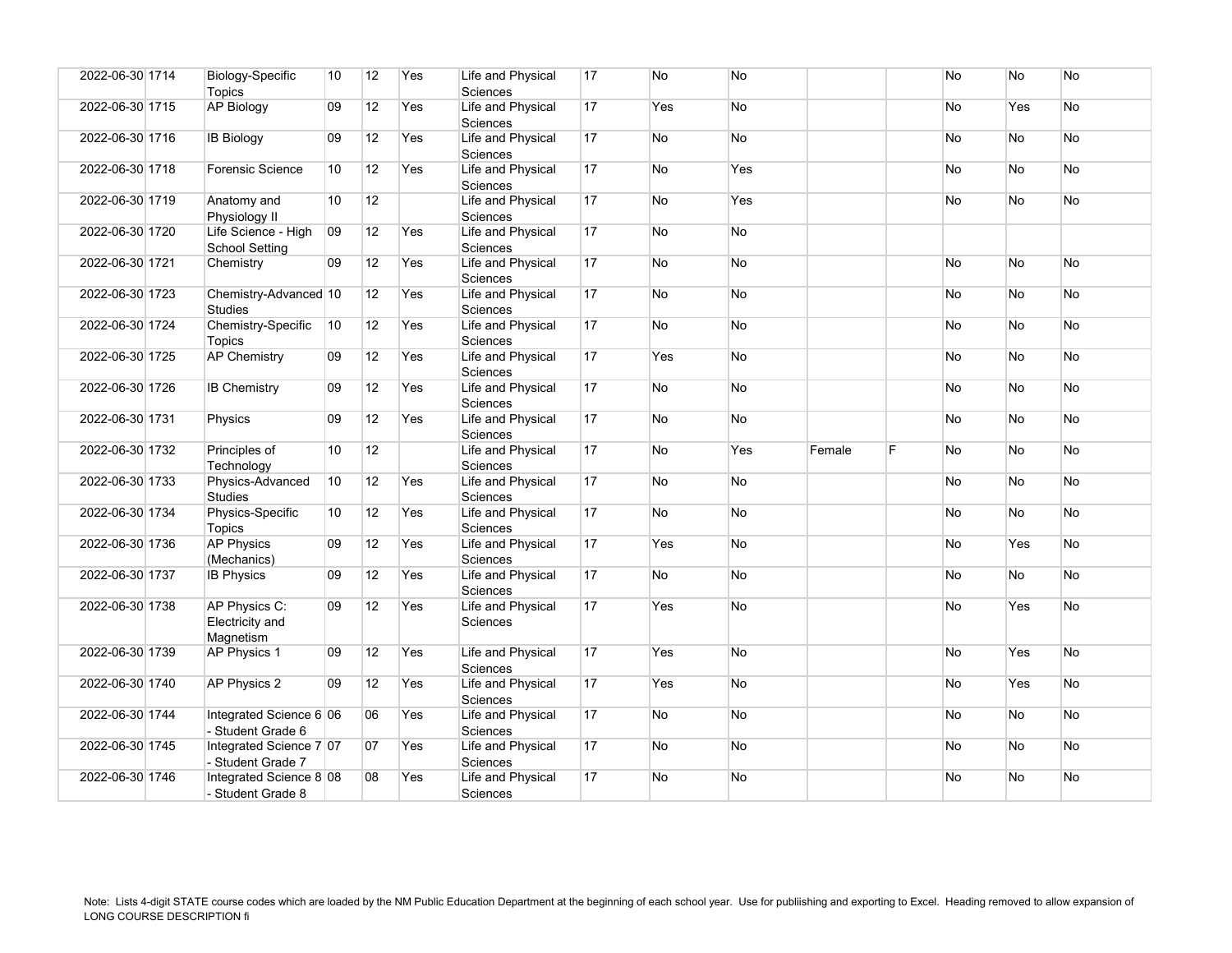| 2022-06-30 1747 | Integrated Science I- 09<br>Student Grade 9                  |                 | 09 | Yes | Life and Physical<br><b>Sciences</b> | 17 | No        | <b>No</b> |        |    | <b>No</b> | <b>No</b>      | <b>No</b> |
|-----------------|--------------------------------------------------------------|-----------------|----|-----|--------------------------------------|----|-----------|-----------|--------|----|-----------|----------------|-----------|
| 2022-06-30 1748 | Integrated Science II-10<br>Student Grade 10                 |                 | 10 | Yes | Life and Physical<br><b>Sciences</b> | 17 | <b>No</b> | <b>No</b> |        |    | <b>No</b> | No.            | <b>No</b> |
| 2022-06-30 1749 | <b>Integrated Science</b><br>III-Student Grade 11            | 11              | 11 | Yes | Life and Physical<br><b>Sciences</b> | 17 | No        | No        |        |    | No        | No.            | No        |
| 2022-06-30 1751 | Environmental<br>Science                                     | 09              | 12 | Yes | Life and Physical<br>Sciences        | 17 | <b>No</b> | <b>No</b> |        |    | <b>No</b> | N <sub>o</sub> | No.       |
| 2022-06-30 1752 | <b>AP Environmental</b><br>Science                           | 09              | 12 | Yes | Life and Physical<br>Sciences        | 17 | Yes       | <b>No</b> |        |    | <b>No</b> | Yes            | No        |
| 2022-06-30 1753 | <b>IB Environmental</b><br>Systems and<br>Societies          | 09              | 12 | Yes | Life and Physical<br><b>Sciences</b> | 17 | <b>No</b> | <b>No</b> |        |    | No        | <b>No</b>      | No        |
| 2022-06-30 1761 | Astronomy                                                    | 10 <sup>1</sup> | 12 | Yes | Life and Physical<br><b>Sciences</b> | 17 | <b>No</b> | <b>No</b> |        |    | <b>No</b> | <b>No</b>      | <b>No</b> |
| 2022-06-30 1762 | Elementary Science - KN<br>Student Grade K                   |                 | KN | Yes | Life and Physical<br>Sciences        | 17 | <b>No</b> | <b>No</b> |        |    | No        | <b>No</b>      | No        |
| 2022-06-30 1763 | Elementary Science - 01<br>Student Grade 1                   |                 | 01 | Yes | Life and Physical<br>Sciences        | 17 | No        | No        |        |    | <b>No</b> | No.            | No        |
| 2022-06-30 1764 | Elementary Science - 02<br>Student Grade 2                   |                 | 02 | Yes | Life and Physical<br><b>Sciences</b> | 17 | <b>No</b> | <b>No</b> |        |    | <b>No</b> | <b>No</b>      | No        |
| 2022-06-30 1765 | Elementary Science - 03<br>Student Grade 3                   |                 | 03 | Yes | Life and Physical<br>Sciences        | 17 | <b>No</b> | <b>No</b> |        |    | <b>No</b> | No.            | No        |
| 2022-06-30 1766 | Elementary Science - 04<br>Student Grade 4                   |                 | 04 | Yes | Life and Physical<br>Sciences        | 17 | No        | No        |        |    | No        | No             | No        |
| 2022-06-30 1767 | Elementary Science - 05<br>Student Grade 5                   |                 | 05 | Yes | Life and Physical<br><b>Sciences</b> | 17 | <b>No</b> | No        |        |    | No.       | <b>No</b>      | <b>No</b> |
| 2022-06-30 1774 | <b>Wildlife Science</b>                                      | 10              | 12 | Yes | Life and Physical<br><b>Sciences</b> | 17 | <b>No</b> | Yes       |        |    | <b>No</b> | <b>No</b>      | No        |
| 2022-06-30 1781 | Technology/Enginee 05<br>ring (elective)                     |                 | 12 | Yes | Life and Physical<br>Sciences        | 17 | <b>No</b> | Yes       | Female | F. | <b>No</b> | N <sub>o</sub> | No.       |
| 2022-06-30 1783 | Scientific<br>Technology                                     | 10 <sup>1</sup> | 12 | Yes | Life and Physical<br><b>Sciences</b> | 17 | No        | No        |        |    | <b>No</b> | No             | No        |
| 2022-06-30 1792 | <b>Emergency Medical</b><br>Tech (Applied<br>Science)        | $ 09\rangle$    | 12 | Yes | Life and Physical<br><b>Sciences</b> | 17 | <b>No</b> | Yes       |        |    | <b>No</b> | N <sub>o</sub> | No        |
| 2022-06-30 1794 | Science Laboratory<br>Assistant (elective)                   | $ 09\rangle$    | 12 | Yes | Life and Physical<br>Sciences        | 17 | No        | Yes       | Male   | M  | <b>No</b> | N <sub>o</sub> | <b>No</b> |
| 2022-06-30 1796 | Life/Physical<br>Science-<br>Independent Study<br>(elective) | 09              | 12 | Yes | Life and Physical<br><b>Sciences</b> | 17 | <b>No</b> | No        |        |    | <b>No</b> | N <sub>o</sub> | <b>No</b> |
| 2022-06-30 1799 | Life and Physical<br>Science-Other                           | 05              | 12 | Yes | Life and Physical<br>Sciences        | 17 | <b>No</b> | <b>No</b> |        |    | Yes       | Yes            | No        |
| 2022-06-30 1801 | <b>Marketing Career</b><br>Exploration                       | 06              | 08 |     | Marketing                            | 18 | No        | No        |        |    | No.       | N <sub>o</sub> | No        |
| 2022-06-30 1802 | Principles of<br>Marketing                                   | 09              | 10 |     | Marketing                            | 18 | <b>No</b> | Yes       |        |    | <b>No</b> | N <sub>o</sub> | No        |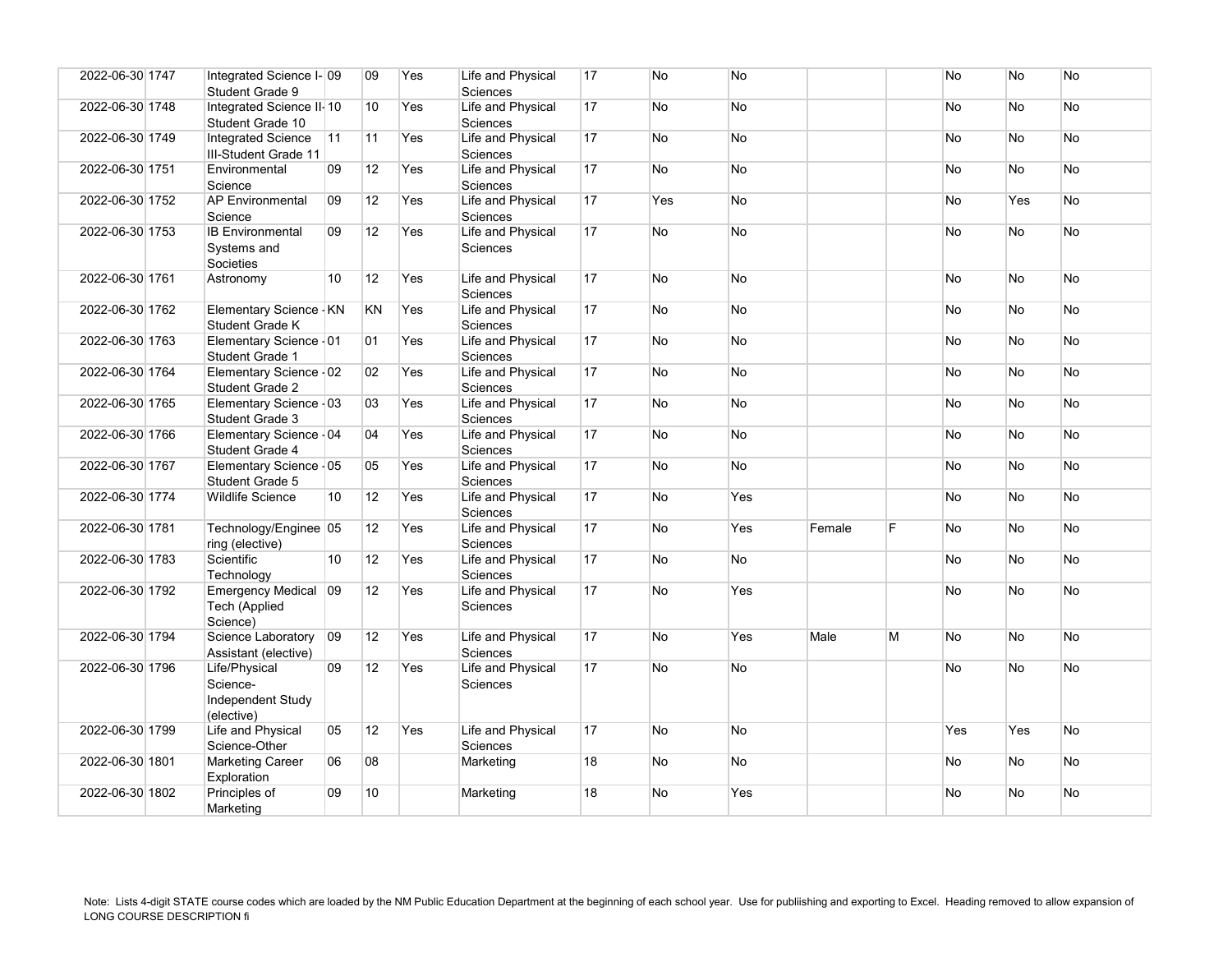| 2022-06-30 1803 | Marketing-Fashion                                     | 11 | 12 | Marketing             | 18 | <b>No</b> | Yes        |        |    | No  | No        | No         |
|-----------------|-------------------------------------------------------|----|----|-----------------------|----|-----------|------------|--------|----|-----|-----------|------------|
| 2022-06-30 1804 | Marketing-Real<br>Estate                              | 11 | 12 | Marketing             | 18 | <b>No</b> | Yes        |        |    | No  | No        | No         |
| 2022-06-30 1805 | Marketing-<br>Transportation                          | 11 | 12 | Marketing             | 18 | No        | Yes        | Female | F  | No  | No        | No         |
| 2022-06-30 1806 | Marketing-Other<br>Specialization                     | 10 | 12 | Marketing             | 18 | No        | Yes        |        |    | No  | No        | No         |
| 2022-06-30 1807 | Marketing Lab                                         | 11 | 12 | Marketing             | 18 | <b>No</b> | Yes        |        |    | No  | No        | Yes        |
| 2022-06-30 1808 | Marketing Lab -<br>Advanced                           | 12 | 12 | Marketing             | 18 | No        | Yes        |        |    | No  | Yes       | Yes        |
| 2022-06-30 1813 | Warehouse<br>Operations                               | 11 | 12 | Marketing             | 18 | No        | Yes        | Female | F. | No  | No        | No         |
| 2022-06-30 1814 | Marketing-Retail                                      | 11 | 12 | Marketing             | 18 | <b>No</b> | Yes        |        |    | No  | No        | No         |
| 2022-06-30 1824 | Principles of<br>Advertising                          | 10 | 12 | Marketing             | 18 | <b>No</b> | Yes        |        |    | No  | No        | No         |
| 2022-06-30 1825 | Principles of Selling                                 | 10 | 12 | Marketing             | 18 | <b>No</b> | Yes        |        |    | No  | <b>No</b> | No         |
| 2022-06-30 1826 | Marketing<br>Management                               | 11 | 12 | Marketing             | 18 | No        | Yes        |        |    | No  | No        | No         |
| 2022-06-30 1830 | Principles of<br>Marketing-Advanced                   | 10 | 12 | Marketing             | 18 | No        | Yes        |        |    | No  | No        | No         |
| 2022-06-30 1832 | <b>Marketing Strategy</b>                             | 11 | 12 | Marketing             | 18 | <b>No</b> | Yes        |        |    | No  | No        | No         |
| 2022-06-30 1834 | Marketing Research 11                                 |    | 12 | Marketing             | 18 | No        | Yes        |        |    | No  | No        | No         |
| 2022-06-30 1850 | <b>Business</b><br>Communications                     | 09 | 12 | Marketing             | 18 | No        | Yes        |        |    | No  | No        | No         |
| 2022-06-30 1896 | Marketing-<br>Independent Study                       | 11 | 12 | Marketing             | 18 | <b>No</b> | Yes        |        |    | No  | <b>No</b> | No         |
| 2022-06-30 1897 | Marketing-<br>Mentorship/Internshi<br>D               | 11 | 12 | Marketing             | 18 | <b>No</b> | Yes        |        |    | No  | Yes       | Yes        |
| 2022-06-30 1898 | <b>Marketing Work</b><br>Experience-Coop              | 11 | 12 | Marketing             | 18 | <b>No</b> | Yes        |        |    | No  | Yes       | <b>Yes</b> |
| 2022-06-30 1899 | Marketing-Other                                       | 10 | 12 | Marketing             | 18 | <b>No</b> | Yes        |        |    | Yes | Yes       | No         |
| 2022-06-30 1901 | Introduction to<br>Multimedia Writing &<br>Technology | 09 | 12 | Mass<br>Communication | 19 | No        | Yes        |        |    | No  | No        | No         |
| 2022-06-30 1902 | Journalism                                            | 09 | 12 | Mass                  | 19 | <b>No</b> | Yes        |        |    | No  | No        | No         |
| 2022-06-30 1903 | Yearbook                                              | 09 | 12 | Mass                  | 19 | No        | Yes        |        |    | No  | No        | No         |
| 2022-06-30 1904 | Multimedia<br><b>Productions III</b>                  | 11 | 12 | Mass<br>Communication | 19 | No        | Yes        |        |    | No  | No        | No         |
| 2022-06-30 1905 | Introduction to<br>Multimedia Writing &<br>Technology | 09 | 12 | Mass<br>Communication | 19 | No        | <b>Yes</b> |        |    | No  | No        | No.        |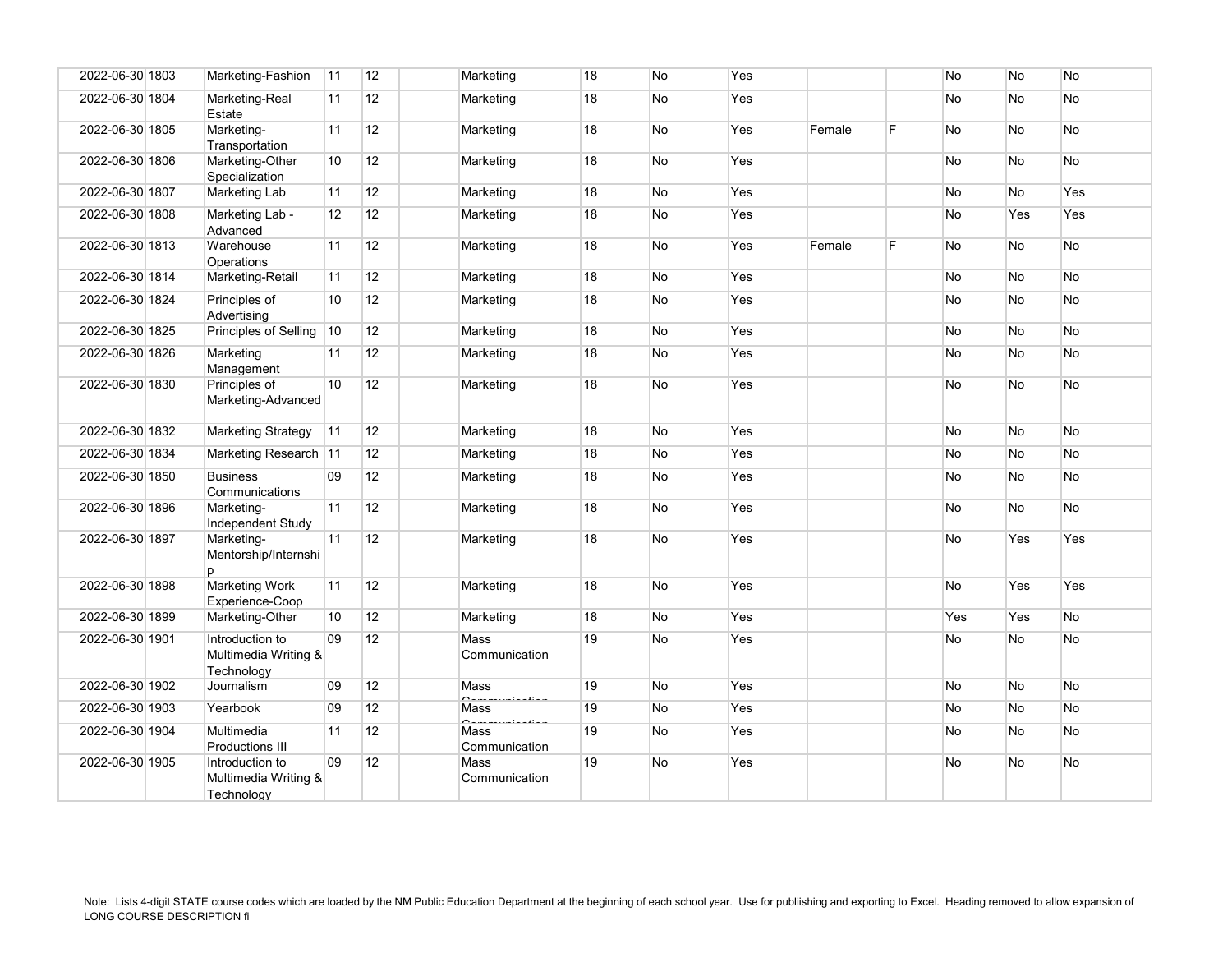| 2022-06-30 1906 | Multimedia                                              | 09        | 12              |     | Mass                  | 19 | No        | Yes       |        |   | No        | <b>No</b> | <b>No</b> |
|-----------------|---------------------------------------------------------|-----------|-----------------|-----|-----------------------|----|-----------|-----------|--------|---|-----------|-----------|-----------|
|                 | Productions I                                           |           |                 |     | Communication         |    |           |           |        |   |           |           |           |
| 2022-06-30 1907 | Multimedia                                              | 09        | 12              |     | Mass                  | 19 | No        | Yes       |        |   | No        | <b>No</b> | No        |
| 2022-06-30 1908 | Productions II<br>Broadcasting I                        | 09        | 12              |     | Communication<br>Mass | 19 | No        | Yes       |        |   | No        | <b>No</b> | <b>No</b> |
| 2022-06-30 1909 | <b>Broadcasting II</b>                                  | 09        | 12              |     | Mass                  | 19 | No        | Yes       |        |   | No        | <b>No</b> | <b>No</b> |
|                 |                                                         |           | 12              |     |                       |    |           |           |        |   |           |           |           |
| 2022-06-30 1910 | Production<br>Management                                | 09        |                 |     | Mass<br>Communication | 19 | No        | Yes       |        |   | No        | <b>No</b> | <b>No</b> |
| 2022-06-30 1911 | Mass Media-<br>Production                               | 09        | 12              |     | Mass<br>Communication | 19 | No        | Yes       | Female | F | No        | <b>No</b> | <b>No</b> |
| 2022-06-30 1921 | Mass Media-<br>Communications                           | 09        | 12              |     | Mass<br>Communication | 19 | No        | Yes       |        |   | No        | <b>No</b> | <b>No</b> |
| 2022-06-30 1931 | Photojournalism                                         | 09        | 12              |     | Mass                  | 19 | No        | Yes       |        |   | No        | <b>No</b> | <b>No</b> |
| 2022-06-30 1996 | Multimedia<br>Communications-<br>Independent Study      | 09        | 12              |     | Mass<br>Communication | 19 | No        | Yes       |        |   | No        | <b>No</b> | No        |
| 2022-06-30 1998 | Multimedia<br>Communications-<br><b>Work Experience</b> | 09        | 12              |     | Mass<br>Communication | 19 | No        | Yes       |        |   | No        | Yes       | Yes       |
| 2022-06-30 1999 | Multimedia<br>Communications-<br>Other                  | 09        | 12              |     | Mass<br>Communication | 19 | No        | Yes       |        |   | Yes       | Yes       | <b>No</b> |
| 2022-06-30 2005 | Math Intervention<br>6th Grade                          | 06        | 06              | Yes | <b>Mathematics</b>    | 20 | No        | <b>No</b> |        |   | No        | <b>No</b> | <b>No</b> |
| 2022-06-30 2006 | Math Intervention<br>7th Grade                          | 07        | 07              | Yes | <b>Mathematics</b>    | 20 | <b>No</b> | <b>No</b> |        |   | <b>No</b> | <b>No</b> | No.       |
| 2022-06-30 2007 | Math Intervention<br>8th Grade                          | 08        | 08              | Yes | <b>Mathematics</b>    | 20 | No        | <b>No</b> |        |   | No        | <b>No</b> | <b>No</b> |
| 2022-06-30 2009 | Algebra I<br>Intervention                               | 09        | 10 <sup>°</sup> | Yes | <b>Mathematics</b>    | 20 | No        | <b>No</b> |        |   | No        | <b>No</b> | <b>No</b> |
| 2022-06-30 2010 | Geometry<br>Intervention                                | 09        | 12              | Yes | <b>Mathematics</b>    | 20 | No        | <b>No</b> |        |   | No        | <b>No</b> | <b>No</b> |
| 2022-06-30 2011 | <b>Resource Center</b><br>Math K-8                      | <b>KN</b> | 08              | Yes | <b>Mathematics</b>    | 20 | No        | <b>No</b> |        |   | No        | <b>No</b> | No        |
| 2022-06-30 2017 | Elem Math<br>Intervention (Elem<br>Setting)             | <b>KN</b> | 08              | Yes | Mathematics           | 20 | <b>No</b> | <b>No</b> |        |   | No        | <b>No</b> | <b>No</b> |
| 2022-06-30 2018 | Algebra II<br>Intervention 11-12                        | 11        | 12              | Yes | <b>Mathematics</b>    | 20 | No        | <b>No</b> |        |   | No        | <b>No</b> | No        |
| 2022-06-30 2019 | <b>Resource Center</b><br>Math 9-12                     | 09        | 12              | Yes | <b>Mathematics</b>    | 20 | No        | <b>No</b> |        |   | No        | <b>No</b> | No        |
| 2022-06-30 2020 | Elem Math (Elem<br>Setting)                             | KN        | 08              | Yes | <b>Mathematics</b>    | 20 | No        | <b>No</b> |        |   | No        | <b>No</b> | <b>No</b> |
| 2022-06-30 2024 | <b>Applied Math</b>                                     | 09        | 12              | Yes | <b>Mathematics</b>    | 20 | No        | <b>No</b> |        |   | No        | <b>No</b> | <b>No</b> |
| 2022-06-30 2025 | Sixth Grade Math                                        | 06        | 06              | Yes | Mathematics           | 20 | No.       | No        |        |   | No.       | <b>No</b> | No        |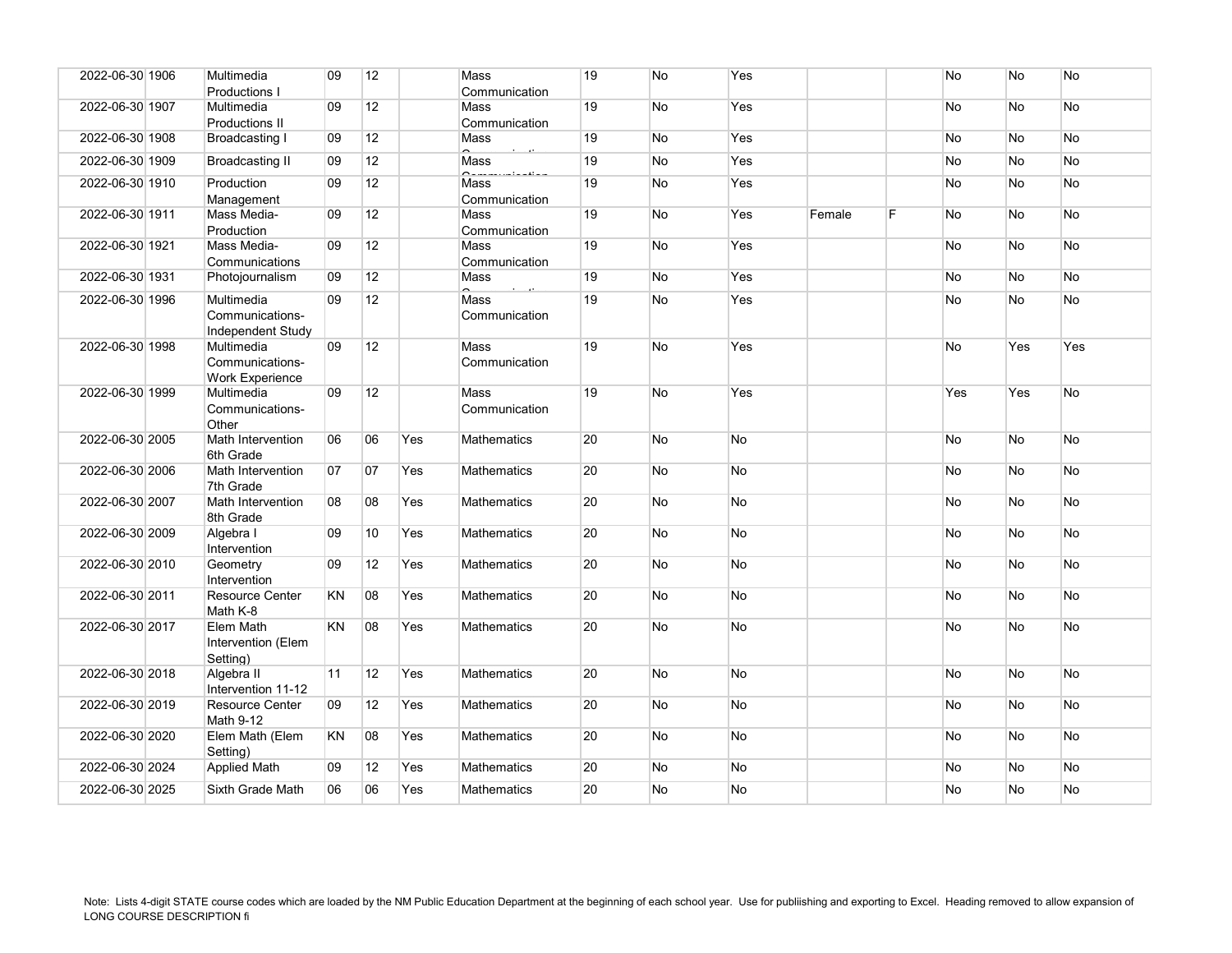| 2022-06-30 2026 | Seventh Grade Math 07                                        |              | 07 | Yes | <b>Mathematics</b> | 20 | <b>No</b> | No        |  | No | No        | No        |
|-----------------|--------------------------------------------------------------|--------------|----|-----|--------------------|----|-----------|-----------|--|----|-----------|-----------|
| 2022-06-30 2027 | Eighth Grade Math                                            | 08           | 08 | Yes | <b>Mathematics</b> | 20 | No        | <b>No</b> |  | No | No        | No        |
| 2022-06-30 2028 | Algebra I Eighth<br>Grade                                    | 08           | 08 | Yes | <b>Mathematics</b> | 20 | <b>No</b> | <b>No</b> |  | No | No        | <b>No</b> |
| 2022-06-30 2029 | Probability and<br><b>Statistics</b>                         | 09           | 12 | Yes | <b>Mathematics</b> | 20 | <b>No</b> | <b>No</b> |  | No | No        | No        |
| 2022-06-30 2031 | Algebra I                                                    | 09           | 10 | Yes | Mathematics        | 20 | <b>No</b> | No        |  | No | No        | <b>No</b> |
| 2022-06-30 2034 | Geometry                                                     | 09           | 12 | Yes | Mathematics        | 20 | No        | No        |  | No | No        | No        |
| 2022-06-30 2036 | Accelerated<br><b>Traditional Math-Grd</b><br>$\overline{7}$ | 07           | 07 | Yes | <b>Mathematics</b> | 20 | <b>No</b> | <b>No</b> |  | No | No        | No        |
| 2022-06-30 2037 | Accelerated<br>Integrated Math-Grd                           | 07           | 07 | Yes | <b>Mathematics</b> | 20 | <b>No</b> | <b>No</b> |  | No | No        | No        |
| 2022-06-30 2038 | Mathematics I<br><b>Eighth Grade</b>                         | 08           | 08 | Yes | <b>Mathematics</b> | 20 | <b>No</b> | No        |  | No | No        | No        |
| 2022-06-30 2039 | Fractal Mathematics 09                                       |              | 12 | Yes | Mathematics        | 20 | No        | No        |  | No | No        | No        |
| 2022-06-30 2041 | Algebra II                                                   | 09           | 12 | Yes | <b>Mathematics</b> | 20 | <b>No</b> | <b>No</b> |  | No | No        | <b>No</b> |
| 2022-06-30 2043 | Trigonometry                                                 | 10           | 12 | Yes | Mathematics        | 20 | No        | <b>No</b> |  | No | No        | <b>No</b> |
| 2022-06-30 2044 | Algebra<br>II/Trigonometry                                   | 10           | 12 | Yes | <b>Mathematics</b> | 20 | <b>No</b> | No        |  | No | No        | No        |
| 2022-06-30 2045 | Elementary<br><b>Functions</b>                               | 10           | 12 | Yes | <b>Mathematics</b> | 20 | <b>No</b> | <b>No</b> |  | No | No        | No        |
| 2022-06-30 2047 | <b>Math Analysis</b>                                         | 10           | 12 | Yes | <b>Mathematics</b> | 20 | <b>No</b> | No        |  | No | No        | No        |
| 2022-06-30 2048 | Trigonometry/Analyti 09<br>c Geometry                        |              | 12 | Yes | Mathematics        | 20 | <b>No</b> | <b>No</b> |  | No | No        | No        |
| 2022-06-30 2049 | Trigonometry/Math<br>Analysis                                | $ 09\rangle$ | 12 | Yes | Mathematics        | 20 | <b>No</b> | No        |  | No | No        | No        |
| 2022-06-30 2050 | Analytic<br>Geometry/Math<br>Analysis                        | 09           | 12 | Yes | <b>Mathematics</b> | 20 | <b>No</b> | <b>No</b> |  | No | No        | No        |
| 2022-06-30 2051 | <b>IB Mathematical</b><br><b>Studies</b>                     | 09           | 12 | Yes | <b>Mathematics</b> | 20 | <b>No</b> | <b>No</b> |  | No | <b>No</b> | <b>No</b> |
| 2022-06-30 2052 | <b>IB Mathematics</b>                                        | 09           | 12 | Yes | <b>Mathematics</b> | 20 | <b>No</b> | <b>No</b> |  | No | No        | <b>No</b> |
| 2022-06-30 2053 | Pre-Calculus                                                 | 10           | 12 | Yes | Mathematics        | 20 | No        | No        |  | No | No        | No        |
| 2022-06-30 2054 | <b>Discrete</b><br><b>Mathematics</b>                        | 09           | 12 | Yes | Mathematics        | 20 | No        | No        |  | No | No        | No        |
| 2022-06-30 2055 | Calculus                                                     | 11           | 12 | Yes | <b>Mathematics</b> | 20 | <b>No</b> | <b>No</b> |  | No | <b>No</b> | <b>No</b> |
| 2022-06-30 2056 | Multivariate Calculus 11                                     |              | 12 | Yes | Mathematics        | 20 | No        | No        |  | No | No        | No        |
| 2022-06-30 2057 | Differential Calculus   11                                   |              | 12 | Yes | Mathematics        | 20 | No        | <b>No</b> |  | No | No        | No        |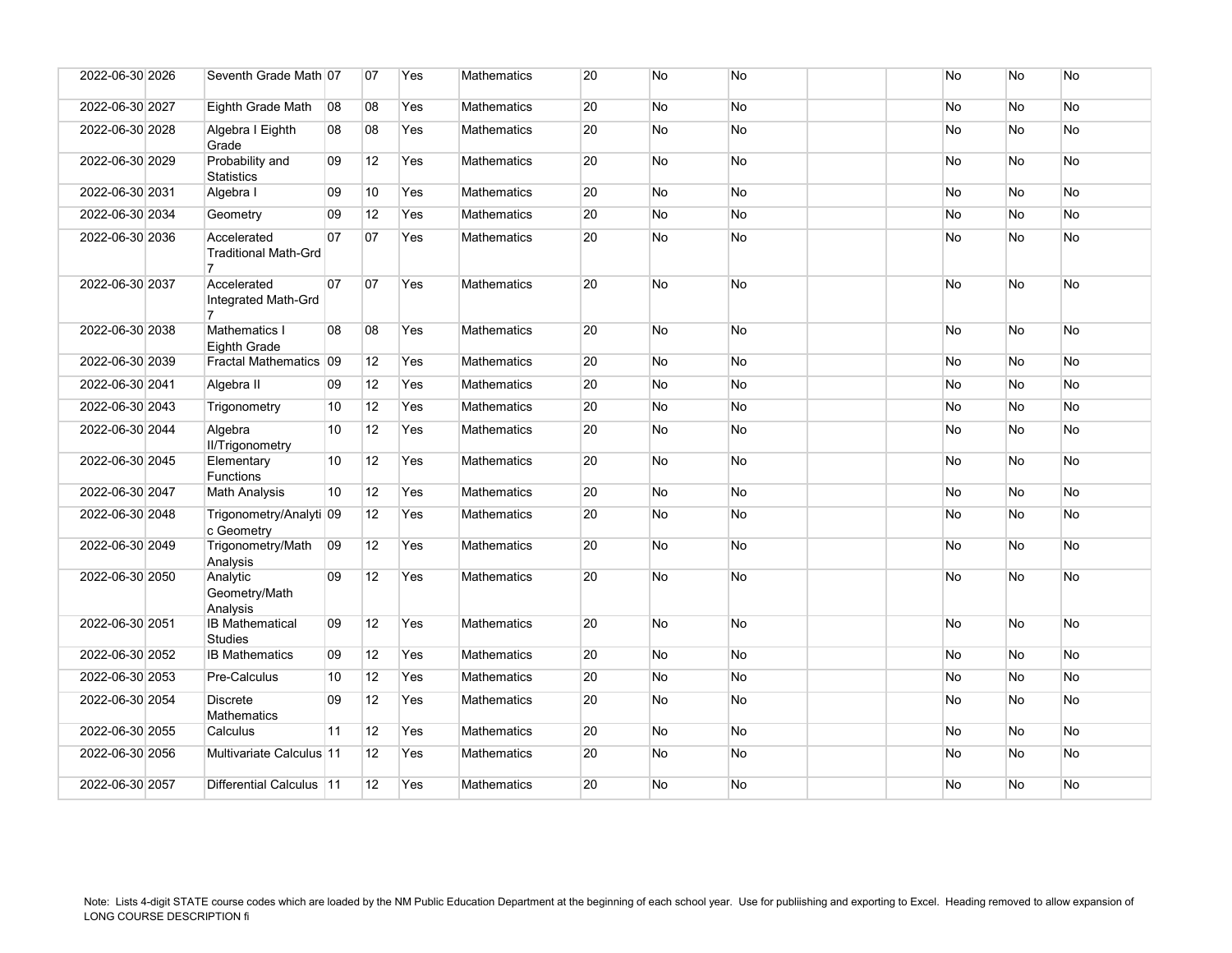| 2022-06-30 2058 | <b>AP Calculus AB</b>                  | 11 | 12 | Yes | <b>Mathematics</b>      | 20 | Yes       | N <sub>o</sub> | No        | <b>No</b>      | No        |
|-----------------|----------------------------------------|----|----|-----|-------------------------|----|-----------|----------------|-----------|----------------|-----------|
| 2022-06-30 2059 | AP Calculus BC                         | 11 | 12 | Yes | Mathematics             | 20 | Yes       | No             | No        | No             | No        |
| 2022-06-30 2060 | <b>AP Statistics</b>                   | 11 | 12 | Yes | <b>Mathematics</b>      | 20 | Yes       | <b>No</b>      | No        | Yes            | No        |
| 2022-06-30 2071 | IB.<br>Mathematics/Compu<br>ting-SL    | 09 | 12 | Yes | <b>Mathematics</b>      | 20 | <b>No</b> | No             | No        | <b>No</b>      | No        |
| 2022-06-30 2072 | History of Math-<br>Algebra II Lvl     | 09 | 12 | Yes | <b>Mathematics</b>      | 20 | No        | No             | No        | <b>No</b>      | No        |
| 2022-06-30 2073 | Number Theory-<br>Algebra II Level     | 11 | 12 | Yes | <b>Mathematics</b>      | 20 | No        | <b>No</b>      | No        | No             | No        |
| 2022-06-30 2074 | Abstract Algebra-<br>Pre Calculus      | 11 | 12 | Yes | Mathematics             | 20 | No        | No             | No        | No             | No        |
| 2022-06-30 2075 | Linear Algebra-Pre<br>Calculus         | 11 | 12 | Yes | <b>Mathematics</b>      | 20 | No        | <b>No</b>      | No        | No             | No        |
| 2022-06-30 2076 | Linear Programming-11<br>PreCalculus   |    | 12 | Yes | Mathematics             | 20 | No        | No             | No        | <b>No</b>      | No        |
| 2022-06-30 2077 | <b>SREB Math Ready</b>                 | 12 | 12 | Yes | <b>Mathematics</b>      | 20 | <b>No</b> | <b>No</b>      | <b>No</b> | N <sub>o</sub> | <b>No</b> |
| 2022-06-30 2078 | Mathematical<br><b>Modeling Grades</b> | 10 | 12 | Yes | <b>Mathematics</b>      | 20 | No        | No             | No        | No             | No        |
| 2022-06-30 2080 | Integrated Math 1<br>Grds 9-10         | 09 | 10 | Yes | <b>Mathematics</b>      | 20 | No        | <b>No</b>      | No        | No             | No        |
| 2022-06-30 2081 | Integrated Math 2<br>Grds 9-11         | 09 | 11 | Yes | <b>Mathematics</b>      | 20 | No        | <b>No</b>      | No        | <b>No</b>      | No        |
| 2022-06-30 2082 | Integrated Math 3<br>Grds 11-12        | 11 | 12 | Yes | Mathematics             | 20 | No        | No             | No        | No             | No        |
| 2022-06-30 2083 | Integrated Math 4<br>12 <sub>th</sub>  | 12 | 12 | Yes | <b>Mathematics</b>      | 20 | No        | No             | No        | <b>No</b>      | <b>No</b> |
| 2022-06-30 2084 | Integrated Math 1<br>Intervention      | 09 | 10 | Yes | Mathematics             | 20 | No        | <b>No</b>      | No        | No             | No        |
| 2022-06-30 2085 | Integrated Math 2<br>Intervention      | 09 | 11 | Yes | Mathematics             | 20 | No        | <b>No</b>      | No        | <b>No</b>      | <b>No</b> |
| 2022-06-30 2086 | Integrated Math 3<br>Intervention      | 11 | 12 | Yes | <b>Mathematics</b>      | 20 | No        | No             | No        | <b>No</b>      | <b>No</b> |
| 2022-06-30 2096 | Mathematics-<br>Independent Study      | 09 | 12 | Yes | <b>Mathematics</b>      | 20 | No        | No             | No        | <b>No</b>      | No        |
| 2022-06-30 2097 | <b>Financial Literacy-</b><br>Math     | 09 | 12 | Yes | <b>Mathematics</b>      | 20 | <b>No</b> | <b>No</b>      | <b>No</b> | <b>No</b>      | <b>No</b> |
| 2022-06-30 2099 | Mathematics-Other                      | 05 | 12 | Yes | <b>Mathematics</b>      | 20 | No        | <b>No</b>      | Yes       | <b>No</b>      | No        |
| 2022-06-30 2111 | Introduction to<br><b>ROTC</b>         | 09 | 12 |     | <b>Military Science</b> | 21 | No        | Yes            | No        | No             | No        |
| 2022-06-30 2112 | Military ROTC                          | 09 | 12 |     | <b>Military Science</b> | 21 | No        | Yes            | No        | No             | No        |
| 2022-06-30 2121 | <b>ROTC Drill</b>                      | 09 | 12 |     | <b>Military Science</b> | 21 | No        | Yes            | No        | No             | No        |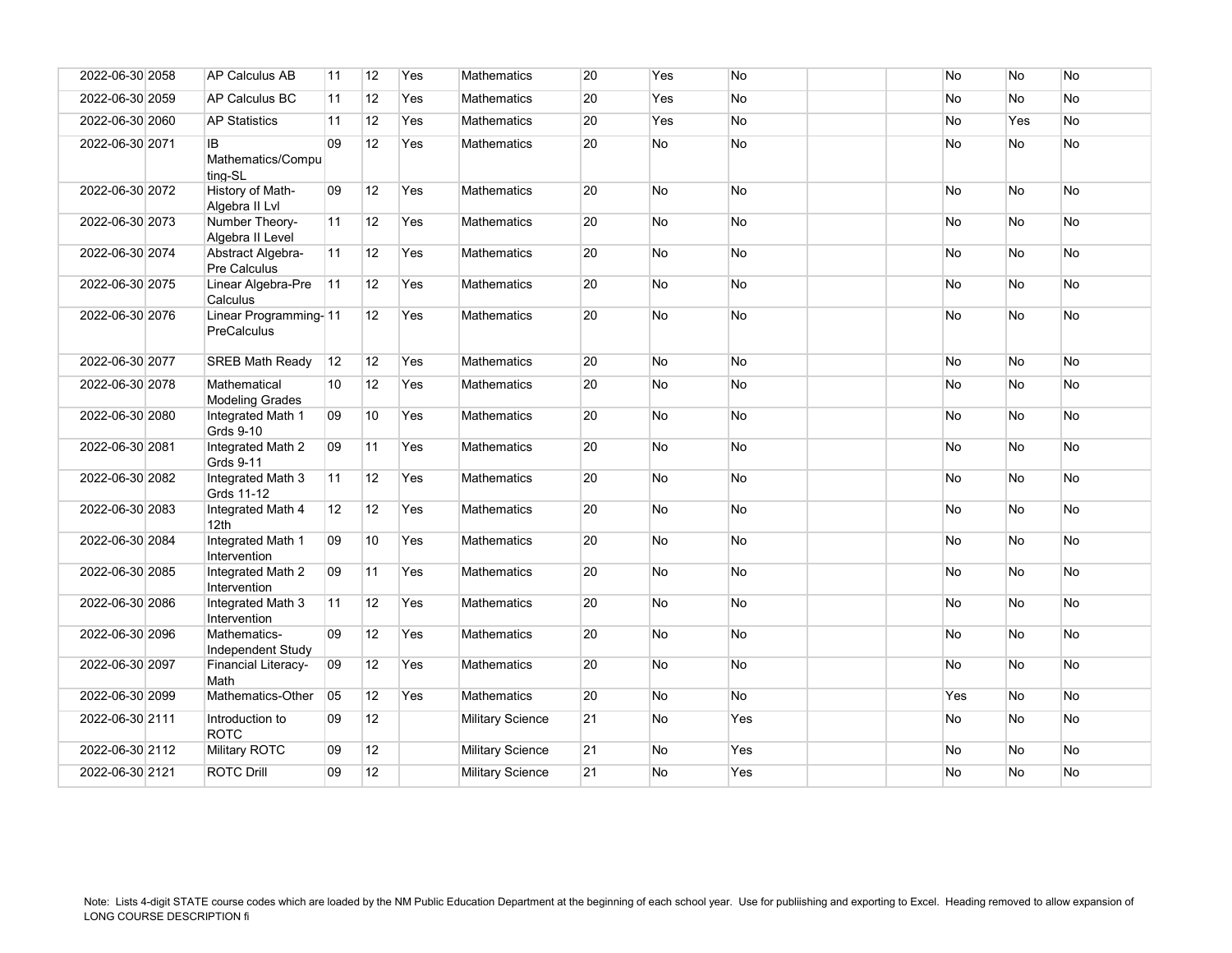| 2022-06-30 2195 | Military Science-<br><b>Related Subjects</b> | 09                | 12 |     | <b>Military Science</b>                      | 21              | No        | Yes       |  | No        | <b>No</b> | No        |
|-----------------|----------------------------------------------|-------------------|----|-----|----------------------------------------------|-----------------|-----------|-----------|--|-----------|-----------|-----------|
| 2022-06-30 2199 | Military Science-<br>Other                   | 09                | 12 |     | <b>Military Science</b>                      | 21              | <b>No</b> | Yes       |  | Yes       | Yes       | <b>No</b> |
| 2022-06-30 2204 | Humanities I                                 | 09                | 09 |     | Multi/Interdisciplinary 22<br><b>Studies</b> |                 | <b>No</b> | <b>No</b> |  | No        | <b>No</b> | <b>No</b> |
| 2022-06-30 2205 | Humanities II                                | 10                | 10 |     | Multi/Interdisciplinary 22<br><b>Studies</b> |                 | No        | No        |  | No        | No        | No        |
| 2022-06-30 2206 | Humanities III                               | 11                | 11 |     | Multi/Interdisciplinary 22<br><b>Studies</b> |                 | <b>No</b> | No        |  | No        | No        | No        |
| 2022-06-30 2207 | Humanities IV                                | $12 \overline{ }$ | 12 |     | Multi/Interdisciplinary 22<br><b>Studies</b> |                 | No        | No        |  | No        | No        | No        |
| 2022-06-30 2210 | Humanities                                   | 06                | 08 |     | Multi/Interdisciplinary 22<br><b>Studies</b> |                 | No        | No        |  | No        | No        | No        |
| 2022-06-30 2211 | IB Theory of<br>Knowledge                    | 11                | 12 |     | Multi/Interdisciplinary 22<br><b>Studies</b> |                 | <b>No</b> | No        |  | No        | <b>No</b> | <b>No</b> |
| 2022-06-30 2212 | Service Learning                             | 05                | 12 |     | Multi/Interdisciplinary 22<br><b>Studies</b> |                 | <b>No</b> | No        |  | No        | No        | No        |
| 2022-06-30 2222 | Thematic Integration 09                      |                   | 12 |     | Multi/Interdisciplinary 22<br><b>Studies</b> |                 | <b>No</b> | No        |  | <b>No</b> | <b>No</b> | <b>No</b> |
| 2022-06-30 2223 | <b>Issues of American</b><br>Culture         | 09                | 12 | Yes | Multi/Interdisciplinary 22<br><b>Studies</b> |                 | No        | No        |  | No        | No        | <b>No</b> |
| 2022-06-30 2224 | <b>Travel Programs</b>                       | 09                | 12 |     | Multi/Interdisciplinary 22<br><b>Studies</b> |                 | No        | No        |  | No        | <b>No</b> | <b>No</b> |
| 2022-06-30 2298 | Multi/Interdisciplinar 09<br>y Study         |                   | 12 |     | Multi/Interdisciplinary 22<br><b>Studies</b> |                 | No        | No        |  | No        | No        | No        |
| 2022-06-30 2299 | Multi/Interdisciplinar 09<br>v-Other         |                   | 12 |     | Multi/Interdisciplinary 22<br><b>Studies</b> |                 | No        | No        |  | Yes       | No        | No        |
| 2022-06-30 2301 | <b>Physical Education</b><br>Grd K-6         | KN                | 06 |     | <b>Physical Education</b>                    | 23              | No        | No        |  | No        | No        | No        |
| 2022-06-30 2304 | <b>Physical Education</b><br>Grd 6-8         | 06                | 08 |     | <b>Physical Education</b>                    | 23              | No        | No        |  | No        | No        | No        |
| 2022-06-30 2305 | <b>Physical Education</b><br>Grd 9-12        | 09                | 12 |     | <b>Physical Education</b>                    | 23              | <b>No</b> | No        |  | No        | <b>No</b> | No        |
| 2022-06-30 2311 | <b>Team Sports</b>                           | 09                | 12 |     | <b>Physical Education</b>                    | $\overline{23}$ | No.       | <b>No</b> |  | No        | <b>No</b> | <b>No</b> |
| 2022-06-30 2312 | Individual/Dual<br>Sports                    | 09                | 12 |     | <b>Physical Education</b>                    | 23              | No        | No        |  | No        | No        | No        |
| 2022-06-30 2313 | Recreational Sports 09                       |                   | 12 |     | <b>Physical Education</b>                    | 23              | <b>No</b> | No        |  | No        | No        | No        |
| 2022-06-30 2314 | Fitness/Conditioning 09<br>Activity          |                   | 12 |     | <b>Physical Education</b>                    | 23              | <b>No</b> | No        |  | No        | <b>No</b> | <b>No</b> |
| 2022-06-30 2316 | Adapted Physical Ed 09<br>$9 - 12$           |                   | 12 |     | <b>Physical Education</b>                    | 23              | <b>No</b> | No        |  | No        | <b>No</b> | No        |
| 2022-06-30 2317 | Adapted Physical Ed PK<br>PreK-8             |                   | 08 |     | <b>Physical Education</b>                    | 23              | <b>No</b> | No        |  | No        | <b>No</b> | <b>No</b> |
| 2022-06-30 2321 | Gymnastics                                   | 09                | 12 |     | Physical Education 23                        |                 | No        | No        |  | No        | <b>No</b> | No        |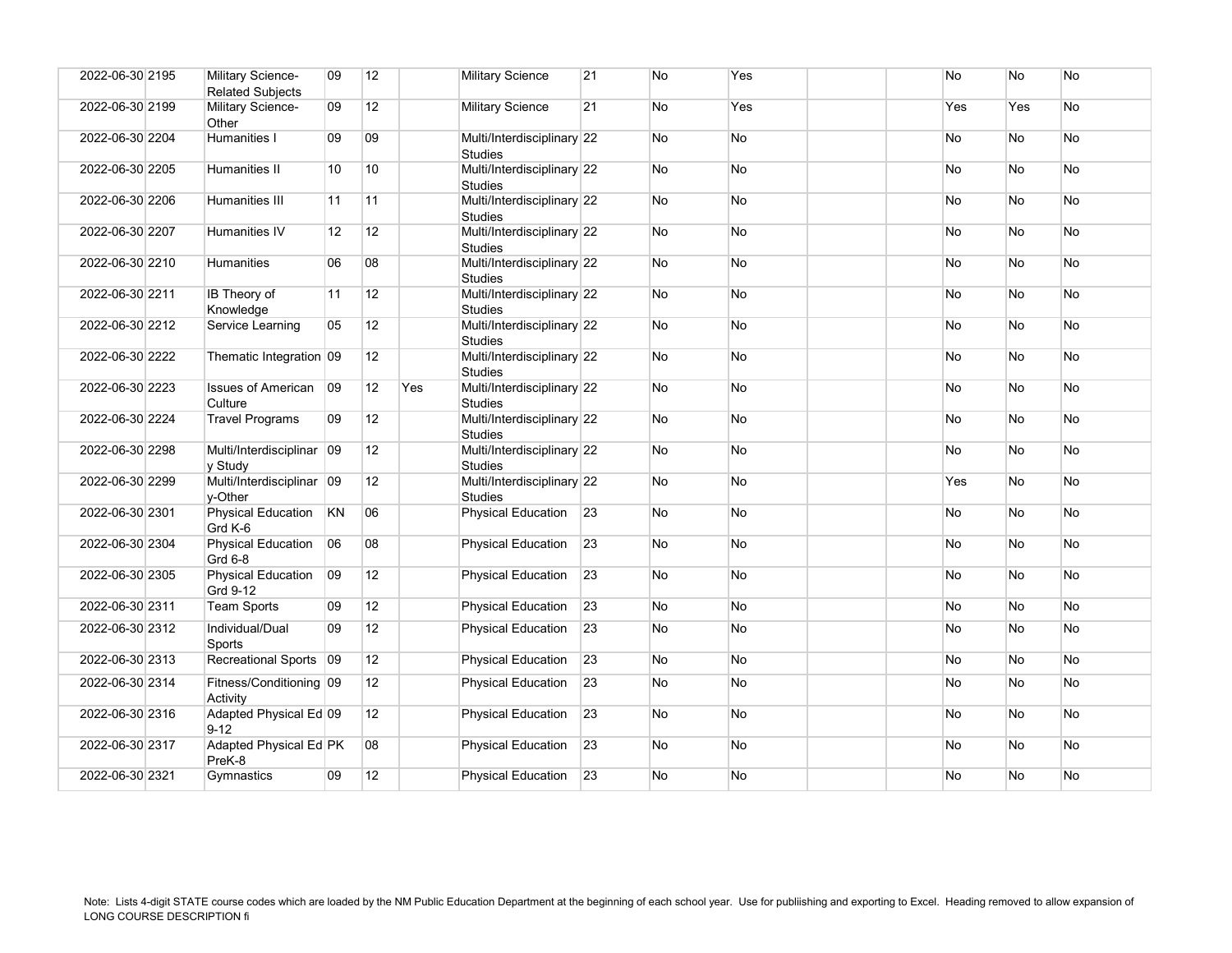| 2022-06-30 2322 | Weightlifting/Weight 09<br>Training                     |    | 12              | <b>Physical Education</b>                          | 23 | No        | <b>No</b> |        |    | <b>No</b> | <b>No</b> | <b>No</b>  |
|-----------------|---------------------------------------------------------|----|-----------------|----------------------------------------------------|----|-----------|-----------|--------|----|-----------|-----------|------------|
| 2022-06-30 2323 | Swimming and<br>Divina                                  | 09 | 12              | <b>Physical Education</b>                          | 23 | No        | No        |        |    | No        | No        | No         |
| 2022-06-30 2326 | Lifesaving                                              | 09 | 12              | <b>Physical Education</b>                          | 23 | No        | No        |        |    | No        | <b>No</b> | No         |
| 2022-06-30 2351 | Physiology of<br>Exercise                               | 09 | 12              | <b>Physical Education</b>                          | 23 | No        | No        |        |    | No        | No        | No         |
| 2022-06-30 2399 | Physical Education-<br>Other                            | 09 | 12 <sup>2</sup> | <b>Physical Education</b>                          | 23 | No        | <b>No</b> |        |    | Yes       | <b>No</b> | No         |
| 2022-06-30 2403 | Machining                                               | 09 | 12              | Precision Metalwork 24                             |    | <b>No</b> | Yes       | Female | F. | No        | No        | No         |
| 2022-06-30 2404 | Particular Topics in<br>Machining                       | 09 | 12 <sup>2</sup> | Precision Metalwork 24                             |    | <b>No</b> | Yes       | Female | F  | No        | No        | No         |
| 2022-06-30 2412 | Metalworking                                            | 09 | 12              | Precision Metalwork 24                             |    | No        | Yes       | Female | F. | No        | No        | No         |
| 2022-06-30 2413 | <b>Sheet Metal</b>                                      | 09 | 12              | Precision Metalwork 24                             |    | No        | Yes       | Female | F  | No        | No        | No         |
| 2022-06-30 2414 | Welding                                                 | 09 | 12              | Precision Metalwork 24                             |    | <b>No</b> | Yes       | Female | F. | No        | <b>No</b> | <b>No</b>  |
| 2022-06-30 2415 | Particular Topics in<br>Welding                         | 09 | 12 <sup>2</sup> | Precision Metalwork 24                             |    | No        | Yes       | Female | F  | No        | <b>No</b> | No         |
| 2022-06-30 2416 | Welding 2                                               | 09 | 12              | Precision Metalwork 24                             |    | No        | Yes       | Female | F  | No        | No        | No         |
| 2022-06-30 2417 | Welding 3                                               | 09 | 12              | Precision Metalwork 24                             |    | No        | Yes       | Female | F. | No        | <b>No</b> | No         |
| 2022-06-30 2495 | Precision Metalwork-109<br>Related                      |    | 12              | Precision Metalwork 24                             |    | <b>No</b> | Yes       | Female | F. | No        | <b>No</b> | <b>No</b>  |
| 2022-06-30 2496 | Precision Metalwork-09<br>Independent                   |    | 12              | Precision Metalwork 24                             |    | No        | Yes       | Female | F  | No        | No        | No         |
| 2022-06-30 2497 | Precision Metalwork-09<br><b>OJT</b>                    |    | 12              | Precision Metalwork 24                             |    | No        | Yes       | Female | F. | <b>No</b> | Yes       | Yes        |
| 2022-06-30 2498 | Precision Metalwork-109<br>Co-Op                        |    | 12 <sup>2</sup> | Precision Metalwork 24                             |    | No        | Yes       | Female | F. | <b>No</b> | Yes       | <b>Yes</b> |
| 2022-06-30 2499 | Precision Metalwork- 09<br>Other                        |    | 12              | Precision Metalwork 24                             |    | No        | Yes       | Female | F  | Yes       | Yes       | No         |
| 2022-06-30 2501 | Exploration of Public 07<br>Service                     |    | 12              | Public Protective and 25<br>Social Services        |    | <b>No</b> | Yes       |        |    | No        | <b>No</b> | No         |
| 2022-06-30 2503 | Community<br>Protection                                 | 07 | 12              | Public Protective and 25<br>Social Services        |    | No        | Yes       | Female | F  | No        | <b>No</b> | No.        |
| 2022-06-30 2504 | Public<br>Administration                                | 07 | 12 <sup>2</sup> | Public Protective and 25<br>Social Services        |    | No        | Yes       |        |    | No        | <b>No</b> | <b>No</b>  |
| 2022-06-30 2513 | Criminal Justice<br>Assisting                           | 07 | 12              | Public Protective and 25<br><b>Social Services</b> |    | No        | Yes       | Female | F. | No        | <b>No</b> | No         |
| 2022-06-30 2523 | Fire Fighting                                           | 07 | 12              | Public Protective and 25<br>Social Services        |    | No        | Yes       | Female | F  | No        | <b>No</b> | No         |
| 2022-06-30 2543 | Civil Engineering                                       | 09 | 12              | Public Protective and 25<br><b>Social Services</b> |    | No        | Yes       | Female | F  | No        | No        | No         |
| 2022-06-30 2595 | <b>Public Protective</b><br>Social Services-<br>Subject | 09 | 12 <sup>2</sup> | Public Protective and 25<br><b>Social Services</b> |    | No        | Yes       | Male   | M  | No.       | <b>No</b> | No         |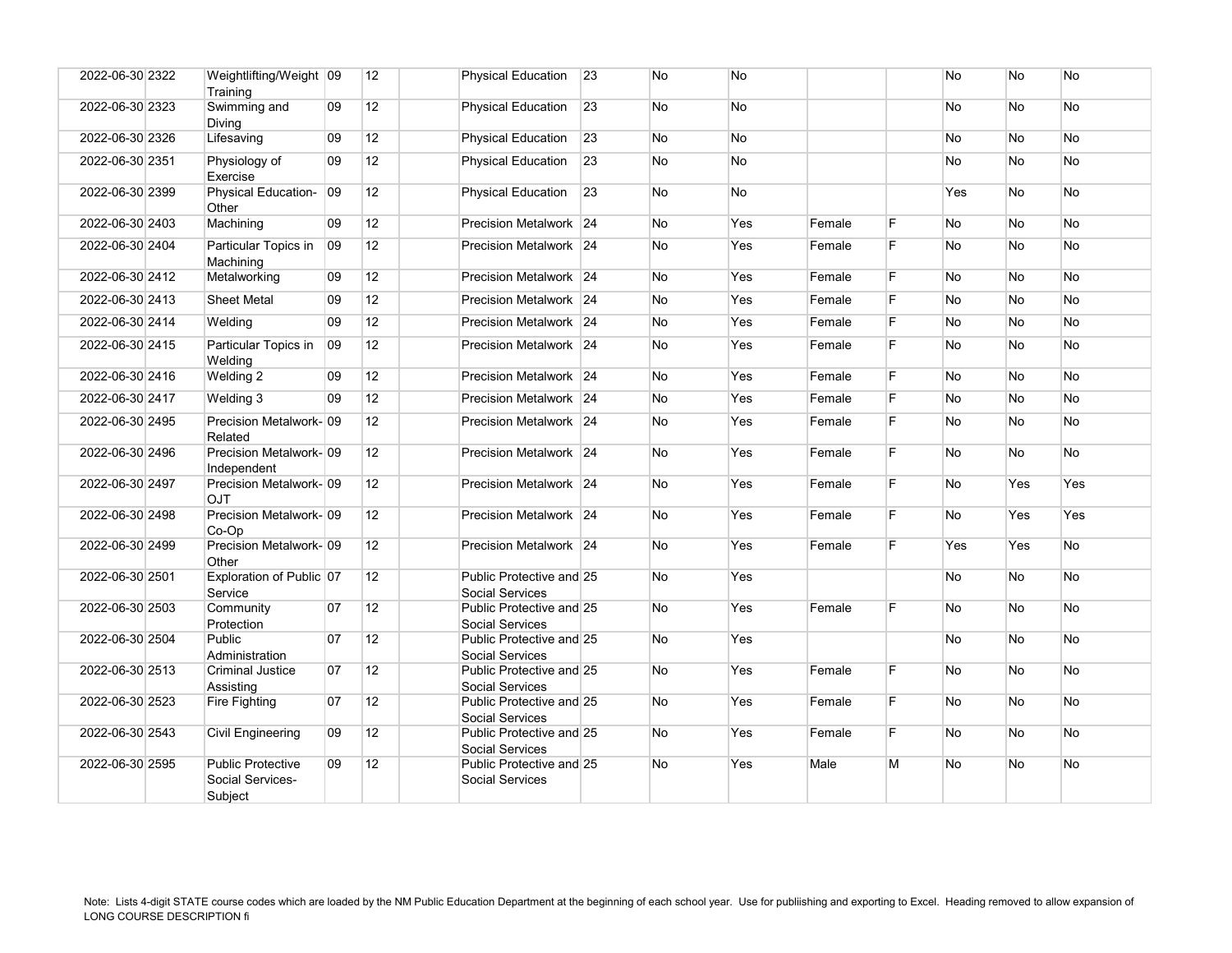| 2022-06-30 2596 | <b>Public Protective</b><br>Social Services-<br>Independent | 07 | 12              |     | Public Protective and 25<br><b>Social Services</b> | No        | Yes       | Male | M | <b>No</b> | No             | No        |
|-----------------|-------------------------------------------------------------|----|-----------------|-----|----------------------------------------------------|-----------|-----------|------|---|-----------|----------------|-----------|
| 2022-06-30 2598 | <b>Public Protective</b><br>Social Services-<br>Coop        | 09 | 12              |     | Public Protective and 25<br><b>Social Services</b> | <b>No</b> | Yes       |      |   | No        | Yes            | Yes       |
| 2022-06-30 2599 | <b>Public Protective</b><br>Social Services-<br>Other       | 07 | 12              |     | Public Protective and 25<br><b>Social Services</b> | <b>No</b> | Yes       |      |   | Yes       | Yes            | No        |
| 2022-06-30 2605 | Comparative<br>Religion                                     | 07 | 12 <sup>2</sup> |     | Religious Education 26<br>and Theology             | No        | No        |      |   | No        | No.            | No        |
| 2022-06-30 2606 | Eastern Religions                                           | 07 | 12              |     | Religious Education 26<br>and Theology             | <b>No</b> | No        |      |   | <b>No</b> | N <sub>o</sub> | No        |
| 2022-06-30 2607 | <b>Western Religions</b>                                    | 07 | 12 <sup>°</sup> |     | Religious Education 26<br>and Theology             | No        | No        |      |   | <b>No</b> | No.            | No        |
| 2022-06-30 2612 | Religious Text as<br>History                                | 07 | 12 <sup>2</sup> |     | Religious Education 26<br>and Theology             | No        | <b>No</b> |      |   | <b>No</b> | No.            | No        |
| 2022-06-30 2699 | Religious<br>Ed/Theology-Other                              | 07 | 12              |     | Religious Education 26<br>and Theology             | <b>No</b> | No        |      |   | Yes       | N <sub>o</sub> | No        |
| 2022-06-30 2700 | New Mexico History- 06<br>Grd 6-8                           |    | 08              | Yes | Social Sciences and 27<br>History                  | No        | <b>No</b> |      |   | No.       | N <sub>o</sub> | <b>No</b> |
| 2022-06-30 2701 | World Geography                                             | 06 | 12              | Yes | Social Sciences and 27<br>History                  | <b>No</b> | <b>No</b> |      |   | <b>No</b> | N <sub>o</sub> | No        |
| 2022-06-30 2702 | Topics in Geography 06                                      |    | 12              | Yes | Social Sciences and 27<br>History                  | No        | No        |      |   | No        | No.            | No        |
| 2022-06-30 2703 | IB Geography                                                | 09 | 12              | Yes | Social Sciences and 27<br>History                  | No        | No        |      |   | <b>No</b> | No.            | No        |
| 2022-06-30 2704 | World History-<br>Overview                                  | 06 | 12              | Yes | Social Sciences and 27<br>History                  | No        | <b>No</b> |      |   | No        | N <sub>o</sub> | No        |
| 2022-06-30 2705 | World History-<br>Laboratory                                | 06 | 12              | Yes | Social Sciences and 27<br>History                  | No        | <b>No</b> |      |   | <b>No</b> | N <sub>o</sub> | No        |
| 2022-06-30 2706 | World History and<br>Geography                              | 09 | 12              | Yes | Social Sciences and 27<br>History                  | <b>No</b> | No        |      |   | <b>No</b> | No.            | No        |
| 2022-06-30 2707 | Modern World<br>History                                     | 09 | 12              | Yes | Social Sciences and 27<br>History                  | No        | <b>No</b> |      |   | No.       | No.            | No        |
| 2022-06-30 2708 | <b>IB History</b>                                           | 09 | 12              | Yes | Social Sciences and 27<br>History                  | <b>No</b> | <b>No</b> |      |   | <b>No</b> | No.            | No        |
| 2022-06-30 2709 | Modern European<br>History                                  | 09 | 12              | Yes | Social Sciences and 27<br>History                  | No        | No        |      |   | No        | No.            | No        |
| 2022-06-30 2710 | AP European<br>History                                      | 09 | 12              | Yes | Social Sciences and 27<br>History                  | Yes       | No        |      |   | <b>No</b> | <b>No</b>      | <b>No</b> |
| 2022-06-30 2711 | Ancient Civilizations 06                                    |    | 12              | Yes | Social Sciences and 27<br>History                  | <b>No</b> | <b>No</b> |      |   | <b>No</b> | <b>No</b>      | <b>No</b> |
| 2022-06-30 2712 | Medieval European<br>History                                | 06 | 12 <sup>2</sup> | Yes | Social Sciences and 27<br>History                  | No        | No        |      |   | No        | No             | No        |
| 2022-06-30 2713 | Ancient and<br><b>Medieval History</b>                      | 06 | 12              | Yes | Social Sciences and 27<br>History                  | No        | <b>No</b> |      |   | <b>No</b> | No             | <b>No</b> |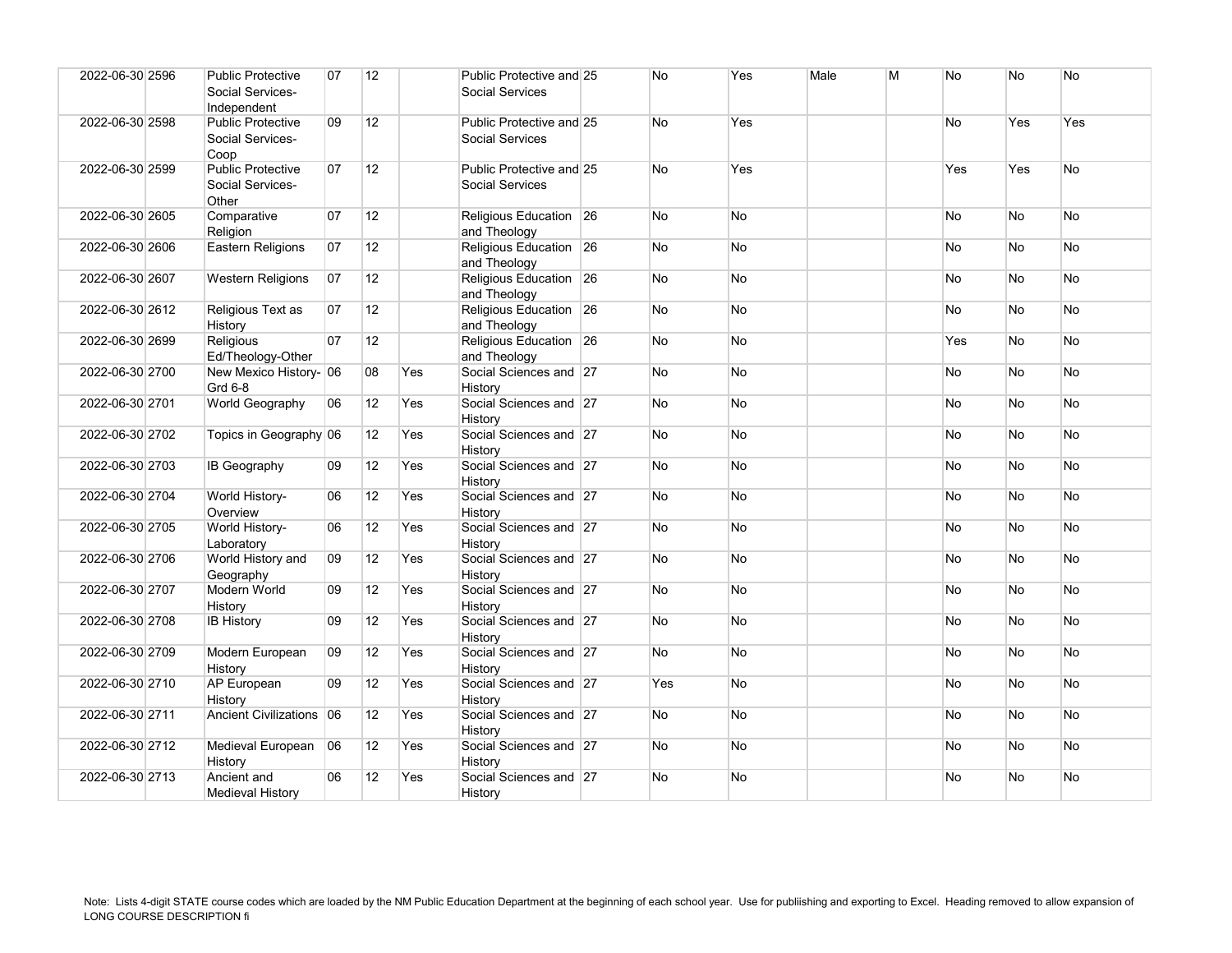| 2022-06-30 2714 | World Area Studies                                        | 09 | 12              | Yes | Social Sciences and 27<br>History | No        | <b>No</b> | No        | <b>No</b> | No        |
|-----------------|-----------------------------------------------------------|----|-----------------|-----|-----------------------------------|-----------|-----------|-----------|-----------|-----------|
| 2022-06-30 2715 | 5th Grade Social<br><b>Studies</b>                        | 05 | 05              | Yes | Social Sciences and 27<br>History | <b>No</b> | <b>No</b> | <b>No</b> | <b>No</b> | <b>No</b> |
| 2022-06-30 2716 | 6th Grade Social<br><b>Studies</b>                        | 06 | 06              | Yes | Social Sciences and 27<br>History | No        | <b>No</b> | No        | <b>No</b> | No        |
| 2022-06-30 2717 | New Mexico History- 09<br>Grd 9-12                        |    | 12 <sup>2</sup> | Yes | Social Sciences and 27<br>History | <b>No</b> | <b>No</b> | <b>No</b> | <b>No</b> | <b>No</b> |
| 2022-06-30 2718 | Southwest<br>Enrichment                                   | 06 | 12              | Yes | Social Sciences and 27<br>History | No        | <b>No</b> | No        | <b>No</b> | No        |
| 2022-06-30 2719 | Native American<br><b>Studies</b>                         | 06 | 12 <sup>2</sup> |     | Social Sciences and 27<br>History | No        | <b>No</b> | No        | No        | No        |
| 2022-06-30 2720 | <b>Hispanic Studies</b>                                   | 06 | 12              | Yes | Social Sciences and 27<br>History | No        | No        | No        | <b>No</b> | No        |
| 2022-06-30 2721 | U.S. History-<br>Comprehensive                            | 06 | 12              | Yes | Social Sciences and 27<br>History | No        | <b>No</b> | No        | No        | No        |
| 2022-06-30 2722 | U.S. History-<br>Laboratory                               | 06 | 12              | Yes | Social Sciences and 27<br>History | No        | <b>No</b> | <b>No</b> | <b>No</b> | <b>No</b> |
| 2022-06-30 2723 | Early U.S. History                                        | 08 | 08              | Yes | Social Sciences and 27<br>History | No        | No        | No        | No        | No        |
| 2022-06-30 2724 | Modern U.S. History 09                                    |    | 12 <sup>2</sup> | Yes | Social Sciences and 27<br>History | <b>No</b> | <b>No</b> | <b>No</b> | <b>No</b> | <b>No</b> |
| 2022-06-30 2725 | <b>AP United States</b><br>History                        | 11 | 12              | Yes | Social Sciences and 27<br>History | Yes       | <b>No</b> | No        | <b>No</b> | No        |
| 2022-06-30 2726 | State Specific<br><b>Studies</b>                          | 06 | 12 <sup>2</sup> | Yes | Social Sciences and 27<br>History | No        | <b>No</b> | No        | <b>No</b> | No        |
| 2022-06-30 2727 | U.S. Ethnic/Gender<br><b>Studies</b>                      | 09 | 12              |     | Social Sciences and 27<br>History | <b>No</b> | <b>No</b> | No        | <b>No</b> | <b>No</b> |
| 2022-06-30 2728 | Elem Social Studies KN<br>Intervention (Elem<br>Setting)  |    | 08              | Yes | Social Sciences and 27<br>History | No        | <b>No</b> | No        | <b>No</b> | No        |
| 2022-06-30 2729 | <b>U.S.</b><br>History/Geography                          | 09 | 12              | Yes | Social Sciences and 27<br>History | No        | <b>No</b> | No        | <b>No</b> | No        |
| 2022-06-30 2730 | U.S. Government-<br>Comprehensive                         | 09 | 12 <sup>2</sup> | Yes | Social Sciences and 27<br>History | <b>No</b> | <b>No</b> | <b>No</b> | <b>No</b> | <b>No</b> |
| 2022-06-30 2731 | U.S. Government-<br>Laboratory                            | 09 | 12              | Yes | Social Sciences and 27<br>History | No        | <b>No</b> | <b>No</b> | <b>No</b> | No        |
| 2022-06-30 2732 | Topics in U.S.<br>Government                              | 09 | 12              | Yes | Social Sciences and 27<br>History | No        | No        | No        | No        | No        |
| 2022-06-30 2733 | <b>Political Science</b>                                  | 09 | 12              | Yes | Social Sciences and 27<br>History | <b>No</b> | <b>No</b> | <b>No</b> | <b>No</b> | <b>No</b> |
| 2022-06-30 2734 | Comparative<br>Government                                 | 09 | 12              | Yes | Social Sciences and 27<br>History | No        | <b>No</b> | No        | No        | No        |
| 2022-06-30 2735 | International<br>Relations                                | 09 | 12              | Yes | Social Sciences and 27<br>History | No        | <b>No</b> | No        | No        | <b>No</b> |
| 2022-06-30 2736 | AP Government and 11<br>Politics: United<br><b>States</b> |    | 12 <sup>2</sup> | Yes | Social Sciences and 27<br>History | Yes       | <b>No</b> | No        | <b>No</b> | <b>No</b> |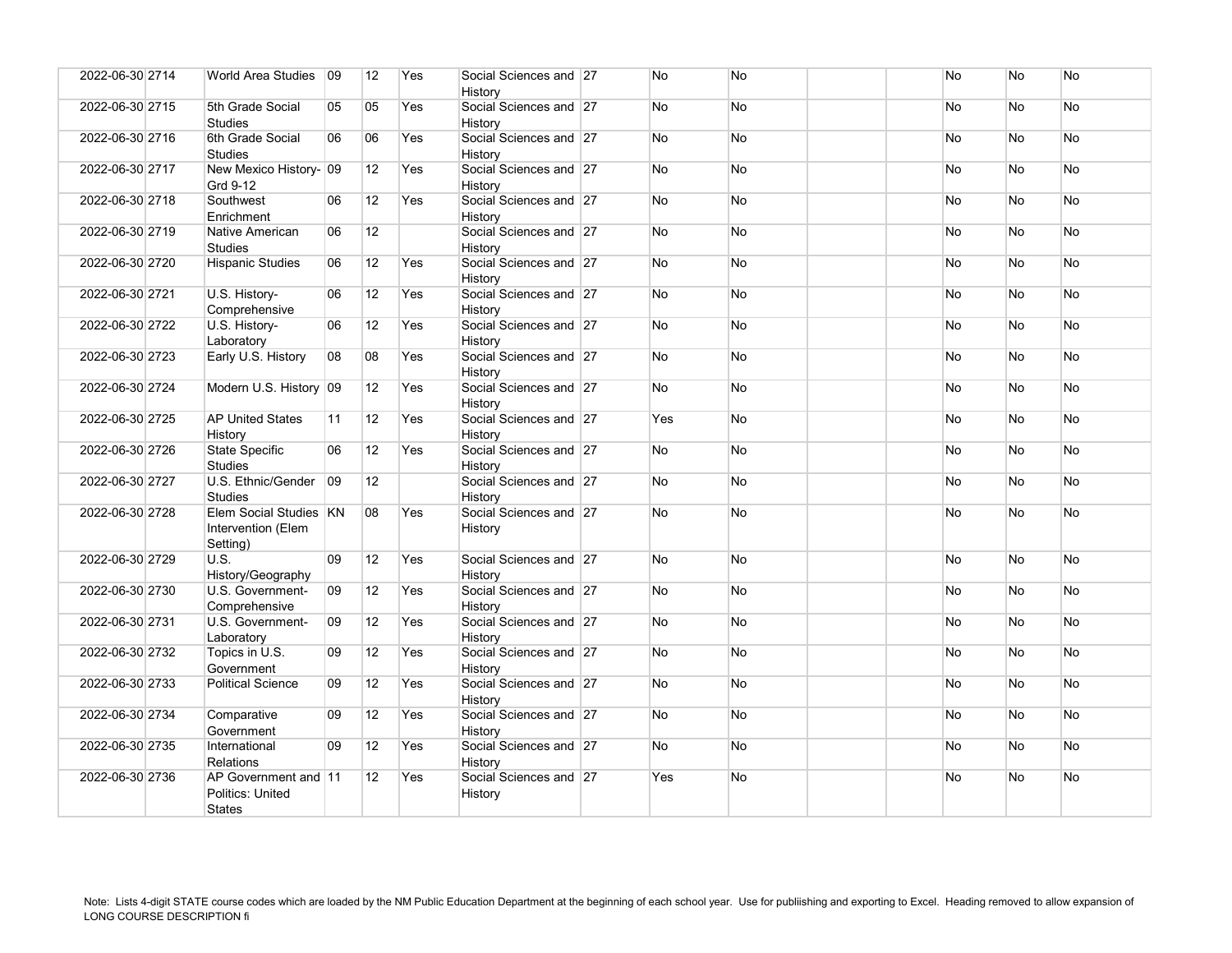| 2022-06-30 2737 | AP Government and 11<br>Politics:<br>Comparative |              | 12              | Yes | Social Sciences and 27<br>History | Yes        | <b>No</b> |  | No        | N <sub>o</sub> | No        |
|-----------------|--------------------------------------------------|--------------|-----------------|-----|-----------------------------------|------------|-----------|--|-----------|----------------|-----------|
| 2022-06-30 2738 | Elem Social Studies KN<br>(Elem Setting)         |              | 08              | Yes | Social Sciences and 27<br>History | No         | <b>No</b> |  | <b>No</b> | No.            | <b>No</b> |
| 2022-06-30 2739 | Principles of<br>Democracy                       | 09           | 12              | Yes | Social Sciences and 27<br>History | No         | <b>No</b> |  | No.       | N <sub>o</sub> | No        |
| 2022-06-30 2740 | Government and<br>Politics-Other                 | 09           | 12              | Yes | Social Sciences and 27<br>History | <b>No</b>  | <b>No</b> |  | <b>No</b> | N <sub>o</sub> | <b>No</b> |
| 2022-06-30 2741 | Economics                                        | 09           | 12              | Yes | Social Sciences and 27<br>History | No         | No        |  | No        | No             | No        |
| 2022-06-30 2742 | Comparative<br>Economics                         | 09           | 12              | Yes | Social Sciences and 27<br>History | <b>No</b>  | <b>No</b> |  | <b>No</b> | N <sub>o</sub> | <b>No</b> |
| 2022-06-30 2743 | AP Microeconomics 11                             |              | 12              | Yes | Social Sciences and 27<br>History | Yes        | <b>No</b> |  | <b>No</b> | N <sub>o</sub> | No        |
| 2022-06-30 2744 | AP Macroeconomics 11                             |              | 12              | Yes | Social Sciences and 27<br>History | <b>Yes</b> | <b>No</b> |  | No.       | No.            | <b>No</b> |
| 2022-06-30 2746 | <b>IB Economics</b>                              | 09           | 12              | Yes | Social Sciences and 27<br>History | <b>No</b>  | <b>No</b> |  | <b>No</b> | N <sub>o</sub> | <b>No</b> |
| 2022-06-30 2751 | Contemporary U.S.<br><b>Issues</b>               | $ 09\rangle$ | 12              | Yes | Social Sciences and 27<br>History | No         | <b>No</b> |  | No        | No.            | <b>No</b> |
| 2022-06-30 2752 | Contemporary World 09<br><b>Issues</b>           |              | 12              | Yes | Social Sciences and 27<br>History | <b>No</b>  | <b>No</b> |  | No.       | No.            | <b>No</b> |
| 2022-06-30 2753 | Western Civilization 06                          |              | 12              | Yes | Social Sciences and 27<br>History | <b>No</b>  | <b>No</b> |  | <b>No</b> | N <sub>o</sub> | No        |
| 2022-06-30 2755 | <b>AP World History</b>                          | 11           | 12              | Yes | Social Sciences and 27<br>History | Yes        | No        |  | No        | No             | No        |
| 2022-06-30 2761 | <b>Law Studies</b>                               | 09           | 12              |     | Social Sciences and 27<br>History | <b>No</b>  | <b>No</b> |  | <b>No</b> | <b>No</b>      | <b>No</b> |
| 2022-06-30 2762 | Consumer Law                                     | 09           | 12              |     | Social Sciences and 27<br>History | No         | <b>No</b> |  | <b>No</b> | N <sub>o</sub> | <b>No</b> |
| 2022-06-30 2763 | <b>Business Law</b>                              | 09           | 12 <sup>°</sup> |     | Social Sciences and 27<br>History | No         | No        |  | No.       | No.            | No.       |
| 2022-06-30 2764 | Legal System                                     | 09           | 12 <sup>2</sup> |     | Social Sciences and 27<br>History | No         | <b>No</b> |  | <b>No</b> | N <sub>o</sub> | No        |
| 2022-06-30 2765 | <b>Mock Trial</b>                                | 09           | 12              |     | Social Sciences and 27<br>History | <b>No</b>  | <b>No</b> |  | <b>No</b> | No.            | No        |
| 2022-06-30 2770 | Social Science                                   | 09           | 12              | Yes | Social Sciences and 27<br>History | <b>No</b>  | <b>No</b> |  | No        | N <sub>o</sub> | <b>No</b> |
| 2022-06-30 2771 | Psychology                                       | 09           | 12              |     | Social Sciences and 27<br>History | No         | No        |  | <b>No</b> | N <sub>o</sub> | No        |
| 2022-06-30 2772 | Topics in<br>Psychology                          | 09           | 12              |     | Social Sciences and 27<br>History | <b>No</b>  | No        |  | <b>No</b> | N <sub>o</sub> | No        |
| 2022-06-30 2773 | <b>AP Psychology</b>                             | 11           | 12 <sup>2</sup> |     | Social Sciences and 27<br>History | Yes        | <b>No</b> |  | <b>No</b> | Yes            | No        |
| 2022-06-30 2774 | <b>IB Psychology</b>                             | 09           | 12              |     | Social Sciences and 27<br>History | <b>No</b>  | No        |  | No        | N <sub>o</sub> | No        |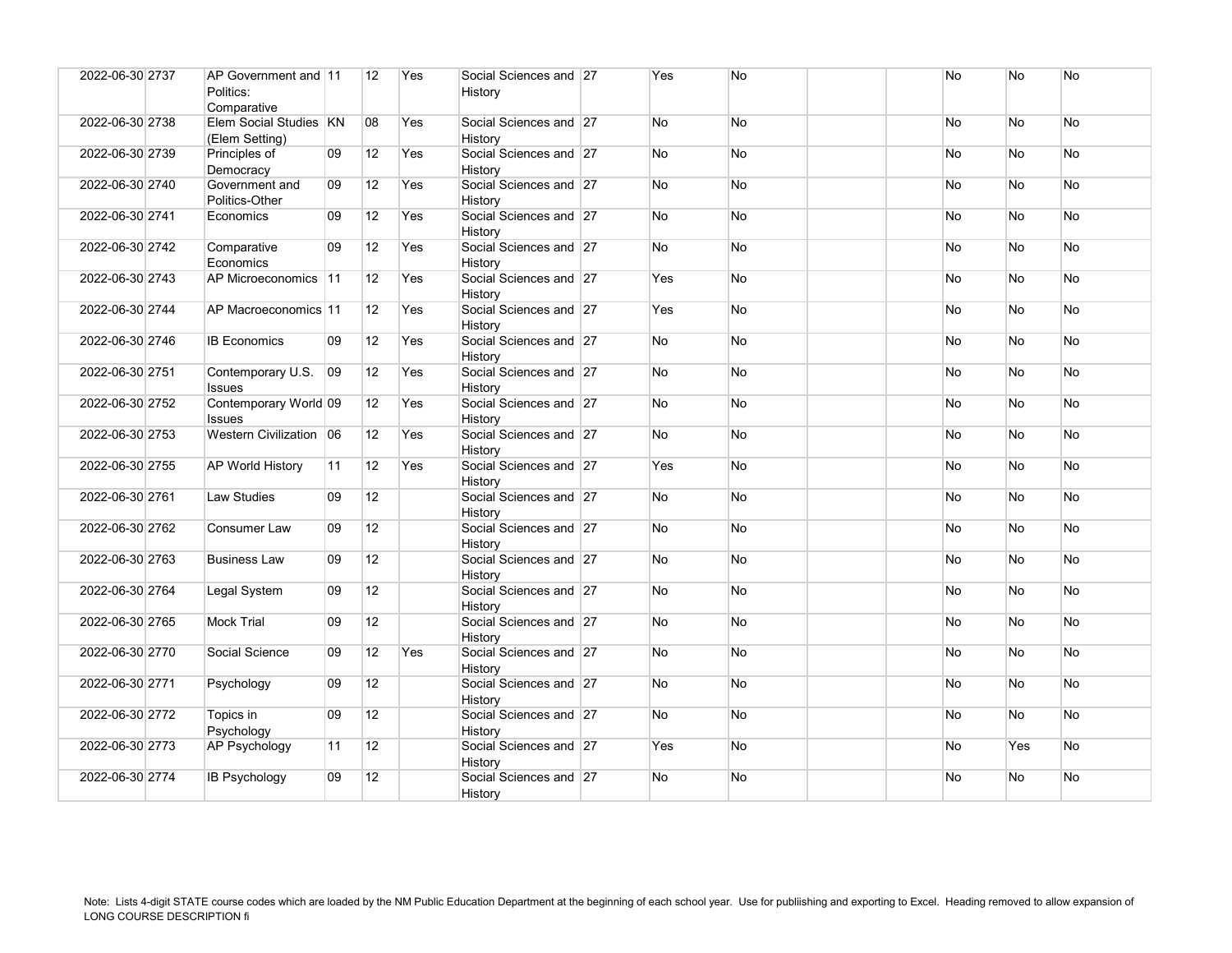| 2022-06-30 2775 | Sociology                                | 09        | 12              |     | Social Sciences and 27<br>History |                | No        | <b>No</b> |  | No        | No        | No        |
|-----------------|------------------------------------------|-----------|-----------------|-----|-----------------------------------|----------------|-----------|-----------|--|-----------|-----------|-----------|
| 2022-06-30 2776 | <b>Topics in Sociology</b>               | 09        | 12 <sup>2</sup> |     | Social Sciences and 27<br>History |                | No        | <b>No</b> |  | No        | No        | No        |
| 2022-06-30 2777 | Anthropology                             | 09        | 12              |     | Social Sciences and 27<br>History |                | No        | No        |  | No        | No        | No        |
| 2022-06-30 2778 | Topics in<br>Anthropology                | 09        | 12              |     | Social Sciences and 27<br>History |                | No        | <b>No</b> |  | No        | No        | No        |
| 2022-06-30 2779 | <b>IB</b> Social<br>Anthropology         | 09        | 12              |     | Social Sciences and 27<br>History |                | No.       | <b>No</b> |  | No        | <b>No</b> | <b>No</b> |
| 2022-06-30 2780 | Philosophy                               | 09        | 12              |     | Social Sciences and 27<br>History |                | No        | <b>No</b> |  | No        | No        | No        |
| 2022-06-30 2781 | Topics in Philosophy 09                  |           | 12 <sup>2</sup> |     | Social Sciences and 27<br>History |                | No        | <b>No</b> |  | No        | <b>No</b> | No        |
| 2022-06-30 2782 | Modern Intellectual<br>History           | 09        | 12              |     | Social Sciences and 27<br>History |                | No        | <b>No</b> |  | No        | <b>No</b> | No        |
| 2022-06-30 2783 | <b>IB Philosophy</b>                     | 09        | 12              |     | Social Sciences and 27<br>History |                | No        | <b>No</b> |  | No        | No        | No        |
| 2022-06-30 2785 | <b>IB Organization</b><br><b>Studies</b> | 09        | 12              |     | Social Sciences and 27<br>History |                | <b>No</b> | <b>No</b> |  | <b>No</b> | <b>No</b> | <b>No</b> |
| 2022-06-30 2786 | Social Science<br>Research               | 09        | 12              |     | Social Sciences and 27<br>History |                | No        | No        |  | No        | No        | No        |
| 2022-06-30 2787 | AP Human<br>Geography                    | 11        | 12              | Yes | Social Sciences and 27<br>History |                | Yes       | <b>No</b> |  | No        | No        | No        |
| 2022-06-30 2796 | SocialScience/Histor 09<br>y-Independent |           | 12              | Yes | Social Sciences and 27<br>History |                | No.       | <b>No</b> |  | No        | <b>No</b> | <b>No</b> |
| 2022-06-30 2797 | Financial Literacy-<br>Soc Studies       | 09        | 12              |     | Social Sciences and 27<br>History |                | No        | <b>No</b> |  | No        | No        | No        |
| 2022-06-30 2799 | Social<br>Sciences/History-<br>Other     | 05        | 12              | Yes | Social Sciences and 27<br>History |                | No        | <b>No</b> |  | Yes       | <b>No</b> | No        |
| 2022-06-30 2802 | <b>Special Resources</b>                 | <b>PK</b> | 12              | Yes | <b>Special Education</b>          | 28             | No        | <b>No</b> |  | No        | No        | No        |
| 2022-06-30 2803 | <b>Community Living</b>                  | 07        | 12              | Yes | <b>Special Education</b>          | 28             | <b>No</b> | <b>No</b> |  | No        | <b>No</b> | <b>No</b> |
| 2022-06-30 2804 | Mobility Instruction                     | <b>PK</b> | 12              | Yes | <b>Special Education</b>          | 28             | No        | No        |  | No        | No        | No        |
| 2022-06-30 2805 | Communication<br>Instruction             | <b>PK</b> | 12              | Yes | <b>Special Education</b>          | 28             | No        | <b>No</b> |  | No        | No        | No        |
| 2022-06-30 2806 | Social Development PK<br>Instruction     |           | 12              | Yes | <b>Special Education</b>          | 28             | No        | <b>No</b> |  | No        | No        | No        |
| 2022-06-30 2807 | Transition                               | <b>PK</b> | 12              | Yes | <b>Special Education</b>          | 28             | No        | <b>No</b> |  | No        | No        | <b>No</b> |
| 2022-06-30 2808 | <b>Work Study</b>                        | <b>PK</b> | 12              |     | <b>Special Education</b>          | 28             | No        | <b>No</b> |  | No        | No        | No        |
| 2022-06-30 2899 | SpecialEd-Other                          | <b>PK</b> | 12              | Yes | <b>Special Education</b>          | 28             | No        | <b>No</b> |  | No        | No        | No        |
| 2022-06-30 3001 | Football                                 | 07        | 12              |     | <b>Athletics</b>                  | $\overline{c}$ | No        | <b>No</b> |  | No        | No        | No        |
| 2022-06-30 3002 | Cross-Country                            | 07        | 12 <sup>°</sup> |     | <b>Athletics</b>                  | $\overline{2}$ | No        | No        |  | No        | No        | No        |